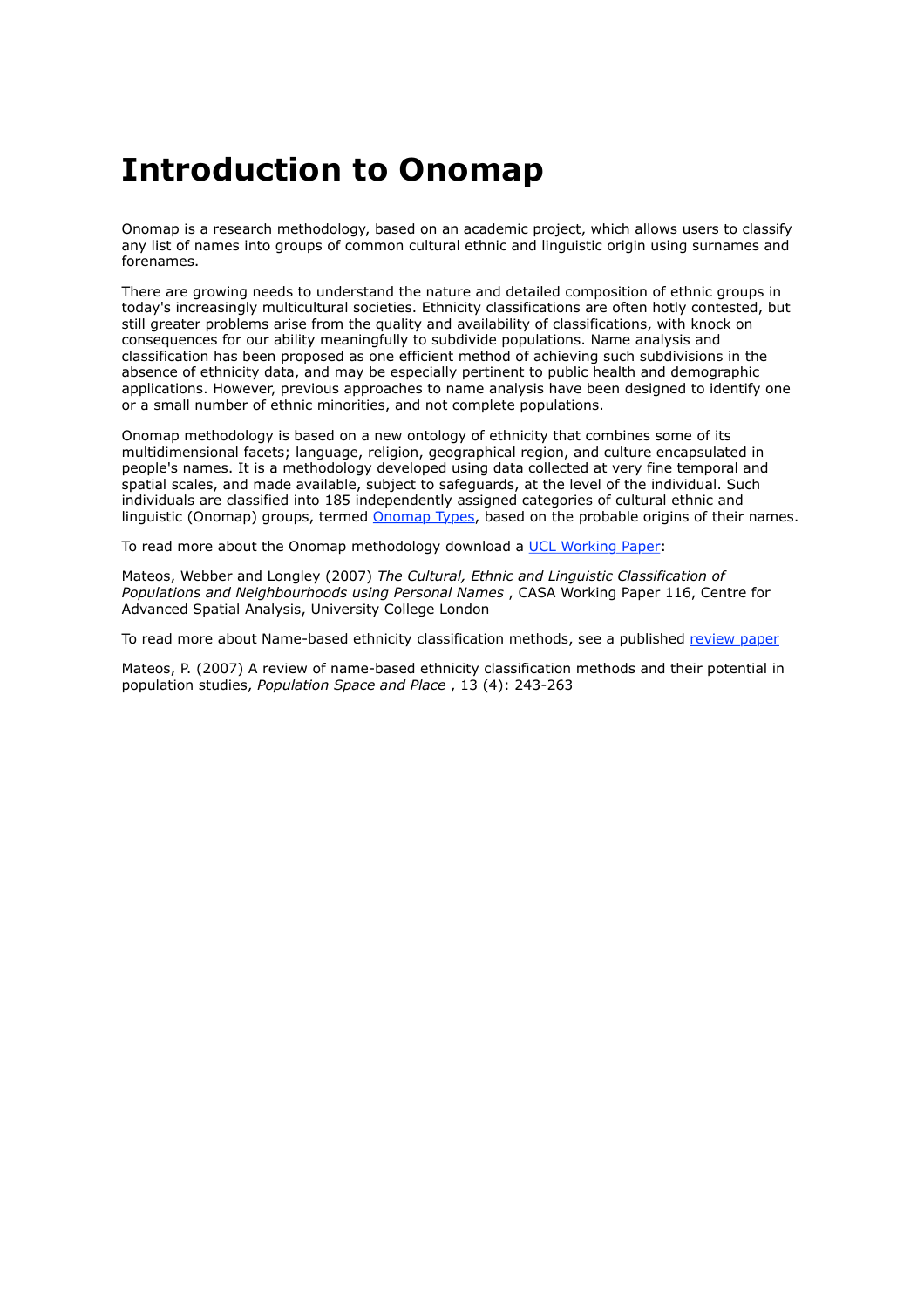## **Main Menu**

The main menu of the Onomap software is comprised of the following options:

- Classify
- Statistics
- Unclassified
- Settings
- Exit Onomap

#### **Classify**

Load and code a names list with the Onomap classification.

This section constitutes the core of Onomap software and allows a user to automatically classify any list of surnames and forenames with a unique cultural ethnic and linguistic code termed Onomap Type, and a series of other attributes. It involves a process of seven steps.

For more details about this option see the names classification section.

#### **Statistics**

The statistics section offers a series of bar charts summarizing the frequency distribution of the last list of names classified by Onomap Group, by Religion, and by Geographical Area of origin, according to the specified Onomap Taxonomy .

*This option is only available after a names list has been classified by Onomap.*

#### **Unclassified**

The unclassified section produces a file with the surnames or forenames in the user file that Onomap was unable to classify with an **Onomap Type**. The user can save this file and send it to the Onomap team for further analysis of the reasons why they remained unclassified.

It is important to emphasise that only aggregated instances of surnames or forenames are separately reported, and full names of individuals never leave the user's computer.

*This option is only available after a names list has been classified by Onomap.*

#### **Settings**

In this screen the user can specify a customized working directory where all Onomap input and output files will be kept.

By default the working directory is placed in the location where Onomap software is running from.

#### **Exit Onomap**

Exits Onomap and closes the programme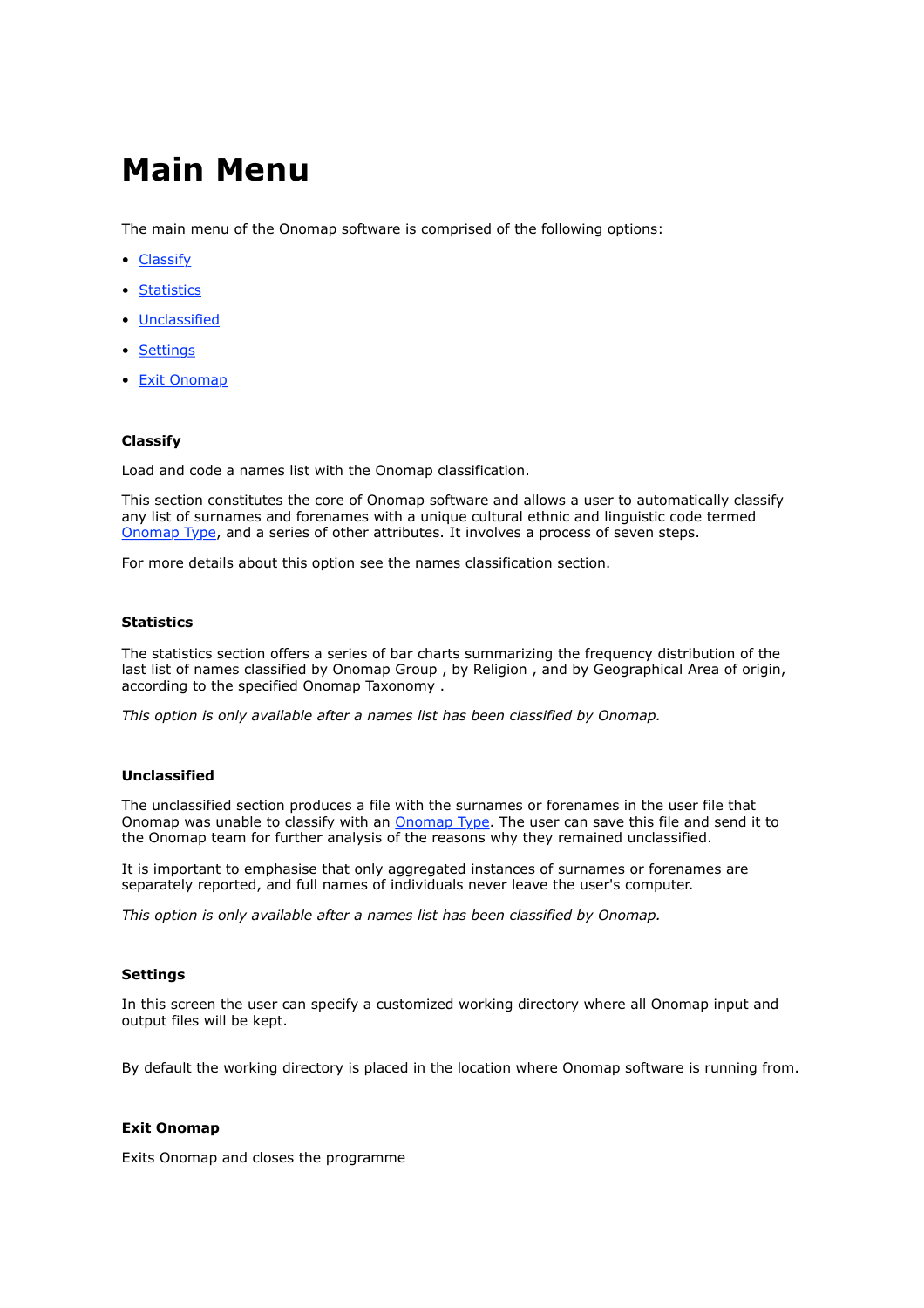## **Name classification process**

The name classification process involves a series of screens where the user specifies the preferences for the automatic classification of names. This process consists of one initial screen called "Name Classification Process", and seven steps marked 1 to 7. At the end of the process the input list of names will be classified according to the user's preferences.

The initial screen explains this process and asks the user to provide two items of information:

#### **- Which country is your name list from?**

The user should specify the country from which the list of names have been gathered (this is of course independent from where the actual names are originated from). For example, if the list of names refer to a patient register in the UK, we will select United Kingdom, while if the list was collected from the US telephone directory, we will select United States.

#### **- Apply name data cleansing and standarisation algorithm**

The user should specify whether the name data cleansing and standarisation algorithm should be applied to their input file data before an attempt to classify the names is made.

Onomap name data cleansing and standarisation algorithm involves a series of rules and lookup tables of common misspellings, name variations and different naming conventions rules in order to maximise the chances of a match between the user's input data and Onomap name to ethnicity dictionaries. This can make a big difference in reducing the amount of names that remain unclassified.

As a result of the name data cleansing and standarisation algorithm, Onomap produces a 'standarised' version of a surname or forename that can be also appended to the export file for further analysis and enhancement.

#### **Related links:**

Standardised Surname and Forename

Step 1 of 7 - Provide a names list file Step 2 of 7 - Visualise the input file records Step 3 of 7 - Select the content of each column in the file Step 4 of 7 - Select the columns to be exported Step 5 of 7- Select additional Onomap fields to be exported Step 6 of 7 - Specify export file name and location Step 7 of 7 - Coding names and exporting file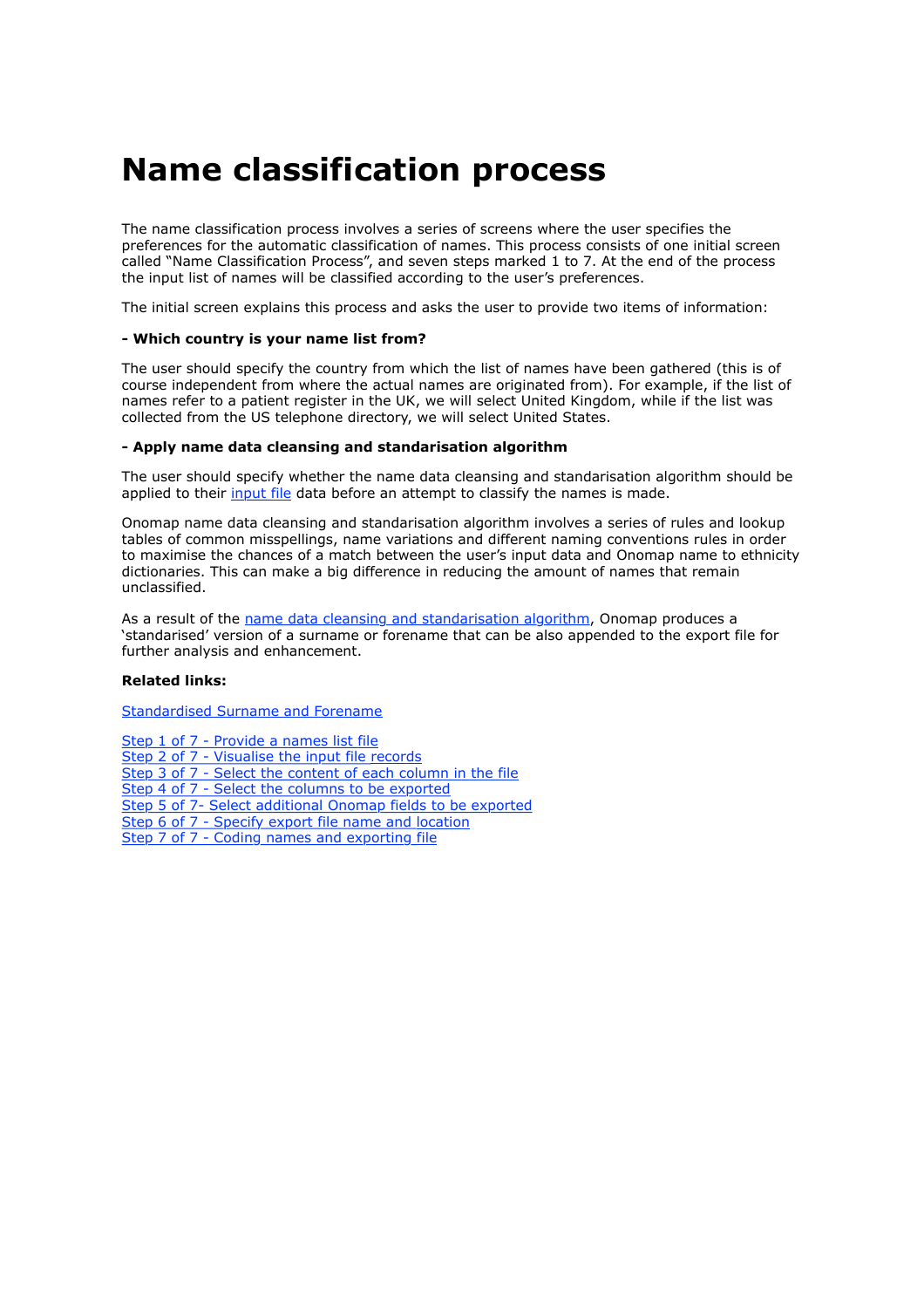### **Step 1 of 7 - Provide a names list file**

Specify the location of the input file with the names of the people to be classified by Onomap will be supplied at this step. This input file will be in character separated values format (.csv) and should have been previously prepared following the instructions offered in the input file description page.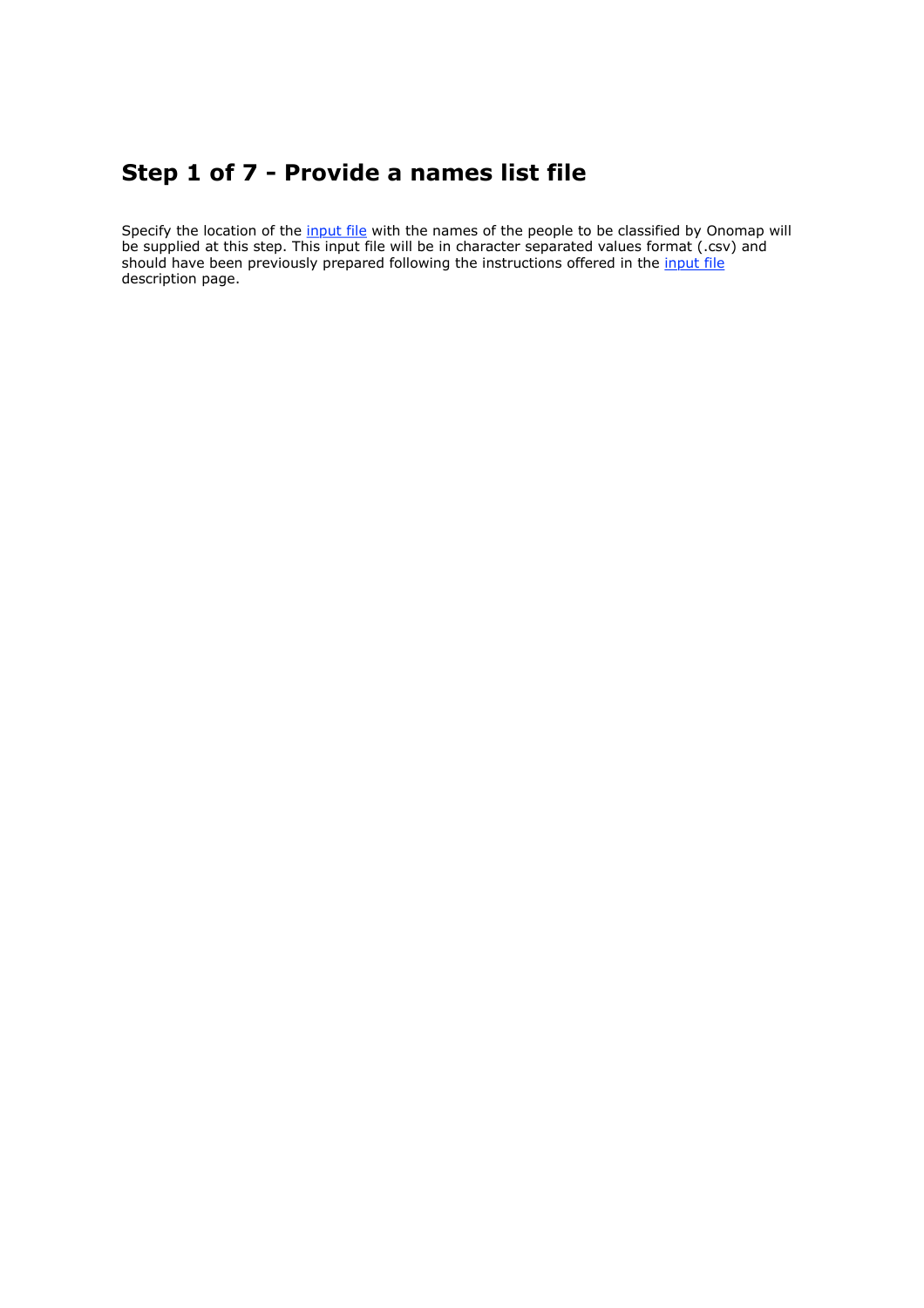# **Step 1 of 7: File formatting problems found**

Onomap performs a series of data consistency checks on the input file before it proceeds to its classification. Two possible errors in the data are detected at this stage:

#### **- Inconsistent number of commas/columns**

Onomap assumes that the first row of the input file contains the field names of the data. If the number of fields in the first row (specified by the number of commas in the csv file) does not match the number of fields in the rest of the file, an error message will appear. This is most likely to be caused by commas that appear within the input text, which can be prevented by specifying that the "text is enclosed by double quotes" when creating the csv file.

At this stage the user can decide whether to:

- View the problematic records to quickly visualise the root of the problem
- Save the problematic records in a file for further analysis outside Onomap
- Go Back to the previous screen, and specify a different input file

 - Go to the Next screen, and decide to ignore this error message and carry on with attempting the classification leaving the input file as it is.

The user is highly encouraged to produce new csv files selecting the option to have text always enclosed by double quotes. Most software packages that save to csv format will include this option.

#### **- Blank lines in the data**

Onomap detects any number of rows that have no data or that are blank (no data between commas). The user can decide to remove these blank lines from the input file, or click Next, after which Onomap will ignore these blank lines.

However, there might be a different number of rows between the output and the input files as a consequence of ignoring blank lines. It is therefore highly encouraged that the user eliminates any blank lines in the input file before loading it in Onomap.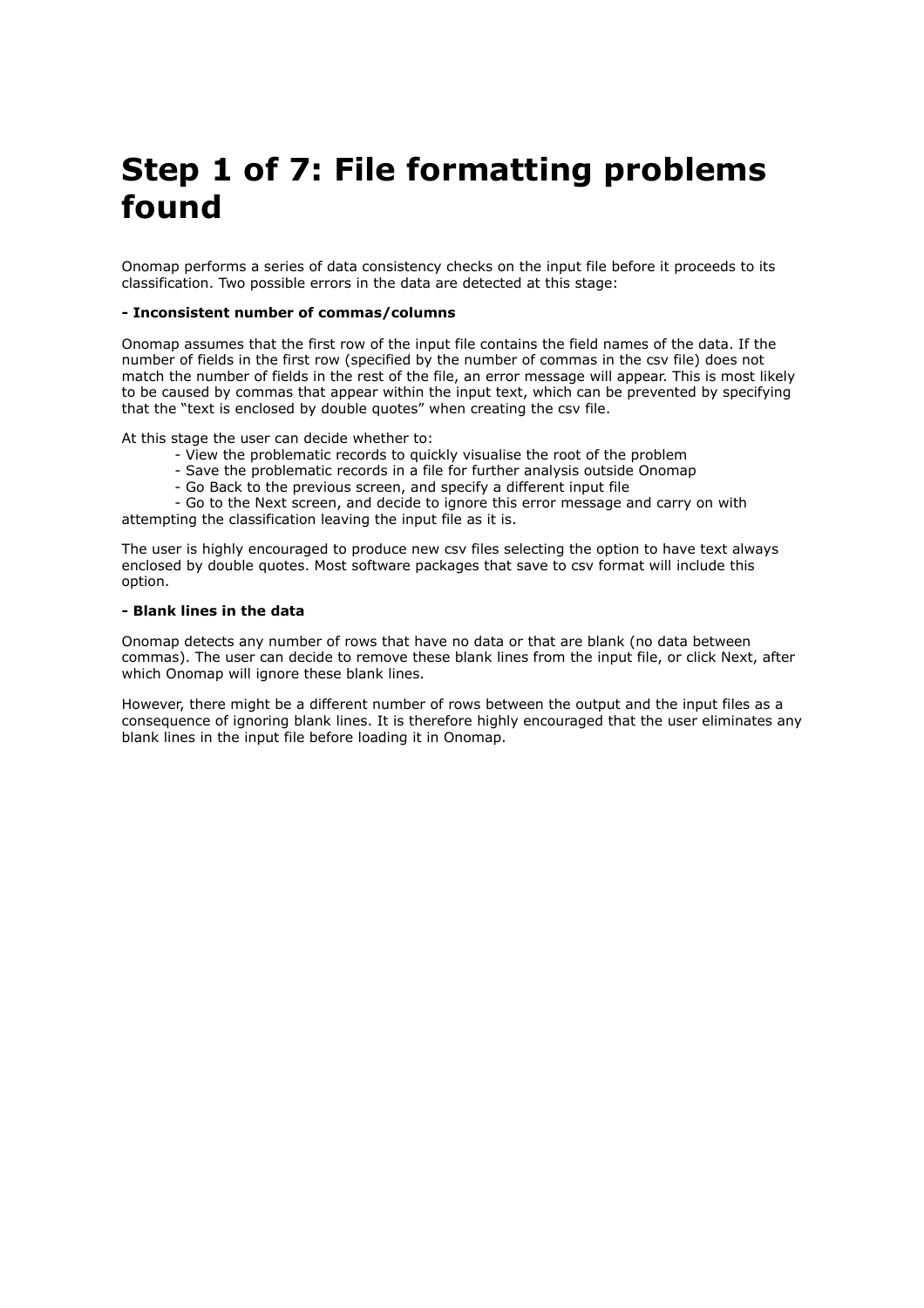### **Step 2 of 7 - Visualise the input file records**

This screen shows the contents of the first 50 records of the input file, for the user to familiarise with its contents.

The total number of records in the input file appears in the first line of the text.

Onomap assumes that the first line in the input file contains the column names.

The user can scroll up and down the screen to visualise the 50 records and also the column width can be changed to read longer text in columns.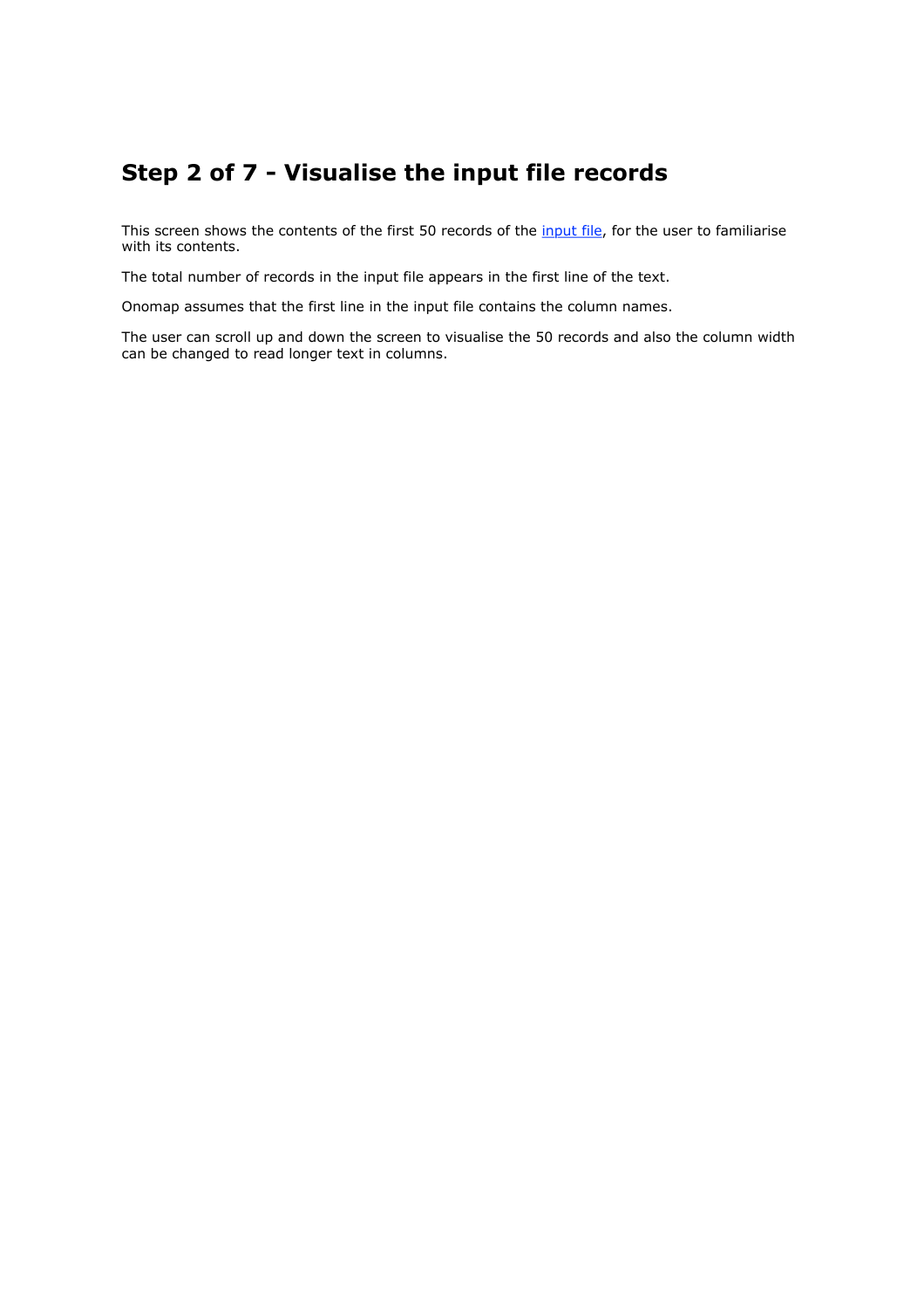### **Step 3 of 7 - Select the content of each column in the file**

This screen helps Onomap to understand what is what in the information contained in the input file, that is, matching the user's columns to the data fields that Onomap can understand. Onomap will try first to match them automatically by using a 'best guess' approach to the users' column names.

- The appropriate columns that should be imported from the input file should be ticked

- The corresponding column name from the input file should be selected alongside each field name so that Onomap can match them.

- Only the fields *Unique ID* and *Surname* are mandatory, but it is highly recommended that you also include the Forename field if it is available, since this will result in a much more robust Onomap classification.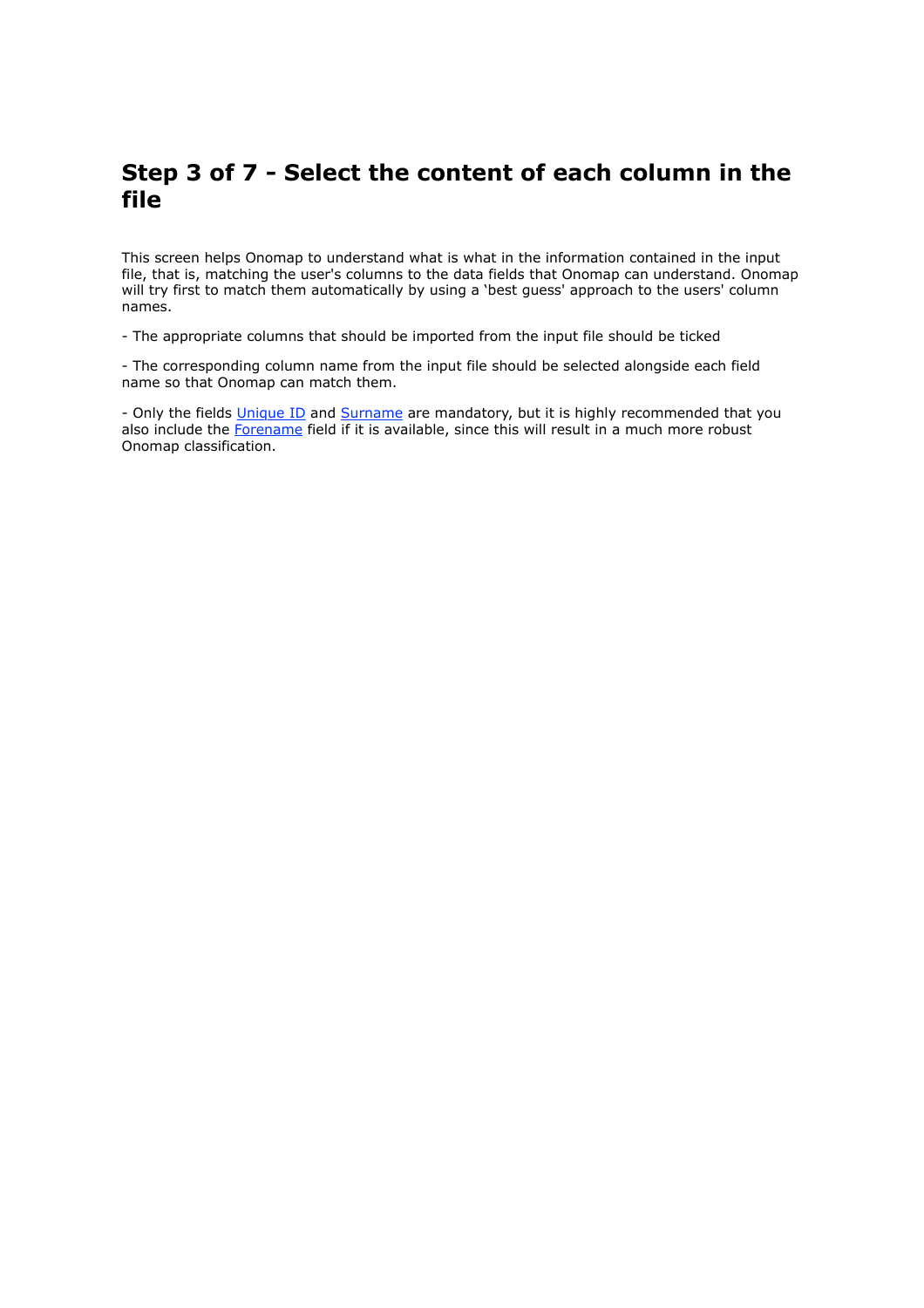### **Step 4 of 7 - Select the columns to be exported**

From this screen onwards the user will specify the configuration of the resulting export file with the names classified by Onomap.

Through this screen the user is allowed to include as many columns from the *input file* as she or he wishes.

- The column names on the left block are all the columns available in the user's input file

- The column names on the right block are those columns from the user's input file that will be exported into the export file, alongside further data that will be specified in the next step.

- The user will click on the arrows between the two blocks to select (> or >>) or deselect (< or <<) the columns as required.

- The only mandatory column in this step is that which represents the Unique ID, so that the user can then link the export file back to her/his original data.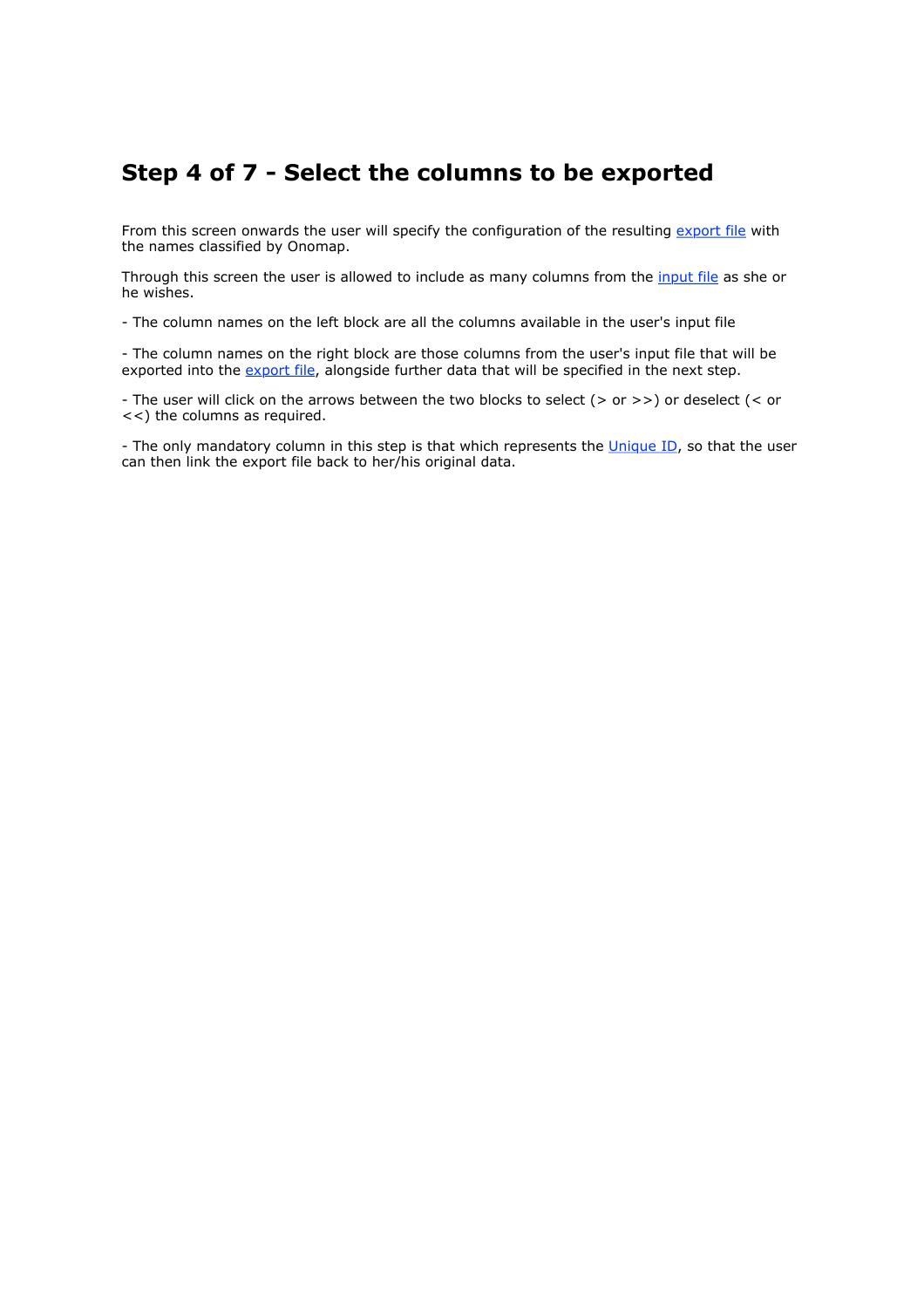### **Step 5 of 7- Select additional Onomap fields to be exported**

This screen allows the user to add a series of Onomap fields to the export file The user can select from a list of 16 additional Onomap classification fields:

- 
- 
- 
- 
- 
- Geographical Area  **Contact Area** Onomap Score
- 
- 
- Major Language ISO Code
- Onomap Type Code  **Constanting Type Code Major Language Family Tree**
- Onomap Type  **1991 Census Ethnic Group**
- Onomap Subgroup 2001 Census Ethnic Group
- Onomap Group  **2001 Census Religion**
- People GB 2001 Census COB
	-
- Religion Channel Coding Case
- Major Language  **Standardised Surname and Forename**

- Only the Onomap Type Code and Onomap Type are mandatory fields in the export file, since they contain the core of the Onomap classification of the user's names.

Click on the above field names to read the definition of each of them.

Read more about the Onomap Taxonomy

Read more about the Onomap Classification Algorithm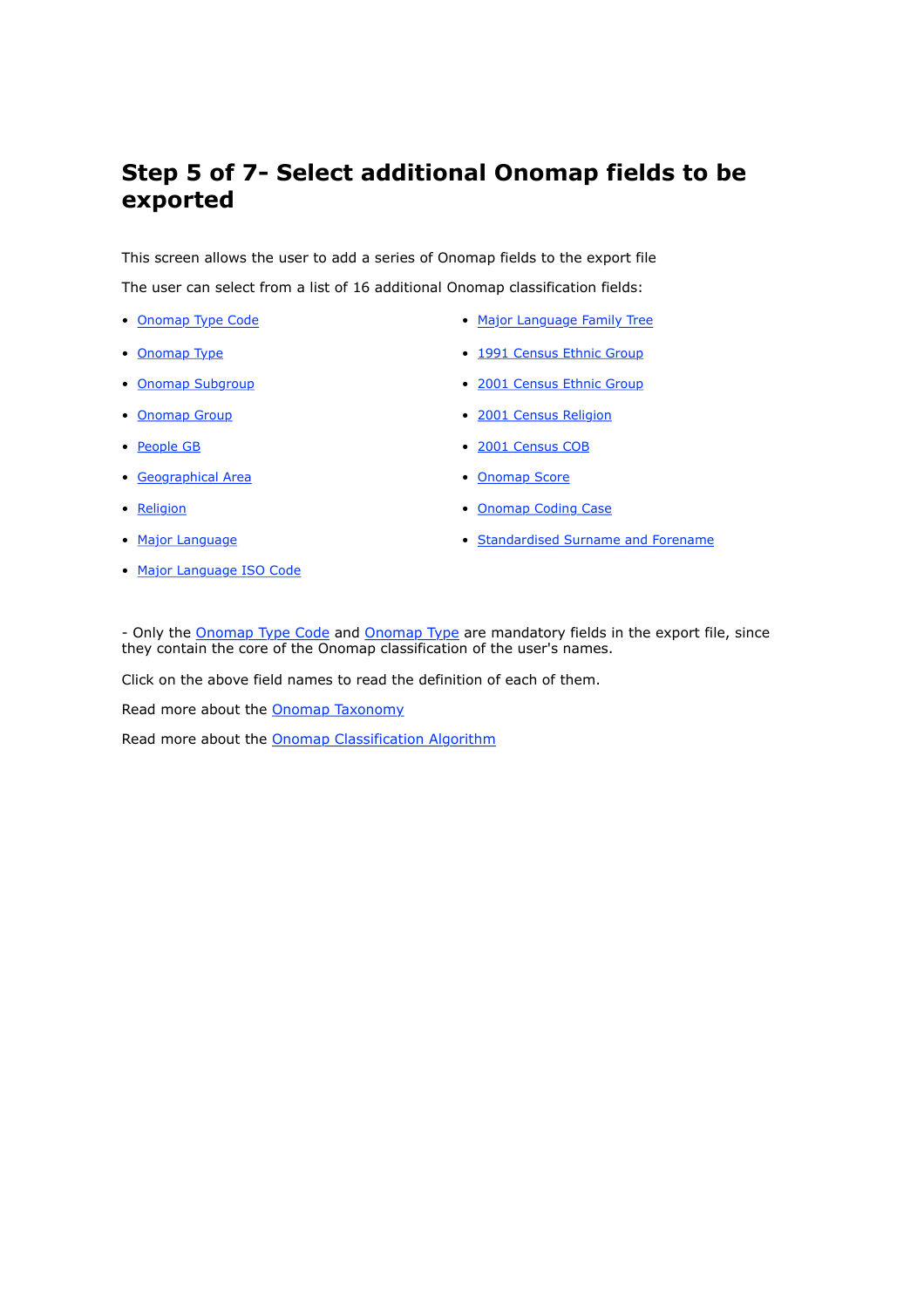### **Step 6 of 7 - Specify export file name and location**

Specify the location of the export file which will contain the information specified in the previous two screens (4 and 5). The export file will be saved at the end of the process in character separated values format (.csv).

Onomap has now everything it needs to code the names by the Onomap classification and export the results to the export file. Click Next to initiate the coding.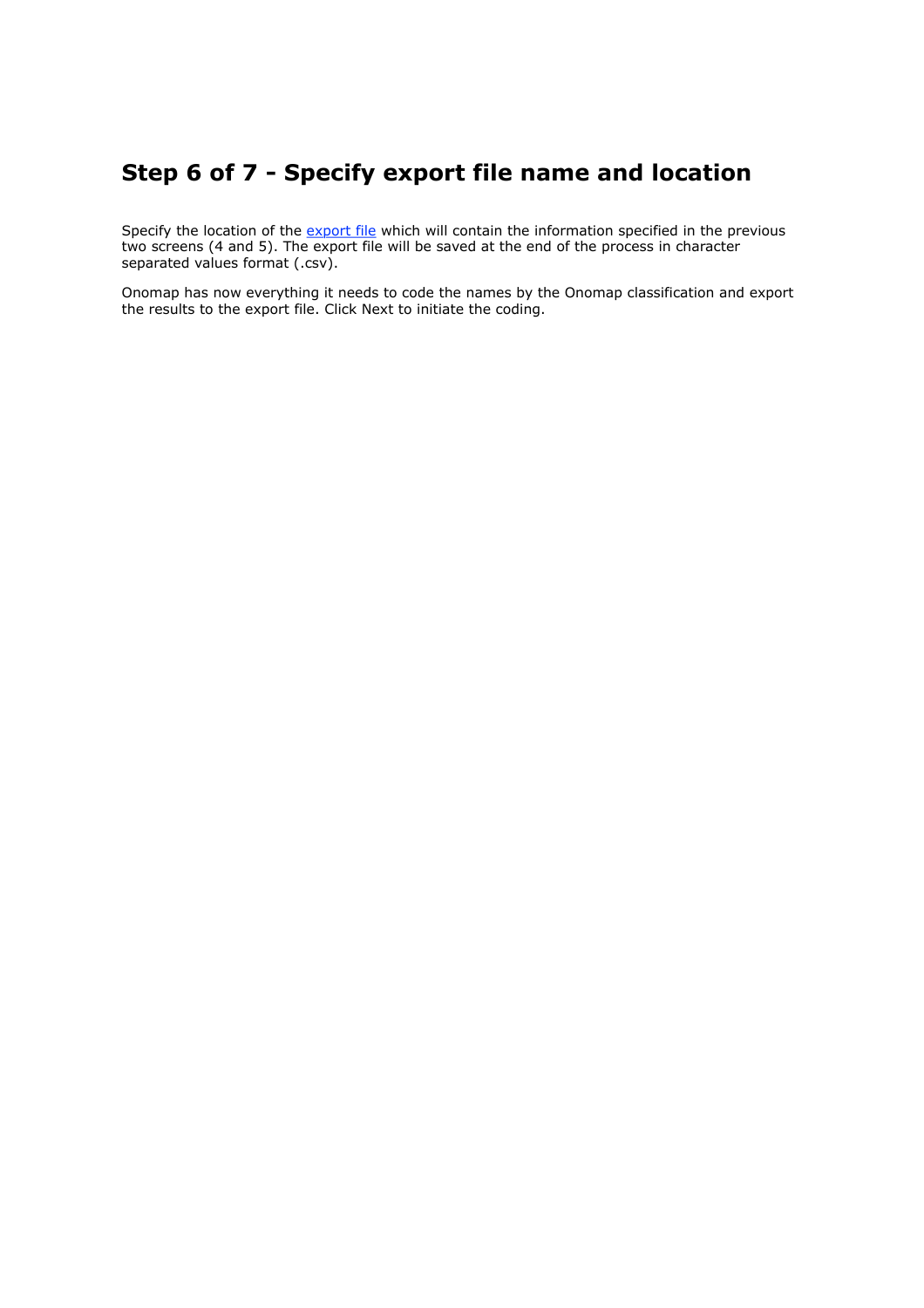### **Step 7 of 7 - Coding names and exporting file**

This screen shows the status of the name-to-Onomap coding and file exporting process.

- The screen shows the number of records being coded every 0.5 seconds and the progress bar specifies the percentage of records classified.

- The coding process can be cancelled by clicking the "Cancel" button. If the process is cancelled the user can go back to change the options of the previous screens or can abort the process altogether and return to the Main Menu.

- When the coding process is finished, the rest of the buttons became activated and the user can choose to return to the Main Menu or go directly to Statistics section.

- The export file has now been saved in the location specified by the user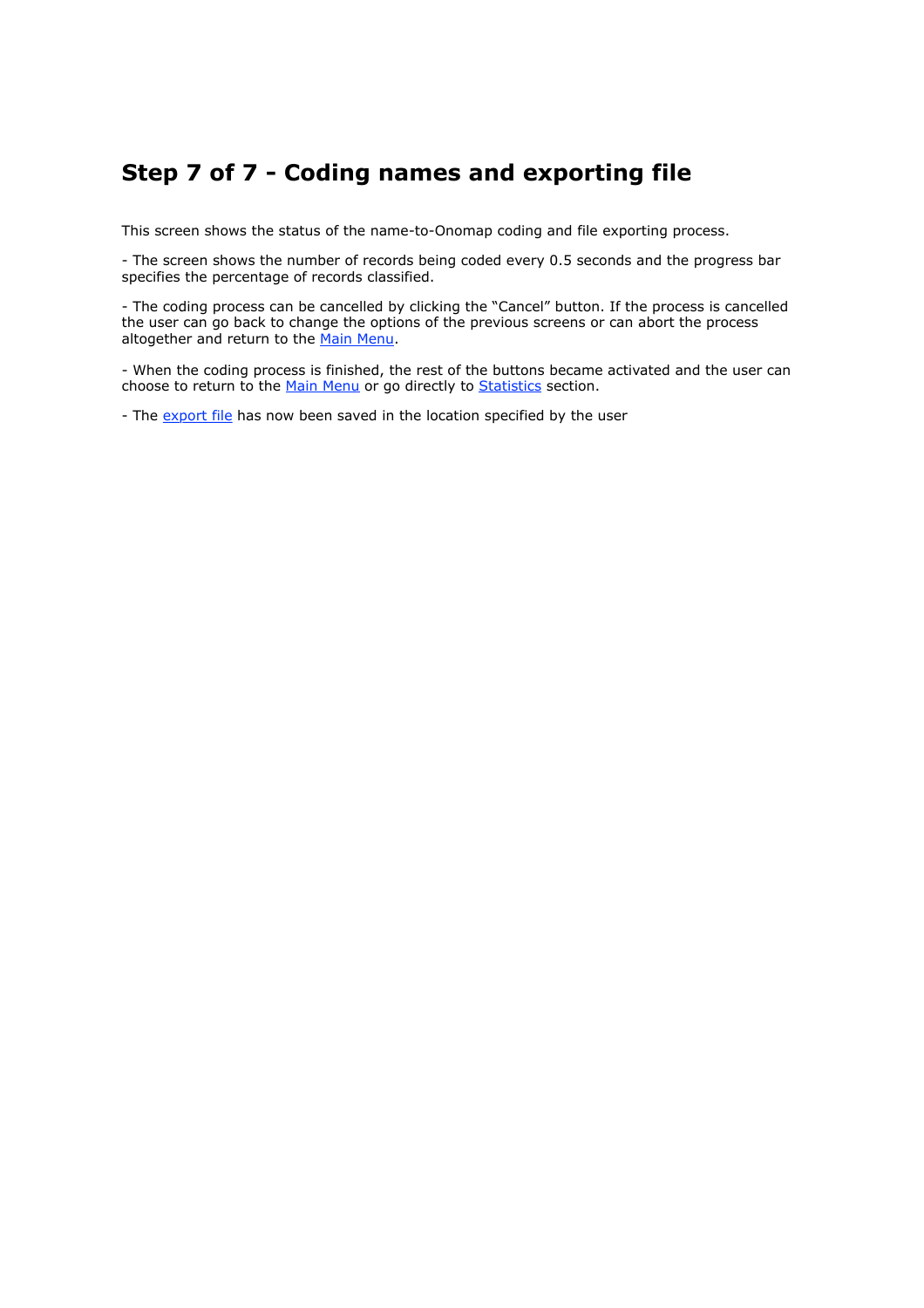# **Statistics**

The statistics section offers a series of bar charts summarizing the frequency distribution of the last list of names classified by Onomap Group , by Religion , and by Geographical Area of origin, according to the Onomap Taxonomy.

*The statistics section is only available after a names list has been classified by Onomap.*

#### **Select Base**

• The statistics for the users' names can be compared with a base for the distribution of names by Onomap groupings in the overall population at various geographical levels:

- Country
- Region
- Local

Read more on how the base is calculated.

The user can select only one base at any of these geographical levels, or decide not to compare their data by leaving the default base of "none". These three options represent different summaries of the results of the Onomap classified user names list, grouped by different criteria according to the Onomap Taxonomy. To read more about what each of these criteria mean, click on each of them in the paragraph above.

#### **Select Groupings**

- There are three different types of statistical summaries provided through a frequency histogram, that can be selected through a menu on the left of the screen:

- Statistics by Onomap Group
- Statistics by Religion
- Statistics by Geographical Area

These three options represent different summaries of the results of the Onomap classified user names list, grouped by different criteria according to the Onomap Taxonomy. To read more about what each of these criteria mean, click on each of them in the paragraph above.

#### **Saving the Statistics**

• The actual statistics section figures that lie behind the histograms displayed can be saved in a file with comma separated values (.csv). Click the "Save" button to specify the file location.

#### **Saving the Statistics**

• The actual statistics section figures that lie behind the histograms displayed can be saved in a file with comma separated values (.csv). Click the "Save" button to specify the file location.

#### **Related Links:**

- Frequency histogram
- Base for statistical comparisons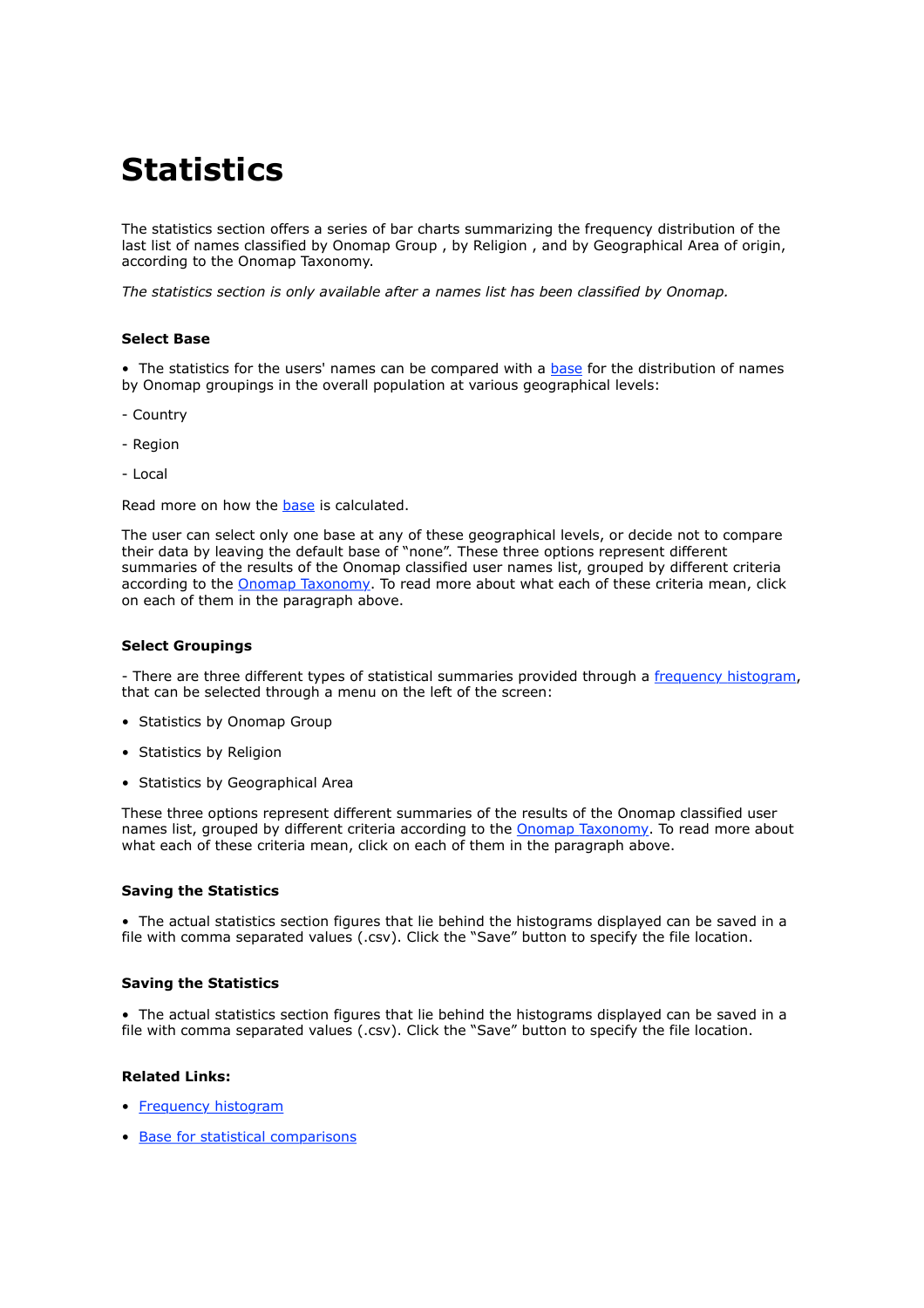### **Frequency histogram**

The main body of the statistics section depicts the results of the Onomap classified names list through a chart with a frequency histogram.

- The initial histogram shows total number of records in the input file, while when a base for statistical comparison is chosen, the histogram shows relative percentages.

- The full name of each bar and the percentage of records can be visualised by placing the cursor on over each bar (no need to click)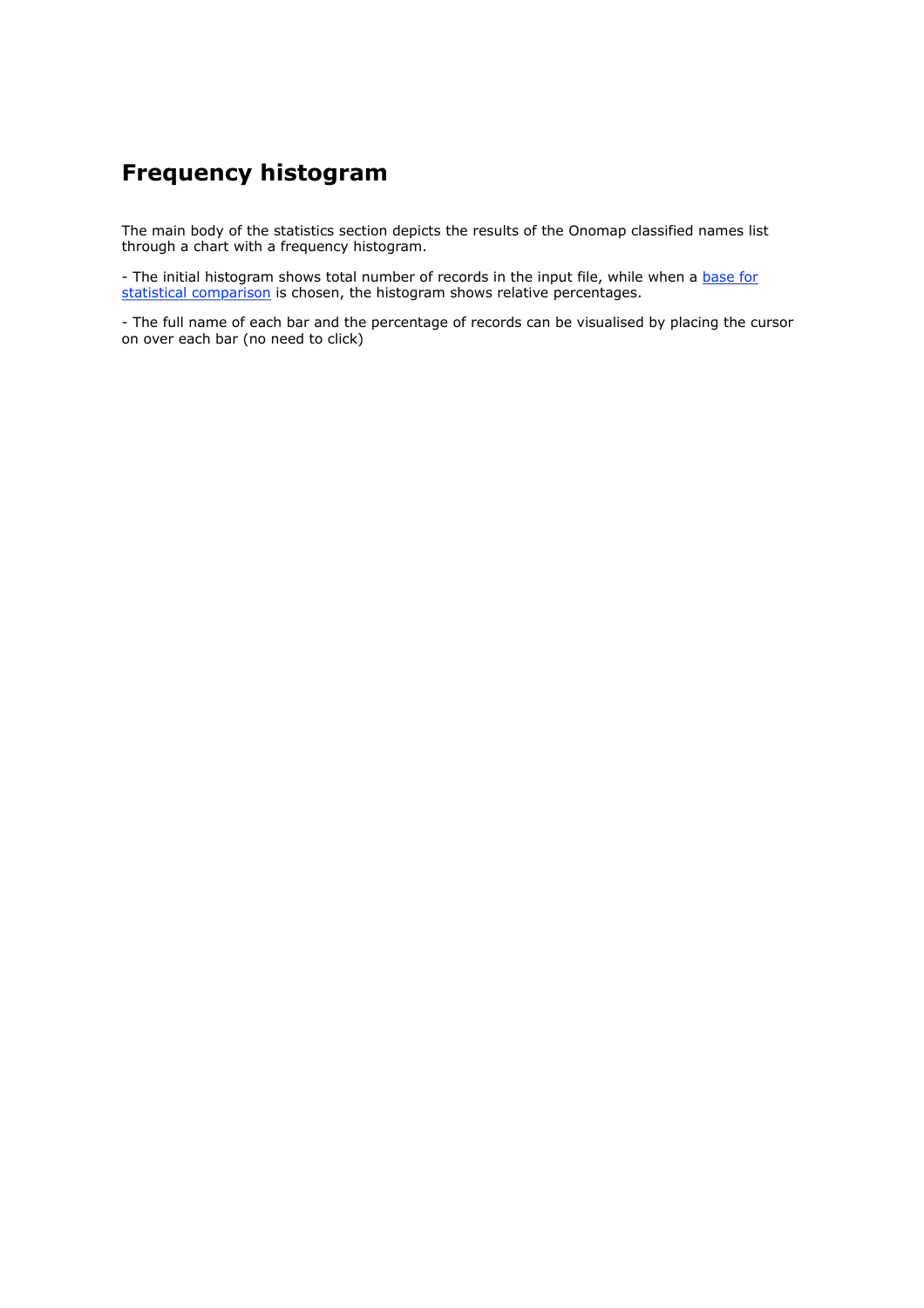### **Base for statistical comparison**

The base drop down menus allow to compare the user's name distribution with the average distribution against a general population base for a selected geographical level of dissagregation.

• This base has been calculated by classifying with Onomap the whole electoral register or telephone directory of each country. The electoral register contains all adults entitled to vote and is deemed to be the best names register available in most countries, while the telephone directory includes all "heads of households" that have registered their telephone line in the public directory.

• The user can select to compare her or his data against a country's national average, or a specific Region or Local area, according to official administrative groupings of local areas.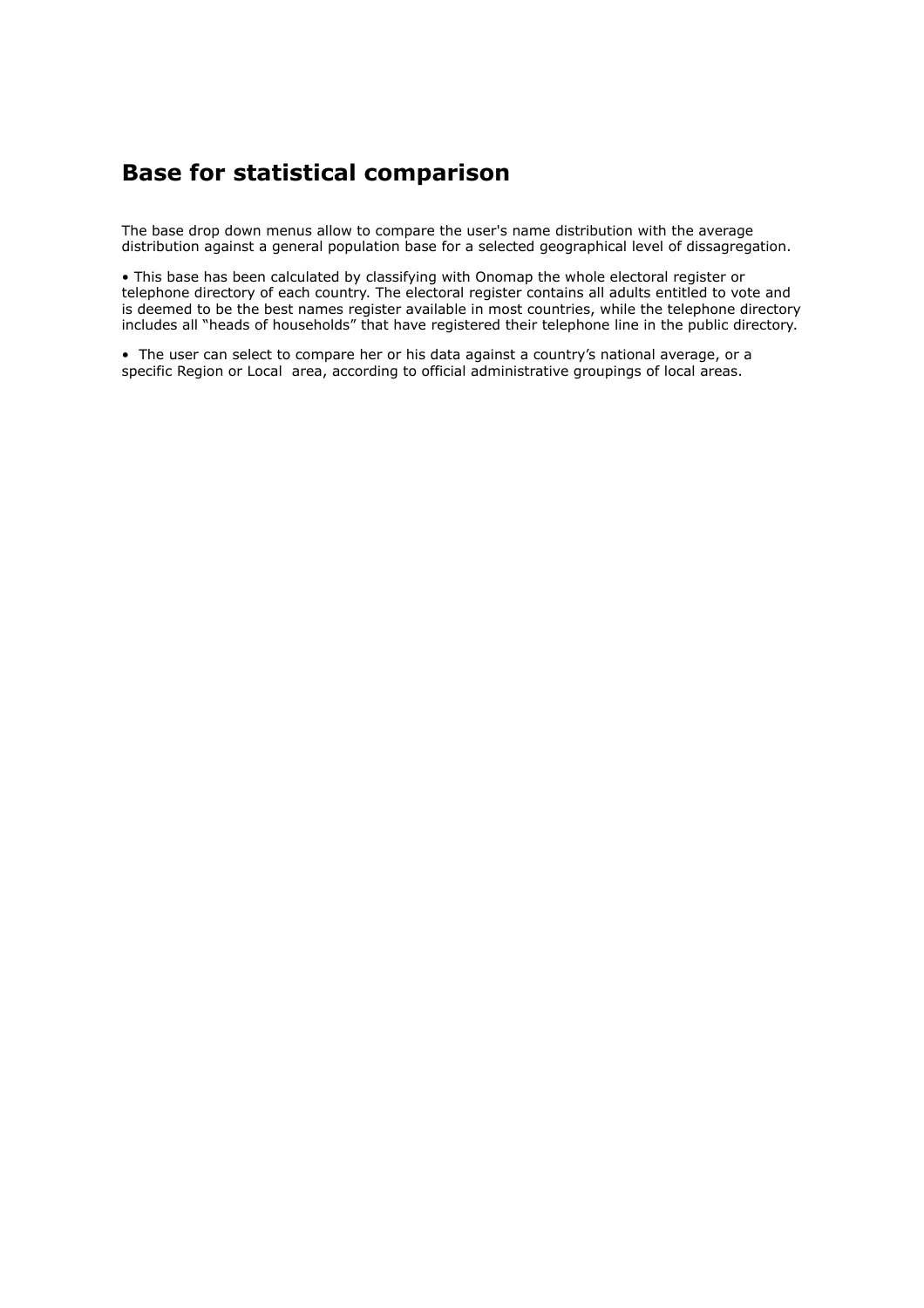# **Onomap Settings Menu**

In this screen the user can specify a customized working directory where all Onomap **input** and **output** files will be kept.

By default the working directory is placed in the location where Onomap software is running from.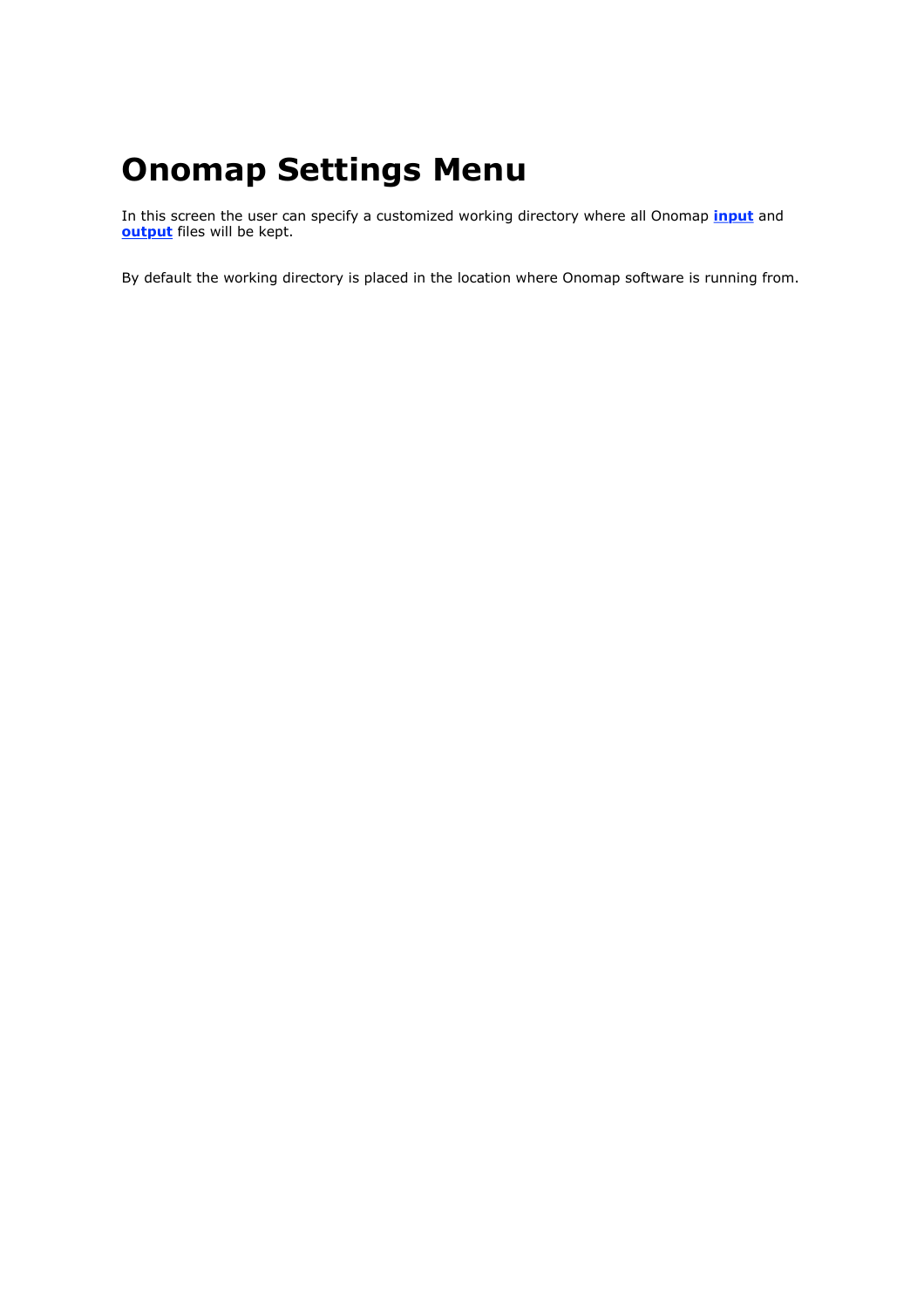## **Review Unclassified Names**

The unclassified section produces a file with the surnames or forenames in the user input file that Onomap was unable to classify with an Onomap Type.

*The unclassified section is only available after a names list has been classified by Onomap.*

• The user can save this file and send it to the Onomap team for further analysis of the reasons why they remained unclassified.

There are two options to send the unclassified names file to the Onomap team as feedback:

 - Via e-mail: will open up your default e-mail application and ask you to manually locate and attach the unclassified names file

 - Via internet: will open up an html page resident in your computer, and then ask you to click a button to submit the unclassified names over the internet.

• It is important to emphasise that only aggregated instances of surnames or forenames are separately reported, and full names of individuals never leave the user's computer.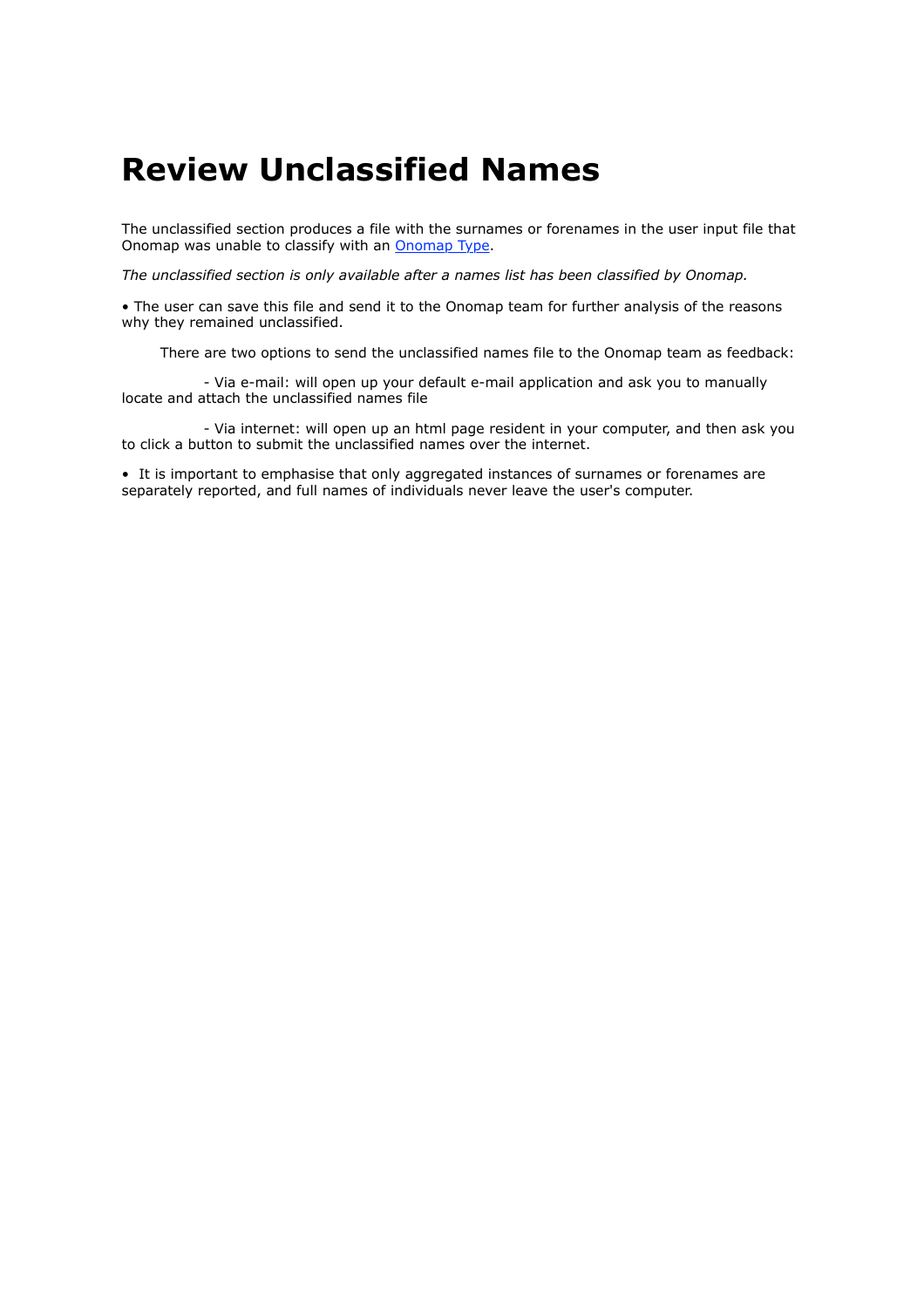# **Input File**

The input file with the names of the persons to be classified by Onomap needs to be provided with some minimum contents and in a particular data format. Please read these instructions carefully before attempting to classify your first file.

#### **\* Input file contents**

- The input file will include one record per person to be classified, with a minimum of two fields for each record: Unique Identifier and surname.

- A Unique Identifier should be provided that unequivocally identifies each record in the file. This can be a sequential number, or any other alphanumeric identifier that exists only once in the file, hence a unique identifier of each record. This identifier will allow the user to link the resulting Onomap classified names back to the original dataset.

- At least the surname of each person should be provided in the input file. If the forename is also provided the resulting Onomap classification of the names will be much more robust.

- The file can contain any other data that the user wants to keep together for further analysis.

#### **\* Input file format**

- The input file must be previously saved as a text file with extension '.csv' for *character separated values* format

- The columns in the input file must be separated by commas.

- The first line in the file should contain the column names for that file

- It is recommended that the columns containing text are enclosed by double quotes to make sure that if commas are present within the text a column is not split into separate fields.

- These three options (commas, column names, double quotes) are available in most software packages when exporting a file into '.csv' or *character separated values* format.

For example:

The input file in '.csv' format will look like:

"Unique Identifier", "Forename", "Surname"

6879037486, "Pablo", "Mateos"

6879037487, "John, Paul", "Smith"

6879037488, "Alex", "Singleton"

And Onomap will read it as :

| Unique Identifier | <b>Forename</b> | <b>Surname</b> |
|-------------------|-----------------|----------------|
| 6879037486        | <b>Pablo</b>    | <b>Mateos</b>  |
| 6879037487        | Dohn, Paul      | <b>Smith</b>   |
|                   |                 |                |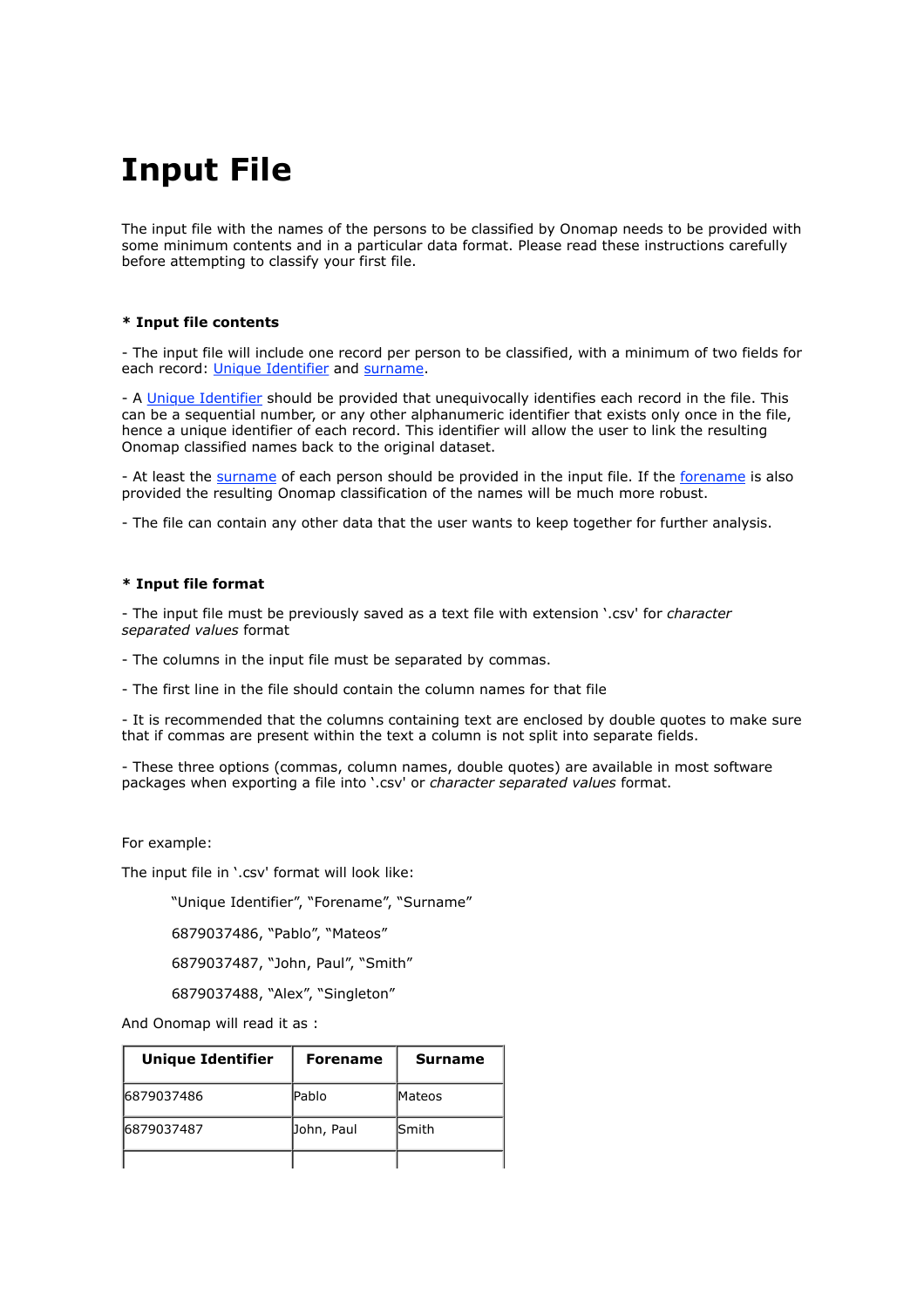| 6879037488 | <b>Alex</b> | Singleton |
|------------|-------------|-----------|
|------------|-------------|-----------|

#### **Related links:**

Unique Identifier

**Surname** 

**Forename**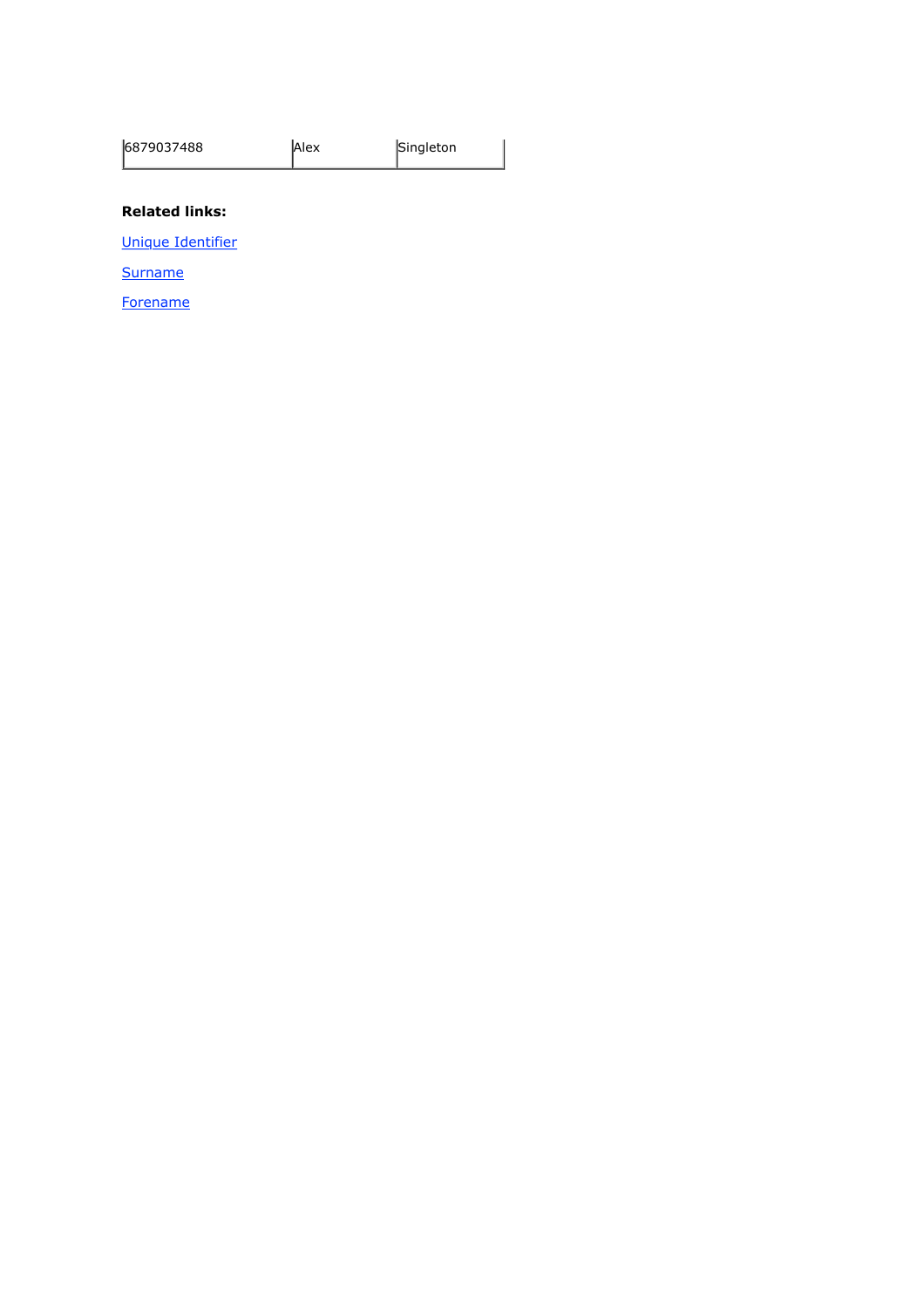# **Export File**

The main Onomap export file contains the result of classifying the names on the input file with the Onomap classification.

#### **\* Export file contents**

The contents of the export file are defined by the user through the step 4 and step 5 of the coding process.

These can include some or all of the following fields -  $(*)$  denotes mandatory fields -:

- (\*) <u>Unique ID</u> <u>Religion</u>
- 
- 
- 
- 
- 
- 
- 
- 
- 
- 
- Surname Major Language
- Forename Major Language ISO Code
- Other User input columns Major Language Family Tree
- (\*) Onomap Type Code 1991 Census Ethnic Group
- (\*) Onomap Type 2001 Census Ethnic Group
- Onomap Subgroup 2001 Census Religion
- Onomap Group  **2001 Census COB**
- People GB Channel Contract Contract Contract Contract Contract Contract Contract Contract Contract Contract Contract Contract Contract Contract Contract Contract Contract Contract Contract Contract Contract Contract Co
- Geographical Area Onomap Coding Case
	- Standardised Surname and Forename

#### **\* Export file format**

The export file is comprised of a text file with extension '.csv' for *character separated values* format with the following characteristics:

- The columns in the input file will be separated by commas.
- The first line in the export file will contain the field names for the exported records.
- All fields containing text are enclosed by double quotes (e.g. "text")

- These three options (commas, column names, double quotes) can be specified when reading the '.csv' export file into most software packages, to ensure a smooth transfer of data.

#### **Related links:**

Step 4 of 7 - Select the columns to be exported

Step 5 of 7 - Select additional Onomap fields to be exported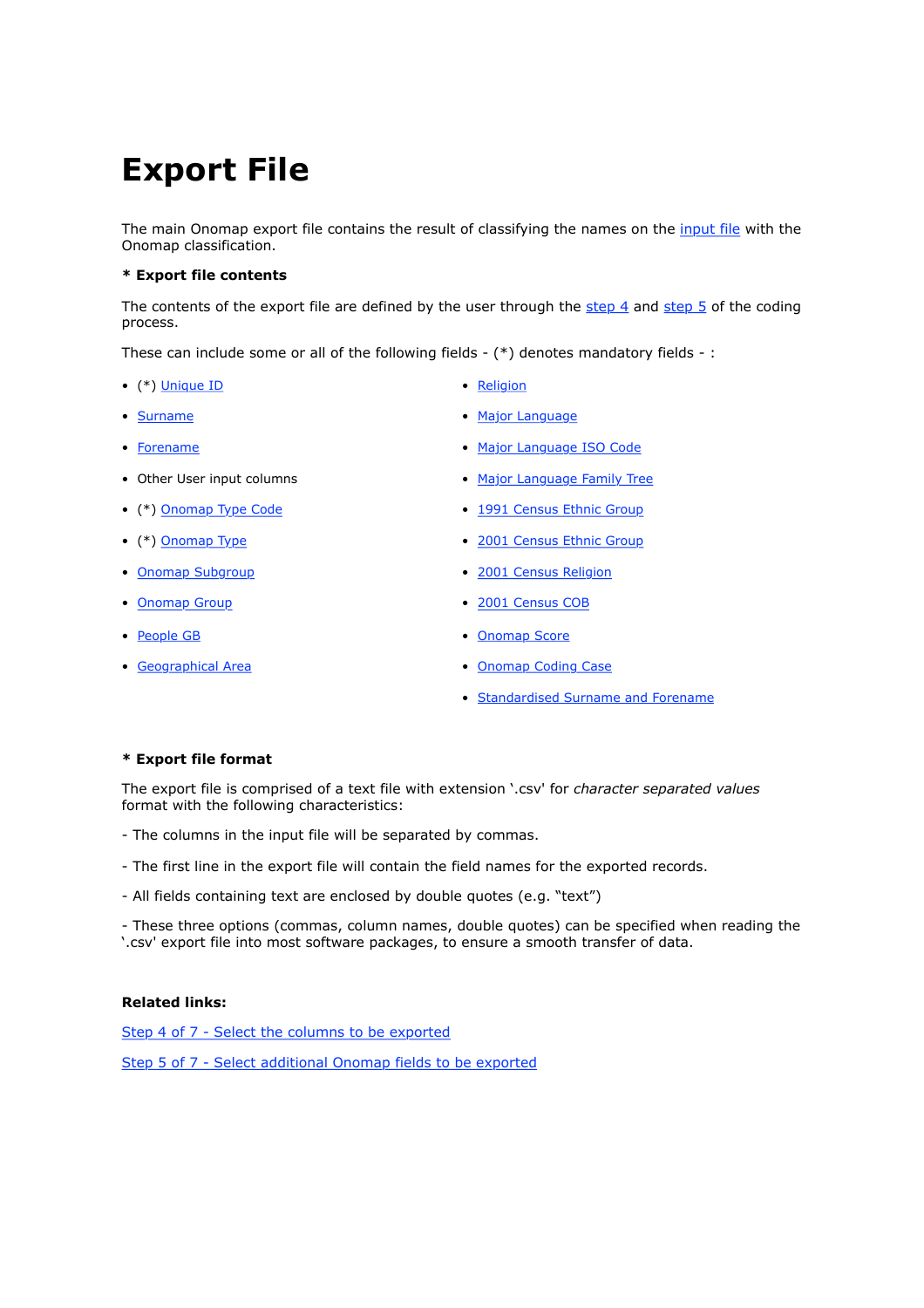# **Unique ID**

Unique ID stands for Unique Identifier.

In Onomap, a Unique ID unequivocally identifies each record in a names dataset. This is necessary since there could be more than one record with the exact same name in the input file (due to several people having the same name or several records of the same person).

- The Unique ID is provided by the user through the *input file*.

- The Unique ID can be any sequential number (like a record counter), or any other alphanumeric identifier that exists only once in the file (e.g. BROWNGORDON/09/2007)

- The Unique ID is always included in the export file and will allow the user to link the resulting Onomap classified names back to the original dataset in a convenient and accurate manner.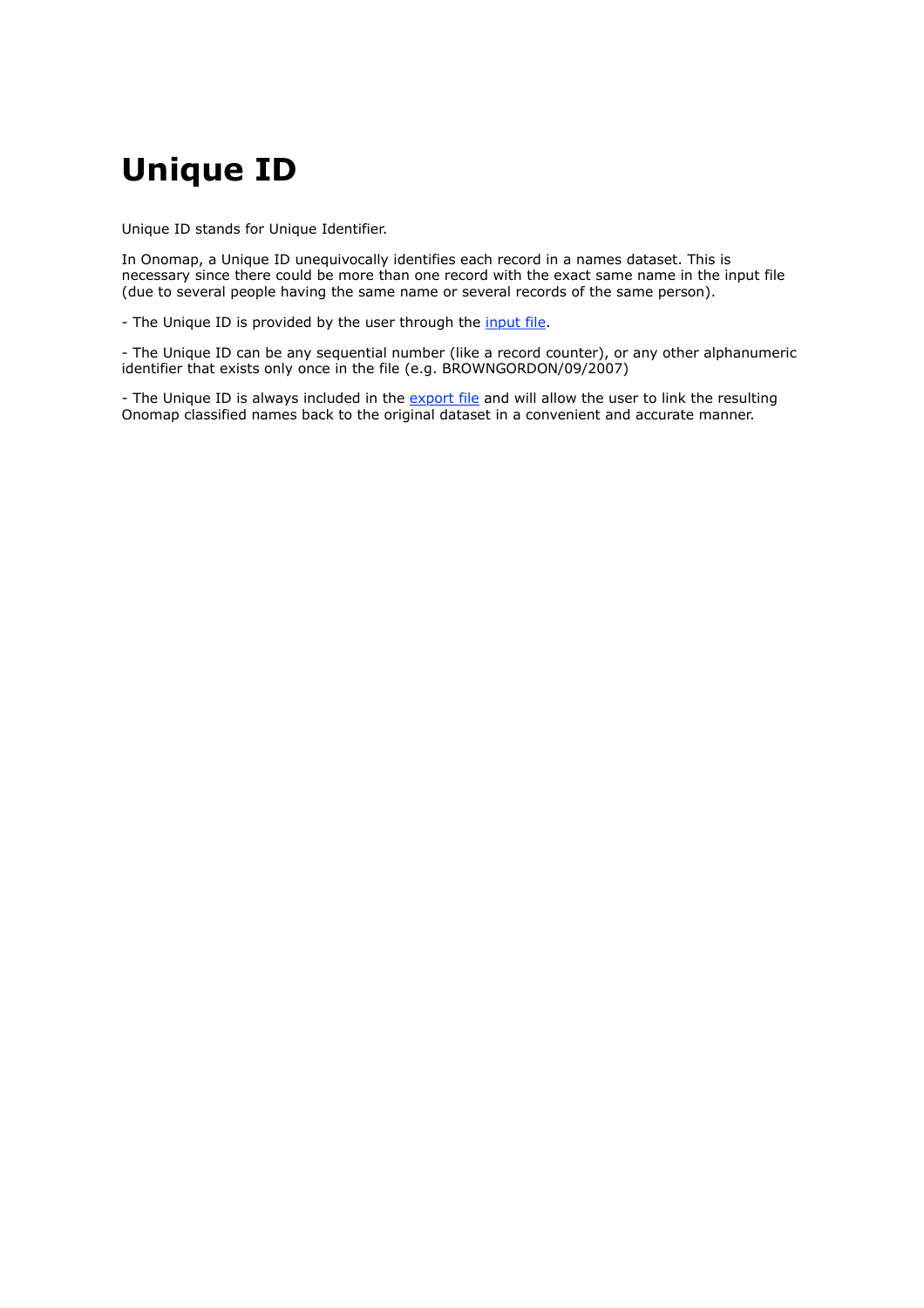## **Surname**

A surname, also known as family name or last name, normally represents the name shared by all the members of a family and usually corresponds to the component of a person's name inherited from his or her family.

Therefore, this is the key piece of information that allows Onomap to classify the probable cultural ethnicity and linguistic origins of a person.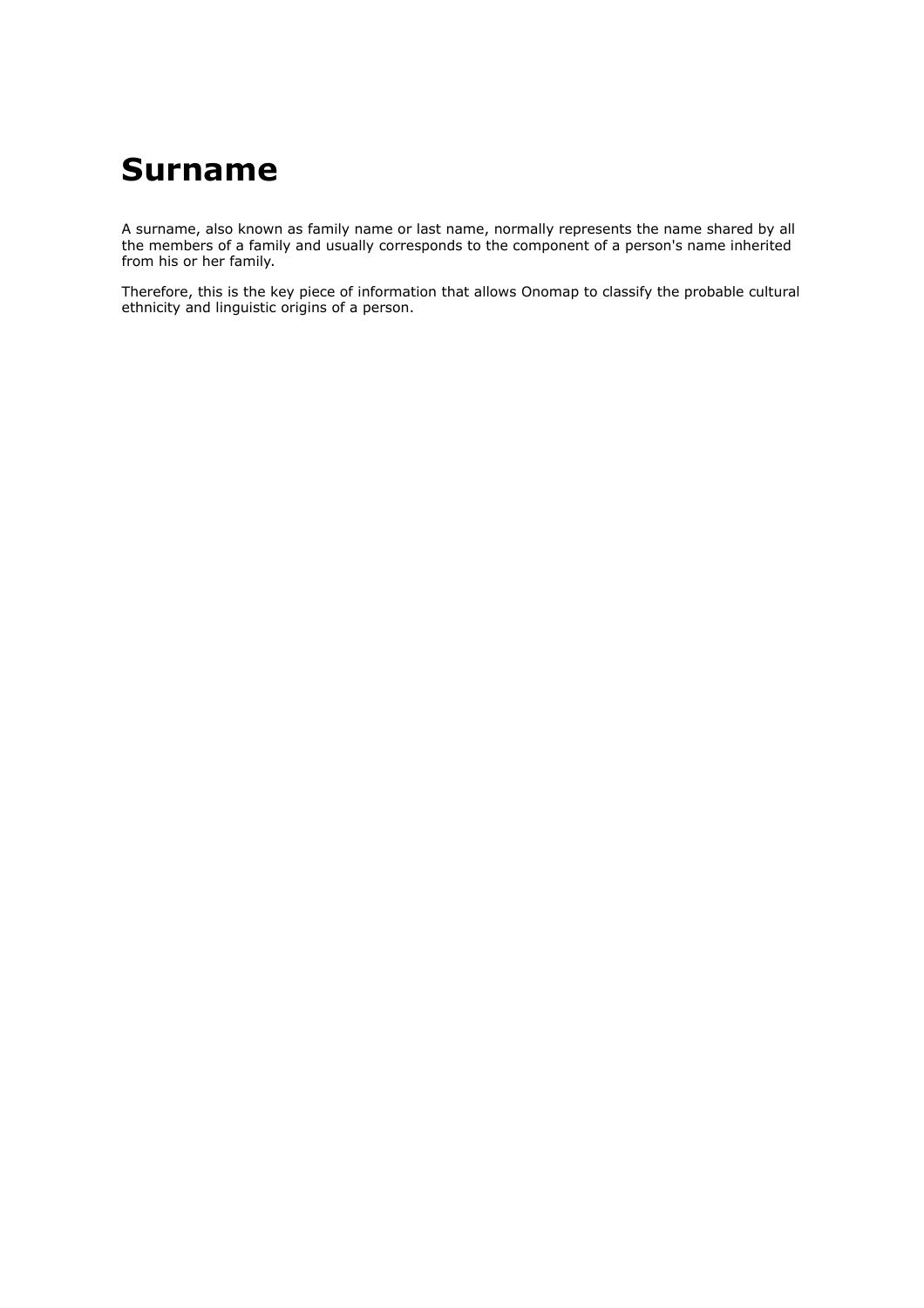# **Forename**

A forename, also known as first name, given name, or Christian name, refers to the proper name given to a person usually at birth.

In Onomap, if a person has other forenames other than the main one, which are then known as middle names, these are never included in the forename component of a name.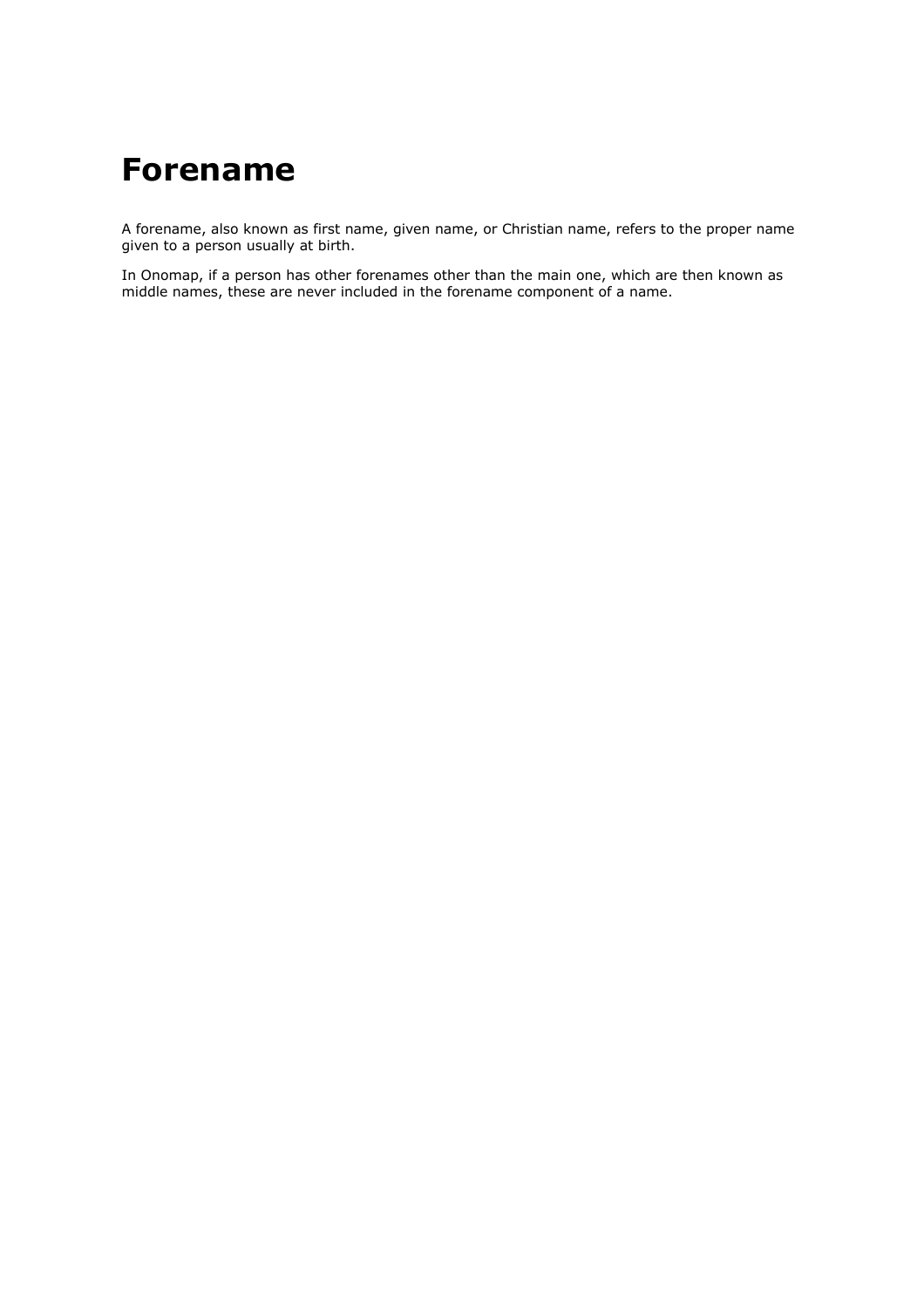# **Onomap Taxonomy**

The Onomap classification is a methodology that allows users to classify any list of names into groups of common cultural ethnic and linguistic origin using surnames and forenames.

The classification of names into such groups of common origin is organised in a hierarchy of three levels of cultural ethnic and linguistic groupings, termed the Onomap Taxonomy.

At the base of such hierarchy there are a total of 185 independently assigned categories termed Onomap Types, which represent the smallest building blocks of the Onomap Taxonomy. These are then organised in 66 Onomap Subgroups which themselves nest together in much coarser 16 Onomap Groups.

In addition to these three levels, each Onomap Type has a series of attributes describing it that can also act as a way of aggregating these building bricks according to the different dimensions of a person's identity. These attributes are also part of the Onomap Taxonomy and include the following fields:

| Geographical Area          | 1991 Census Ethnic Group           |
|----------------------------|------------------------------------|
| Religion                   | 2001 Census Ethnic Group           |
| Major Language             | 2001 Census Religion               |
| Major Language ISO Code    | 2001 Census Country of Birth (COB) |
| Major Language Family Tree |                                    |

You can group the **Onomap Types** according to one of these eight additional dimensions to analyse your results following different aspects of identity. Furthermore, you can even create your own aggregations of the 185 Onomap Types following a criteria that is more relevant to your analysis.

To facilitate these further aggregations you can view the whole Onomap Taxonomy click here to open a full table in text format.

#### **Related links:**

- Read a paper on alternative ethnicity groupings: *The Modifiable Ethnic Unit Problem*
- Export file
- Onomap Taxonomy Lookup Table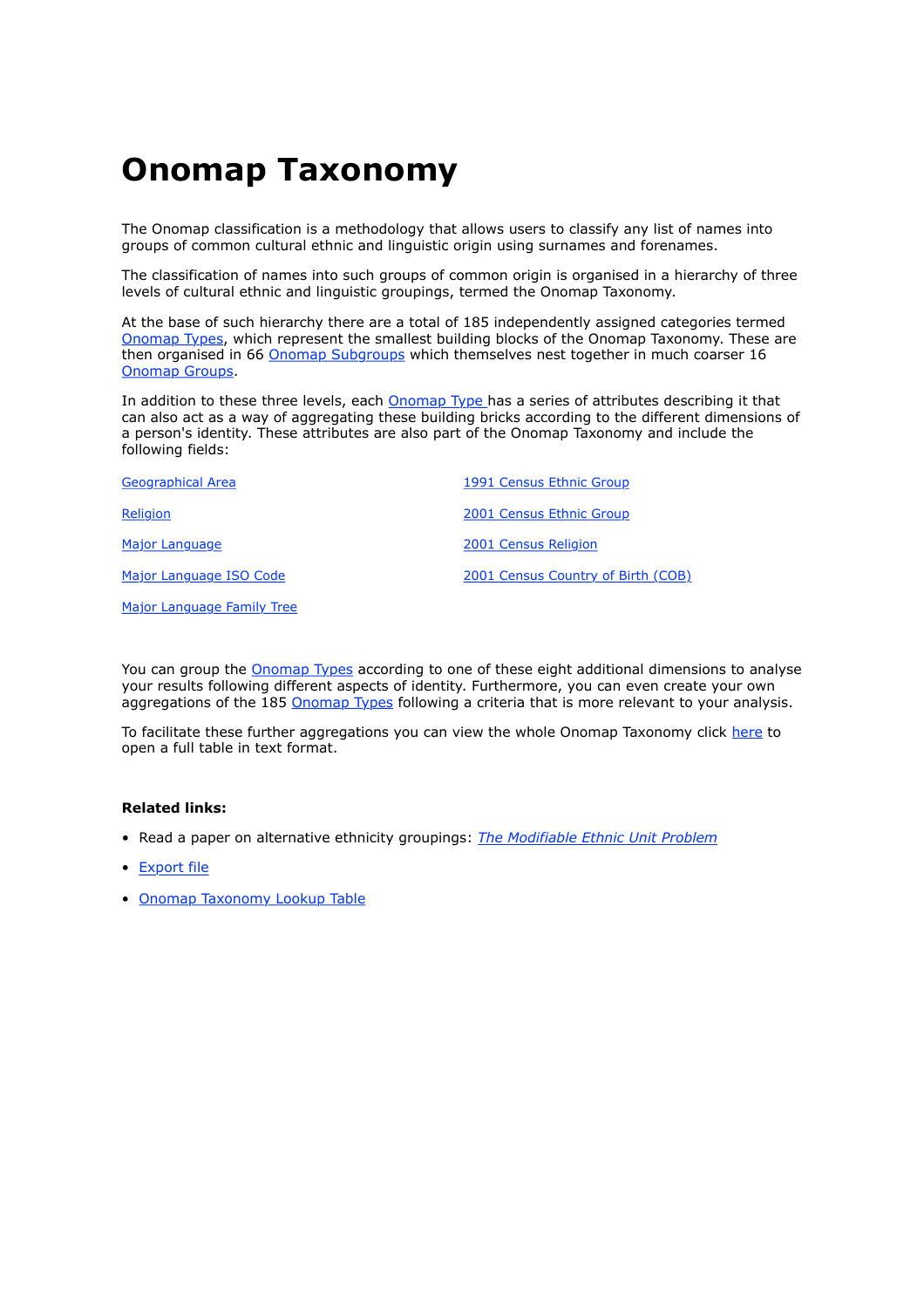| Onomap Type Code   Onomap Group |                                 | <b>Onomap Subgroup</b>                        | <b>Onomap Type</b>           | Population GB 2004 Geograp |                     |
|---------------------------------|---------------------------------|-----------------------------------------------|------------------------------|----------------------------|---------------------|
| AF110                           | <b>AFRICAN</b>                  | AFRICAN                                       | AFRICAN                      |                            | 4891 AFRICA         |
| AF212                           | <b>AFRICAN</b>                  | AFRICAN                                       | <b>BOTSWANAN</b>             |                            | 8 AFRICA            |
| AF214                           | <b>AFRICAN</b>                  | AFRICAN                                       | MALAGASY                     |                            | 2 AFRICA            |
| AF215                           | <b>AFRICAN</b>                  |                                               |                              |                            | 23 AFRICA           |
|                                 |                                 | AFRICAN                                       | MALAWIAN                     |                            |                     |
| AF216                           | <b>AFRICAN</b>                  | AFRICAN                                       | NAMIBIAN                     |                            | 1 AFRICA            |
| AF218                           | <b>AFRICAN</b>                  | AFRICAN                                       | SWAZILANDER                  |                            | 5 AFRICA            |
| AF219                           | <b>AFRICAN</b>                  | AFRICAN                                       | ZAIREAN                      |                            | 41 AFRICA           |
| AF220                           | <b>AFRICAN</b>                  | AFRICAN                                       | ZAMBIAN                      |                            | 274 AFRICA          |
| AF221                           | <b>AFRICAN</b>                  | AFRICAN                                       | ZIMBABWEAN                   |                            | 991 AFRICA          |
| AF322                           | AFRICAN                         | <b>AFRICAN</b>                                | <b>BURUNDIAN</b>             |                            | 18 AFRICA           |
| AF324                           | <b>AFRICAN</b>                  | AFRICAN                                       | KENYAN                       |                            | 1197 AFRICA         |
| AF325                           | <b>AFRICAN</b>                  | AFRICAN                                       | RWANDAN                      |                            | 18 AFRICA           |
| AF327                           | <b>AFRICAN</b>                  | AFRICAN                                       | TANZANIAN                    |                            | 104 AFRICA          |
| AF429                           | <b>AFRICAN</b>                  | <b>AFRICAN</b>                                | <b>BENINESE</b>              |                            | 7 AFRICA            |
| AF430                           | <b>AFRICAN</b>                  | <b>AFRICAN</b>                                | CAMEROONESE                  |                            | 72 AFRICA           |
|                                 |                                 |                                               |                              |                            |                     |
| AF431                           | <b>AFRICAN</b>                  | <b>AFRICAN</b>                                | GAMBIAN                      |                            | 11 AFRICA           |
| AF433                           | AFRICAN                         | AFRICAN                                       | GUINEAN                      |                            | 15 AFRICA           |
| AF434                           | <b>AFRICAN</b>                  | AFRICAN                                       | <b>IVORIAN</b>               |                            | 122 AFRICA          |
| AF435                           | <b>AFRICAN</b>                  | <b>AFRICAN</b>                                | <b>IBERIAN</b>               |                            | 5 AFRICA            |
| AF437                           | <b>AFRICAN</b>                  | AFRICAN                                       | SENEGALESE                   |                            | 37 AFRICA           |
| AF211                           | <b>AFRICAN</b>                  | BLACK SOUTHERN AFRICAN BLACK SOUTHERN AFRICAN |                              |                            | 5198 AFRICA         |
| AF213                           | <b>AFRICAN</b>                  | CONGOLESE                                     | CONGOLESE                    |                            | 1164 AFRICA         |
| AF323                           | <b>AFRICAN</b>                  | ETHIOPIAN                                     | <b>ETHIOPIAN</b>             |                            | 1238 AFRICA         |
| AF432                           | <b>AFRICAN</b>                  | GHANAIAN                                      | GHANAIAN                     |                            | 46095 AFRICA        |
|                                 |                                 |                                               |                              |                            |                     |
| AF436                           | <b>AFRICAN</b>                  | NIGERIAN                                      | <b>NIGERIAN</b>              |                            | 88243 AFRICA        |
| AF438                           | <b>AFRICAN</b>                  | SIERRA LEONIAN                                | SIERRA LEONIAN               |                            | 6155 AFRICA         |
| AF328                           | <b>AFRICAN</b>                  | UGANDAN                                       | UGANDAN                      |                            | 1018 AFRICA         |
| CL110                           | <b>CELTIC</b>                   | CELTIC                                        | CELTIC                       |                            | 45653 BRITISH       |
| <b>CL211</b>                    | <b>CELTIC</b>                   | <b>IRISH</b>                                  | IRISH                        | 3172876 BRITISH            |                     |
| CL212                           | <b>CELTIC</b>                   | <b>IRISH</b>                                  | NORTHERN IRISH               |                            | 223988 BRITISH      |
| CL213                           | <b>CELTIC</b>                   | <b>SCOTTISH</b>                               | SCOTTISH                     | 4749864 BRITISH            |                     |
| <b>CL314</b>                    | <b>CELTIC</b>                   | WELSH                                         | WELSH                        | 3065041 BRITISH            |                     |
| EA212                           | EAST ASIAN & PACIFIC            | <b>CHINESE</b>                                | <b>CHINESE</b>               |                            | 21185 EAST AS       |
| EA218                           | EAST ASIAN & PACIFIC            | <b>CHINESE</b>                                | MALAYSIAN CHINESE            |                            | 3238 EAST A         |
|                                 |                                 |                                               |                              |                            |                     |
| EA110                           | EAST ASIAN & PACIFIC            | EAST ASIAN & PACIFIC                          | EAST ASIAN & PACIFIC         |                            | 627 EAST A          |
| EA211                           | EAST ASIAN & PACIFIC            | EAST ASIAN & PACIFIC                          | SOUTH EAST ASIAN             |                            | 371 EAST AS         |
| EA213                           | EAST ASIAN & PACIFIC            | EAST ASIAN & PACIFIC                          | EAST ASIAN CARIBBEAN         |                            | 2 AMERIC            |
| EA221                           | <b>EAST ASIAN &amp; PACIFIC</b> | EAST ASIAN & PACIFIC                          | SINGAPOREAN                  |                            | <b>583 EAST AS</b>  |
| EA225                           | EAST ASIAN & PACIFIC            | EAST ASIAN & PACIFIC                          | TIBETIAN                     |                            | 13 EAST AS          |
| EA316                           | <b>EAST ASIAN &amp; PACIFIC</b> | EAST ASIAN & PACIFIC                          | <b>INDONESIAN</b>            |                            | 116 EAST AS         |
| EA319                           | EAST ASIAN & PACIFIC            | EAST ASIAN & PACIFIC                          | <b>BURMESE</b>               |                            | 1601 EAST AS        |
| EA324                           | <b>EAST ASIAN &amp; PACIFIC</b> | EAST ASIAN & PACIFIC                          | THAI                         |                            | 407 EAST A          |
| EA327                           | EAST ASIAN & PACIFIC            | EAST ASIAN & PACIFIC                          | CAMBODIAN                    |                            | 59 EAST AS          |
| EA328                           | EAST ASIAN & PACIFIC            | EAST ASIAN & PACIFIC                          | <b>LAOTIAN</b>               |                            | 120 EAST AS         |
| EA414                           | EAST ASIAN & PACIFIC            | EAST ASIAN & PACIFIC                          | <b>FIJIAN</b>                |                            | 10 EAST AS          |
|                                 |                                 |                                               |                              |                            |                     |
| EA420                           | <b>EAST ASIAN &amp; PACIFIC</b> | <b>EAST ASIAN &amp; PACIFIC</b>               | <b>POLYNESIAN</b>            |                            | 54 EAST AS          |
| EA422                           | EAST ASIAN & PACIFIC            | <b>EAST ASIAN &amp; PACIFIC</b>               | SOLOMON ISLANDER             |                            | 8 EAST A            |
| EA429                           | EAST ASIAN & PACIFIC            | EAST ASIAN & PACIFIC                          | HAWAIIAN                     |                            | 2 EAST AS           |
| EA430                           | EAST ASIAN & PACIFIC            | EAST ASIAN & PACIFIC                          | <b>MAORI</b>                 |                            | 1 EAST AS           |
| EA431                           | EAST ASIAN & PACIFIC            | EAST ASIAN & PACIFIC                          | <b>MAURITIAN</b>             |                            | 2 EAST AS           |
| EA432                           | EAST ASIAN & PACIFIC            | EAST ASIAN & PACIFIC                          | SAMOAN                       |                            | 10 EAST AS          |
| EA433                           | <b>EAST ASIAN &amp; PACIFIC</b> | <b>EAST ASIAN &amp; PACIFIC</b>               | <b>TONGAN</b>                |                            | 9 EAST AS           |
| EA434                           | <b>EAST ASIAN &amp; PACIFIC</b> | <b>EAST ASIAN &amp; PACIFIC</b>               | <b>TUVALUAN</b>              |                            | 2 EAST AS           |
| EA215                           | EAST ASIAN & PACIFIC            | <b>HONG KONGESE</b>                           | <b>HONG KONGESE</b>          |                            | 119566 EAST A       |
|                                 |                                 |                                               |                              |                            |                     |
| EA317                           | EAST ASIAN & PACIFIC            | MALAYSIAN                                     | <b>MALAYSIAN</b>             |                            | 2092 EAST AS        |
| EA323                           | <b>EAST ASIAN &amp; PACIFIC</b> | SOUTH KOREAN                                  | SOUTH KOREAN                 |                            | <b>2315 EAST AS</b> |
| EA326                           | EAST ASIAN & PACIFIC            | <b>VIETNAMESE</b>                             | VIETNAMESE                   |                            | 15723 EAST AS       |
| EN315                           | <b>ENGLISH</b>                  | <b>BLACK CARIBBEAN</b>                        | <b>BLACK CARIBBEAN</b>       |                            | 23665 AMERIC        |
| EN110                           | <b>ENGLISH</b>                  | ENGLISH                                       | ENGLISH                      | 31118965 BRITISH           |                     |
| EN211                           | <b>ENGLISH</b>                  | ENGLISH                                       | <b>CORNISH</b>               |                            | 107068 BRITISH      |
| EN213                           | <b>ENGLISH</b>                  | ENGLISH                                       | CHANNEL ISLANDER             |                            | 23995 BRITISH       |
| EN314                           | <b>ENGLISH</b>                  | <b>ENGLISH</b>                                | <b>BRITISH SOUTH AFRICAN</b> |                            | 45 AFRICA           |
| EU215                           | <b>EUROPEAN</b>                 | AFRIKAANS                                     | AFRIKAANS                    |                            | 7805 AFRICA         |
|                                 |                                 |                                               |                              |                            |                     |
| EU734                           | <b>EUROPEAN</b>                 | <b>ALBANIAN</b>                               | <b>ALBANIAN</b>              |                            | 3440 EASTER         |
| EU727                           | <b>EUROPEAN</b>                 | <b>BALKAN</b>                                 | <b>BALKAN</b>                |                            | 16274 EASTER        |
| EU729                           | <b>EUROPEAN</b>                 | <b>BALKAN</b>                                 | BOSNIAN AND HERZEGOVIAN      |                            | 1034 EASTER         |
| EU730                           | <b>EUROPEAN</b>                 | BALKAN                                        | <b>MONTENEGRIN</b>           |                            | 44 EASTER           |
| EU731                           | <b>EUROPEAN</b>                 | BALKAN                                        | MACEDONIAN                   |                            | 371 EASTER          |
| EU732                           | <b>EUROPEAN</b>                 | BALKAN                                        | SLOVENIAN                    |                            | 1282 EASTER         |
| EU733                           | <b>EUROPEAN</b>                 | BALKAN                                        | CROATIAN                     |                            | 1362 EASTER         |
| EU839                           | <b>EUROPEAN</b>                 | <b>BALKAN</b>                                 | <b>BULGARIAN</b>             |                            | 109 EASTER          |
|                                 |                                 |                                               |                              |                            |                     |
| EU620                           | <b>EUROPEAN</b>                 | <b>BALTIC</b>                                 | <b>BALTIC</b>                |                            | <b>OEASTER</b>      |
| EU624                           | <b>EUROPEAN</b>                 | <b>BALTIC</b>                                 | ESTONIAN                     |                            | 778 EASTER          |
| EU625                           | <b>EUROPEAN</b>                 | <b>BALTIC</b>                                 | LATVIAN                      |                            | 1559 EASTER         |
| EU626                           | <b>EUROPEAN</b>                 | <b>BALTIC</b>                                 | LITHUANIAN                   |                            | 1790 EASTER         |
| EU836                           | <b>EUROPEAN</b>                 | CZECH                                         | CZECH                        |                            | 4357 EASTER         |
|                                 |                                 |                                               |                              |                            |                     |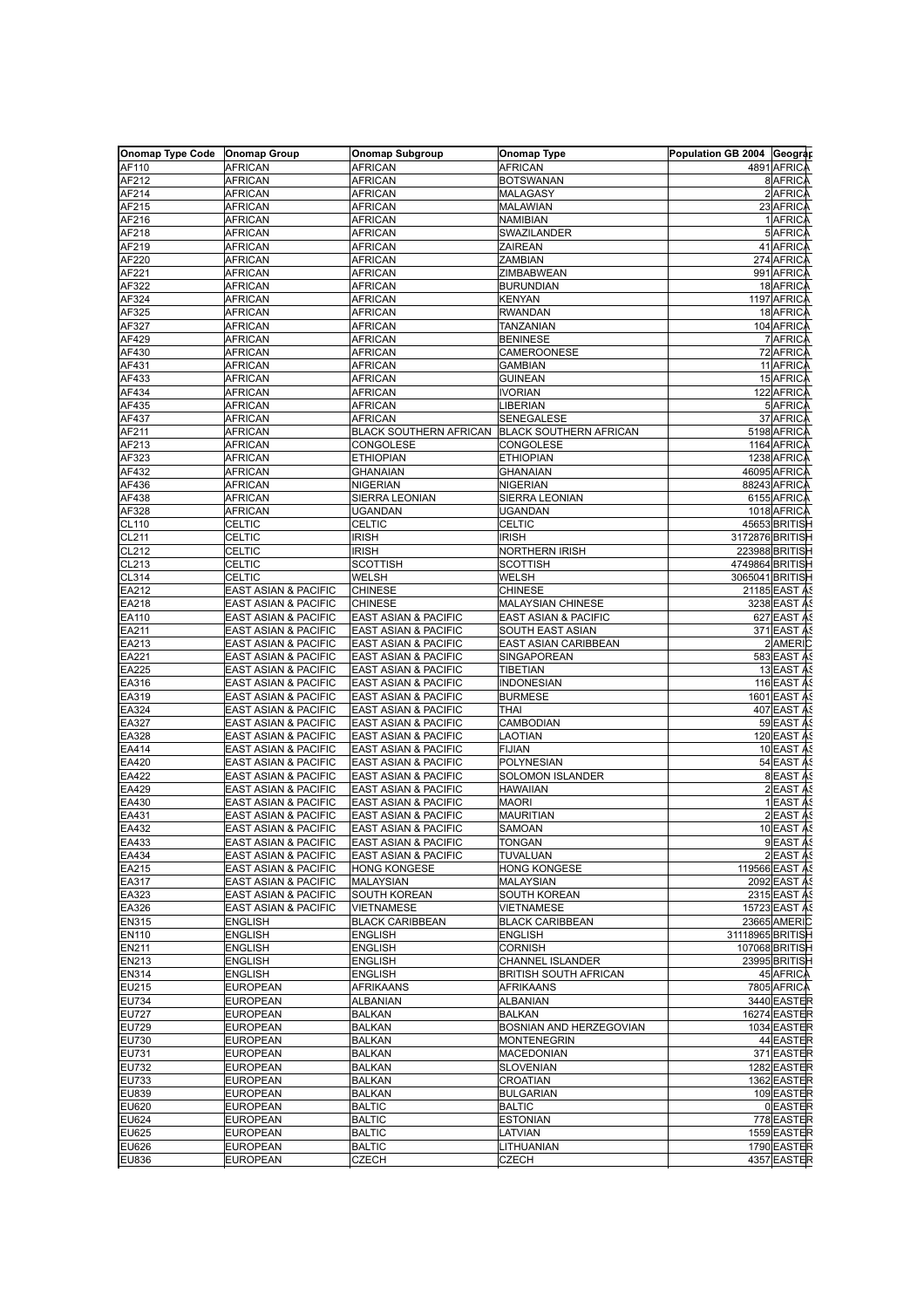| <b>EU837</b>     | <b>EUROPEAN</b>                           | <b>CZECH</b>                               | <b>SLOVAKIAN</b>           | 524 EASTER           |
|------------------|-------------------------------------------|--------------------------------------------|----------------------------|----------------------|
| EU212            | <b>EUROPEAN</b>                           | <b>DUTCH</b>                               | <b>BELGIAN FLEMISH</b>     | 4417 CENTRA          |
|                  |                                           |                                            |                            |                      |
| EU214            | <b>EUROPEAN</b>                           | <b>DUTCH</b>                               | <b>DUTCH</b>               | 20495 CENTRA         |
| $E$ U523         | <b>EUROPEAN</b>                           | ENGLISH                                    | <b>MALTESE</b>             | 8027 SOUTHE          |
| EU110            | <b>EUROPEAN</b>                           | <b>EUROPEAN</b>                            | <b>EUROPEAN</b>            | 31341 CENTRA         |
| EU211            | <b>EUROPEAN</b>                           | <b>FRENCH</b>                              | <b>BELGIAN</b>             | 815 CENTRA           |
| EU213            | <b>EUROPEAN</b>                           | FRENCH                                     | <b>BELGIAN WALLON</b>      | 618 CENTRA           |
| EU316            | <b>EUROPEAN</b>                           | <b>FRENCH</b>                              | FRENCH                     | 125754 CENTRA        |
| EU317            | <b>EUROPEAN</b>                           | FRENCH                                     | <b>BRETON</b>              | 640 CENTRA           |
| EU318            | EUROPEAN                                  | FRENCH                                     | CANADIAN                   | 299 AMERIC           |
| EU319            | <b>EUROPEAN</b>                           | FRENCH                                     | FRENCH CARIBBEAN           | 3 AMERIC             |
| EU420            | <b>EUROPEAN</b>                           | <b>GERMAN</b>                              | <b>GERMAN</b>              | 129190 CENTRA        |
| EU421            | <b>EUROPEAN</b>                           | <b>GERMAN</b>                              | SWISS                      | 128 CENTRA           |
| EU838            | <b>EUROPEAN</b>                           | HUNGARIAN                                  | HUNGARIAN                  | 11768 EASTER         |
| EU522            | <b>EUROPEAN</b>                           | <b>ITALIAN</b>                             | <b>TALIAN</b>              | <b>229931 SOUTHE</b> |
| EU835            | <b>EUROPEAN</b>                           | POLISH                                     | POLISH                     | <b>155743 EASTER</b> |
|                  |                                           | <b>ROMANIAN</b>                            |                            |                      |
| EU840            | <b>EUROPEAN</b>                           |                                            | ROMANIAN                   | 744 EASTER           |
| EU841            | <b>EUROPEAN</b>                           | <b>ROMANIAN</b>                            | ROMANIAN BANAT             | 29 EASTER            |
| EU842            | <b>EUROPEAN</b>                           | ROMANIAN                                   | ROMANIAN DOBREGA           | 28 EASTER            |
| EU843            | <b>EUROPEAN</b>                           | ROMANIAN                                   | ROMANIAN MANAMURESCRIANA   | 331 EASTER           |
| EU844            | <b>EUROPEAN</b>                           | <b>ROMANIAN</b>                            | ROMANIAN MOLDOVA           | 200 EASTER           |
| EU845            | <b>EUROPEAN</b>                           | ROMANIAN                                   | ROMANIAN MUNTENIA          | 364 EASTER           |
| EU846            | <b>EUROPEAN</b>                           | ROMANIAN                                   | ROMANIAN TRANSILVANIA      | 835 EASTER           |
| EU947            | <b>EUROPEAN</b>                           | <b>RUSSIAN</b>                             | <b>RUSSIAN</b>             | 11118 EASTER         |
| EU948            | <b>EUROPEAN</b>                           | <b>RUSSIAN</b>                             | <b>BELARUSIAN</b>          | 27 EASTER            |
| EU950            | <b>EUROPEAN</b>                           | <b>RUSSIAN</b>                             | <b>AZERBAIJANI</b>         | 12 CENTRA            |
| EU951            | <b>EUROPEAN</b>                           | <b>RUSSIAN</b>                             | GEORGIAN                   | 185 CENTRA           |
| EU728            | <b>EUROPEAN</b>                           | <b>SERBIAN</b>                             | <b>SERBIAN</b>             | 5279 EASTER          |
| EU949            | <b>EUROPEAN</b>                           | UKRANIAN                                   | UKRANIAN                   | 3948 EASTER          |
| GR110            | <b>GREEK</b>                              | <b>GREEK</b>                               | GREEK                      | 30066 SOUTHE         |
|                  | <b>GREEK</b>                              |                                            |                            |                      |
| GR211            |                                           | <b>GREEK</b>                               | <b>GREEK CYPRIOT</b>       | <b>79304 SOUTHE</b>  |
| HI110            | <b>HISPANIC</b>                           | <b>HISPANIC</b>                            | <b>HISPANIC</b>            | 6084 SOUTHE          |
| HI211            | HISPANIC                                  | <b>PORTUGUESE</b>                          | <b>PORTUGUESE</b>          | 86930 SOUTHE         |
| HI212            | HISPANIC                                  | PORTUGUESE                                 | <b>BRAZILIAN</b>           | 1949 AMERIC          |
| H213             | <b>HISPANIC</b>                           | PORTUGUESE                                 | ANGOLAN                    | 458 AFRICA           |
| HI214            | <b>HISPANIC</b>                           | <b>PORTUGUESE</b>                          | GOAN                       | 990 SOUTH            |
| HI315            | <b>HISPANIC</b>                           | SPANISH                                    | SPANISH                    | 80180 SOUTHE         |
| HI316            | <b>HISPANIC</b>                           | SPANISH                                    | CASTILLIAN                 | 10775 SOUTHE         |
| HI317            | <b>HISPANIC</b>                           | SPANISH                                    | <b>ATIN AMERICAN</b>       | 3644 AMERIC          |
| HI318            | <b>HISPANIC</b>                           | SPANISH                                    | <b>FILIPINO</b>            | <b>1976 EAST AS</b>  |
| HI419            | <b>HISPANIC</b>                           | <b>SPANISH</b>                             | <b>BASQUE</b>              | 1568 SOUTHE          |
| H <sub>520</sub> | <b>HISPANIC</b>                           | SPANISH                                    | CATALAN                    | 3105 SOUTHE          |
| HI621            | <b>HISPANIC</b>                           | <b>SPANISH</b>                             | <b>GALICIAN</b>            | 511 SOUTHE           |
| <b>IN110</b>     | <b>INTERNATIONAL</b>                      | <b>INTERNATIONAL</b>                       | INTERNATIONAL              | 15799 UNCLAS         |
|                  |                                           |                                            |                            |                      |
| JP110            | <b>JAPANESE</b>                           | <b>JAPANESE</b>                            | <b>JAPANESE</b>            | 6335 EAST AS         |
| JA313            | JEWISH AND ARMENIAN ARMENIAN              |                                            | ARMENIAN                   | 4353 CENTRA          |
| JA110            | JEWISH AND ARMENIAN   JEWISH AND ARMENIAN |                                            | <b>JEWISH AND ARMENIAN</b> | 72 DIASPOI           |
| JA211            | JEWISH AND ARMENIAN                       | <b>JEWISH</b>                              | JEWISH                     | 80522 DIASPO         |
| JA212            | JEWISH AND ARMENIAN                       | <b>JEWISH</b>                              | SEPHARDIC JEWISH           | 821 DIASPOI          |
| ML427            | <b>MUSLIM</b>                             | <b>BANGLADESHI</b>                         | <b>BANGLADESHI</b>         | 179401 SOUTH         |
| ML640            | <b>MUSLIM</b>                             | <b>ERITREAN</b>                            | <b>ERITREAN</b>            | 1397 AFRICA          |
| ML212            | <b>MUSLIM</b>                             | <b>IRANIAN</b>                             | <b>IRANIAN</b>             | 10312 MIDDLE         |
| ML216            | <b>MUSLIM</b>                             | <b>LEBANESE</b>                            | <b>LEBANESE</b>            | 3107 MIDDLE          |
| ML110            | <b>MUSLIM</b>                             | <b>MUSLIM</b>                              | <b>MUSLIM</b>              | 103514 MIDDLE        |
| ML428            | <b>MUSLIM</b>                             | <b>MUSLIM</b>                              | MUSLIM INDIAN              | 25704 SOUTH          |
| ML431            | <b>MUSLIM</b>                             | <b>MUSLIM</b>                              | MALAYSIAN MUSLIM           | 220 EAST AS          |
| ML637            | <b>MUSLIM</b>                             | <b>MUSLIM</b>                              | <b>WEST AFRICAN MUSLIM</b> | 2399 AFRICA          |
| ML639            | <b>MUSLIM</b>                             | <b>MUSLIM</b>                              | SUDANESE                   | 468 AFRICA           |
| ML743            | <b>MUSLIM</b>                             | <b>MUSLIM</b>                              | <b>BALKAN MUSLIM</b>       | 10 EASTER            |
|                  |                                           |                                            |                            |                      |
| ML211            | <b>MUSLIM</b>                             | MUSLIM MIDDLE EAST                         | MUSLIM MIDDLE EAST         | 672 MIDDLE           |
| ML213            | <b>MUSLIM</b>                             | MUSLIM MIDDLE EAST                         | <b>IRAQI</b>               | 262 MIDDLE           |
| ML214            | <b>MUSLIM</b>                             | MUSLIM MIDDLE EAST                         | <b>JORDANIAN</b>           | 55 MIDDLE            |
| ML215            | <b>MUSLIM</b>                             | <b>MUSLIM MIDDLE EAST</b>                  | KUWAITI                    | 3 MIDDLE             |
| ML217            | <b>MUSLIM</b>                             | MUSLIM MIDDLE EAST                         | <b>OMANI</b>               | 5 MIDDLE             |
| ML218            | <b>MUSLIM</b>                             | MUSLIM MIDDLE EAST                         | SAUDI ARABIAN              | 186 MIDDLE           |
| ML219            | <b>MUSLIM</b>                             | <b>MUSLIM MIDDLE EAST</b>                  | SYRIAN                     | 142 MIDDLE           |
| ML220            | <b>MUSLIM</b>                             | MUSLIM MIDDLE EAST                         | UNITED ARAB EMIRATES       | 14 MIDDLE            |
| <b>ML221</b>     | <b>MUSLIM</b>                             | MUSLIM MIDDLE EAST                         | <b>YEMENI</b>              | 6 MIDDLE             |
| ML530            | <b>MUSLIM</b>                             | MUSLIM NORTH AFRICAN                       | MUSLIM NORTH AFRICAN       | 0 AFRICA             |
| ML532            | <b>MUSLIM</b>                             | MUSLIM NORTH AFRICAN                       | <b>ALGERIAN</b>            | 2585 AFRICA          |
| ML533            | <b>MUSLIM</b>                             | MUSLIM NORTH AFRICAN                       | <b>EGYPTIAN</b>            | 479 AFRICA           |
|                  |                                           |                                            |                            |                      |
| ML534            | <b>MUSLIM</b>                             | MUSLIM NORTH AFRICAN                       | <b>TUNISIAN</b>            | 39 AFRICA            |
| ML535            | <b>MUSLIM</b>                             | MUSLIM NORTH AFRICAN                       | LIBYAN                     | 38 AFRICA            |
| ML536            | <b>MUSLIM</b>                             | MUSLIM NORTH AFRICAN                       | <b>MOROCCAN</b>            | 572 AFRICA           |
| ML320            | <b>MUSLIM</b>                             | <b>MUSLIM STANS</b>                        | <b>MUSLIM STANS</b>        | 0 CENTRA             |
|                  |                                           |                                            |                            | 11 CENTRA            |
| ML322<br>ML323   | <b>MUSLIM</b>                             | <b>MUSLIM STANS</b><br><b>MUSLIM STANS</b> | KAZAKHSTANI<br>KYRGYZSTANI | 2 CENTRA             |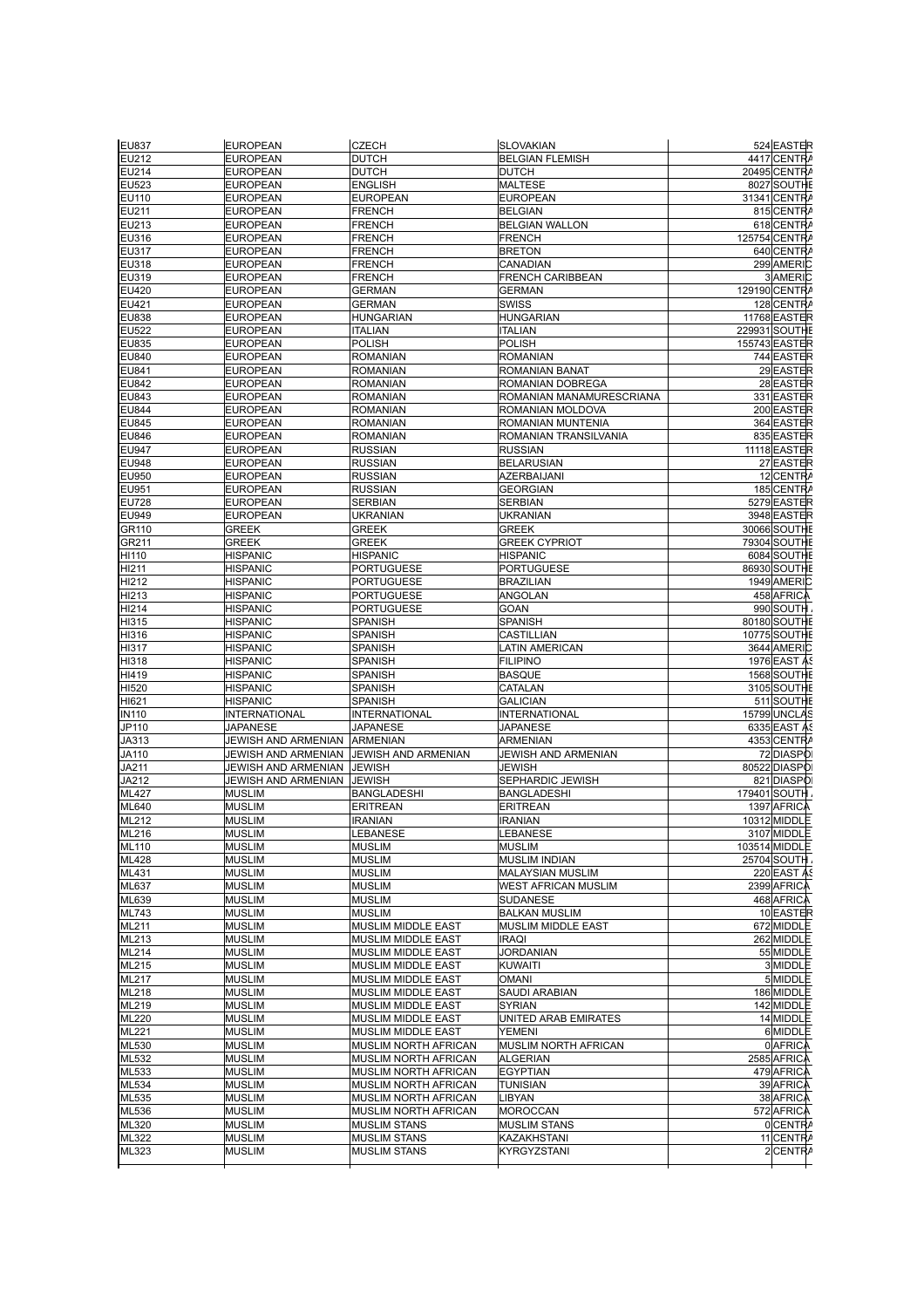| ML324        | <b>MUSLIM</b> | <b>MUSLIM STANS</b>      | <b>TURKMENISTANI</b>     | 8 CENTRA             |
|--------------|---------------|--------------------------|--------------------------|----------------------|
| ML325        | <b>MUSLIM</b> | <b>MUSLIM STANS</b>      | <b>UZBEKISTANI</b>       | 3 CENTRA             |
| ML326        | <b>MUSLIM</b> | <b>MUSLIM STANS</b>      | <b>AFGHANISTANI</b>      | 3687 CENTRA          |
| ML429        | <b>MUSLIM</b> | <b>PAKISTANI</b>         | <b>PAKISTANI</b>         | 508699 SOUTH         |
| ML430        | <b>MUSLIM</b> | <b>PAKISTANI KASHMIR</b> | PAKISTANI KASHMIR        | 91472 SOUTH          |
| ML638        | <b>MUSLIM</b> | <b>SOMALIAN</b>          | <b>SOMALIAN</b>          | 33260 AFRICA         |
| ML741        | <b>MUSLIM</b> | <b>TURKISH</b>           | TURKISH                  | 50706 MIDDL          |
| <b>ML742</b> | <b>MUSLIM</b> | <b>TURKISH</b>           | <b>TURKISH CYPRIOT</b>   | 1205 MIDDLE          |
| <b>ND211</b> | <b>NORDIC</b> | <b>DANISH</b>            | <b>DANISH</b>            | 20561 NORTHE         |
| <b>ND315</b> | <b>NORDIC</b> | <b>FINNISH</b>           | <b>FINNISH</b>           | 5685 NORTHE          |
| <b>ND110</b> | <b>NORDIC</b> | <b>NORDIC</b>            | <b>NORDIC</b>            | 6377 NORTHE          |
| <b>ND212</b> | <b>NORDIC</b> | <b>NORDIC</b>            | <b>ICELAND</b>           | 115 NORTHE           |
| <b>ND214</b> | <b>NORDIC</b> | <b>NORWEGIAN</b>         | <b>NORWEGIAN</b>         | <b>186375 NORTHE</b> |
| <b>ND213</b> | <b>NORDIC</b> | <b>SWEDISH</b>           | SWEDISH                  | 19090 NORTHE         |
| <b>SK110</b> | <b>SIKH</b>   | <b>SIKH</b>              | <b>SIKH</b>              | 283657 SOUTH         |
| SA214        | SOUTH ASIAN   | <b>HINDI NOT INDIAN</b>  | HINDI NOT INDIAN         | <b>22106 SOUTH</b>   |
| SA316        | SOUTH ASIAN   | <b>HINDI NOT INDIAN</b>  | <b>BANGLADESHI HINDI</b> | 2974 SOUTH           |
| SA211        | SOUTH ASIAN   | <b>INDIAN HINDI</b>      | <b>INDIAN HINDI</b>      | 319677 SOUTH         |
| SA212        | SOUTH ASIAN   | <b>INDIAN HINDI</b>      | <b>INDIA NORTH</b>       | 75282 SOUTH          |
| SA213        | SOUTH ASIAN   | <b>INDIAN HINDI</b>      | <b>INDIAN SOUTH</b>      | 302 SOUTH            |
| SA110        | SOUTH ASIAN   | <b>SOUTH ASIAN</b>       | <b>SOUTH ASIAN</b>       | 12699 SOUTH          |
| SA317        | SOUTH ASIAN   | <b>SOUTH ASIAN</b>       | <b>BHUTANESE</b>         | 3 SOUTH              |
| SA318        | SOUTH ASIAN   | <b>SOUTH ASIAN</b>       | <b>NEPALESE</b>          | 150 SOUTH            |
| SA420        | SOUTH ASIAN   | <b>SOUTH ASIAN</b>       | <b>SEYCHELLOIS</b>       | 71 SOUTH             |
| SA421        | SOUTH ASIAN   | <b>SOUTH ASIAN</b>       | <b>KENYAN ASIAN</b>      | 1121 AFRICA          |
| SA522        | SOUTH ASIAN   | <b>SOUTH ASIAN</b>       | ASIAN CARIBBEAN          | 581 AMERIC           |
| SA523        | SOUTH ASIAN   | <b>SOUTH ASIAN</b>       | <b>GUYANESE</b>          | 911 AMERIC           |
| SA315        | SOUTH ASIAN   | <b>SRI LANKAN</b>        | <b>SRI LANKAN</b>        | 53919 SOUTH          |
| ZU110        | UNCLASSIFIED  | <b>UNCLASSIFIED</b>      | UNCLASSIFIED             | 21826 NOT API        |
| ZU111        | UNCLASSIFIED  | <b>UNCLASSIFIED</b>      | <b>NOT FOUND</b>         | 110049 NOT API       |
| ZZ110        | VOID          | <b>VOID</b>              | VOID                     | 12118 NOT API        |
| ZZ211        | Void          | <b>VOID</b>              | <b>VOID - SURNAME</b>    | 819 NOT API          |
| ZZ212        | VOID          | <b>VOID</b>              | <b>VOID INITIAL</b>      | 94621 NOT API        |
| ZZ213        | <b>VOID</b>   | <b>VOID</b>              | <b>VOID OTHER</b>        | 56 NOT API           |
| ZZ214        | <b>VOID</b>   | <b>VOID</b>              | <b>VOID - FORENAME</b>   | 5464 NOT API         |
| ZZ215        | <b>VOID</b>   | <b>VOID</b>              | <b>VOID TITLE</b>        | <b>1858 NOT API</b>  |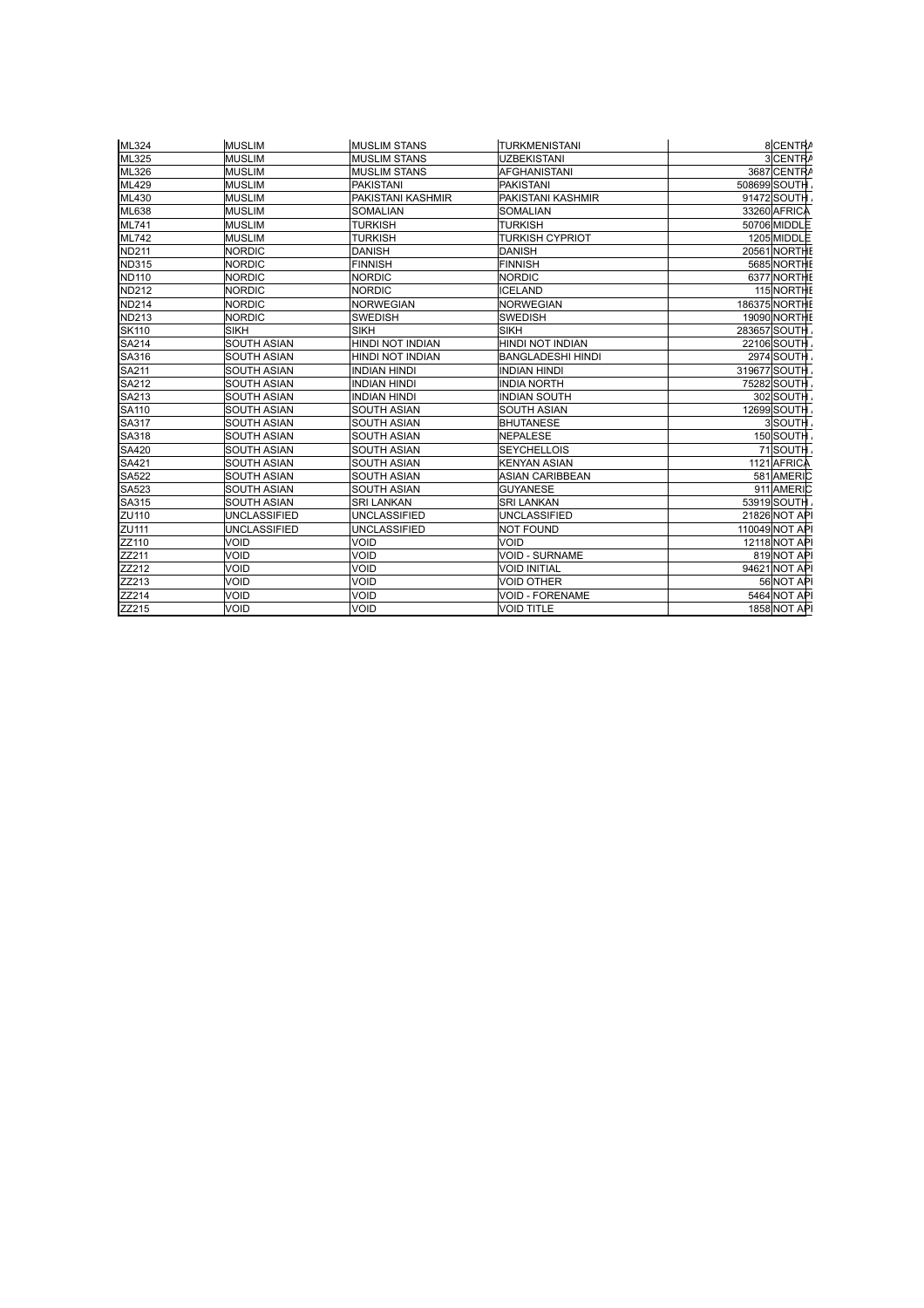### **Onomap Type**

An Onomap Type is a finely specified cultural ethnic and linguistic category created for the purpose of assigning a group of names to a common origin through a series of their shared characteristics.

- There are a total of 185 Onomap Types optimised for the contemporary population of Great Britain , and they conform the basic building blocks of the Onomap classification.

- Each Onomap Type has a unique Onomap Type Code

- Not all Onomap Types refer to the same level of granularity in the classification, some are very specific, such as 'EU212: BELGIAN FLEMISH' and others very general, such as 'ML110: MUSLIM', depending on how well a name's origin represents an Onomap Type.

- In practice, when a person's name is coded by Onomap each person is assigned with an Onomap Type, through the Onomap Classification Algorithm. The rest of the information appended to the export file relate to each individual Onomap Type following the relationships established in the Onomap Taxonomy.

- For a full list of the 185 Onomap Types open the **Onomap Taxonomy Lookup Table** 

#### **Related links:**

Onomap Taxonomy

Onomap Taxonomy Lookup Table

Onomap Type Code

Onomap Classification Algorithm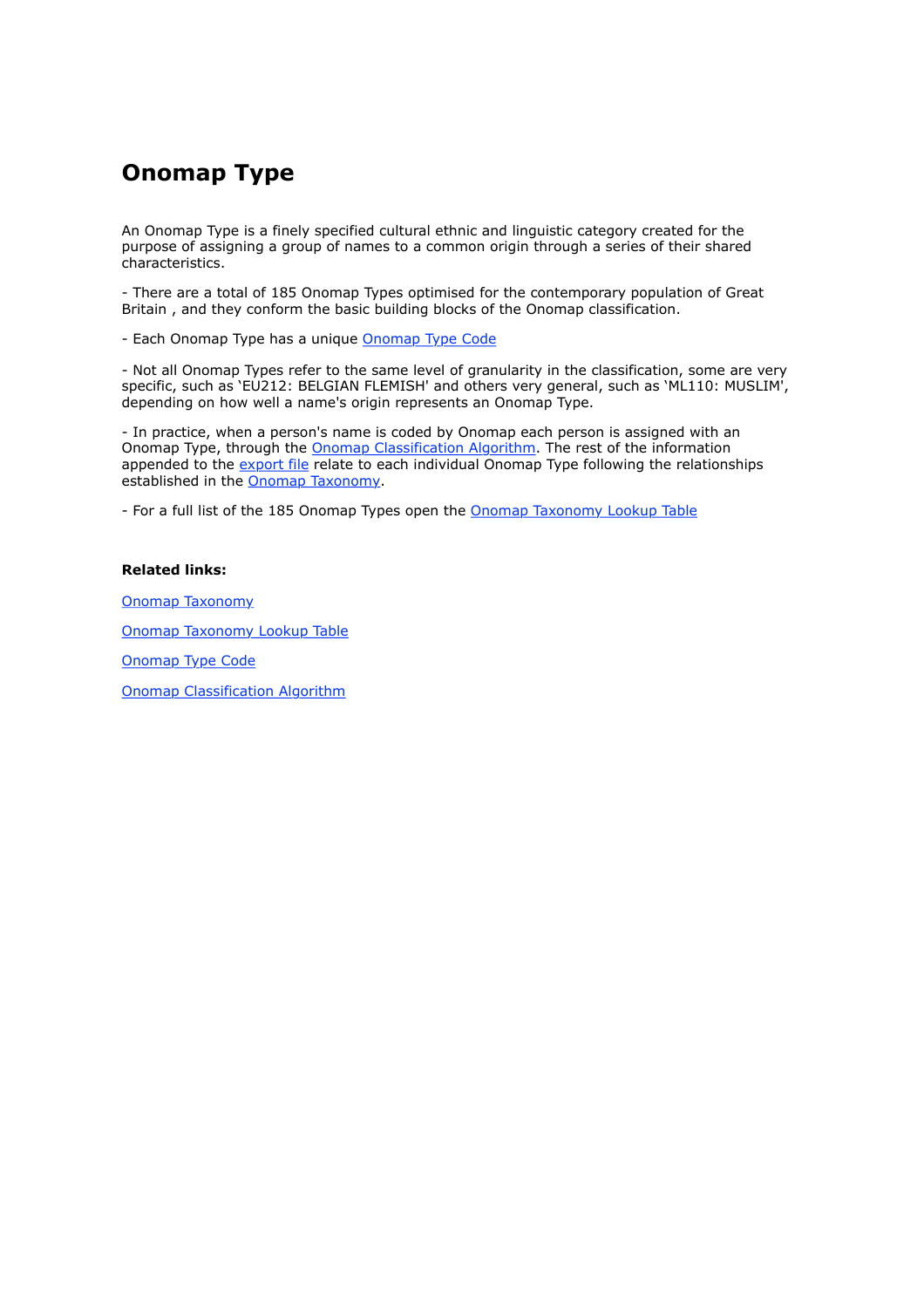### **Onomap Type Code**

The Onomap Type Code uniquely identifies each Onomap Type.

It is comprised of five alphanumeric characters, an example being 'AF211':

- The first two characters are two letters that identify the Onomap Group

- The second three characters are three numbers

The Onomap Type code is always included in the export file together with the Onomap Type name.

One advantage of using codes is that the user may choose for example to change the names of the Onomap Types with her or his own descriptions, while the Onomap Type Code in the classified datasets will always allow to create look-ups to the Onomap Taxonomy.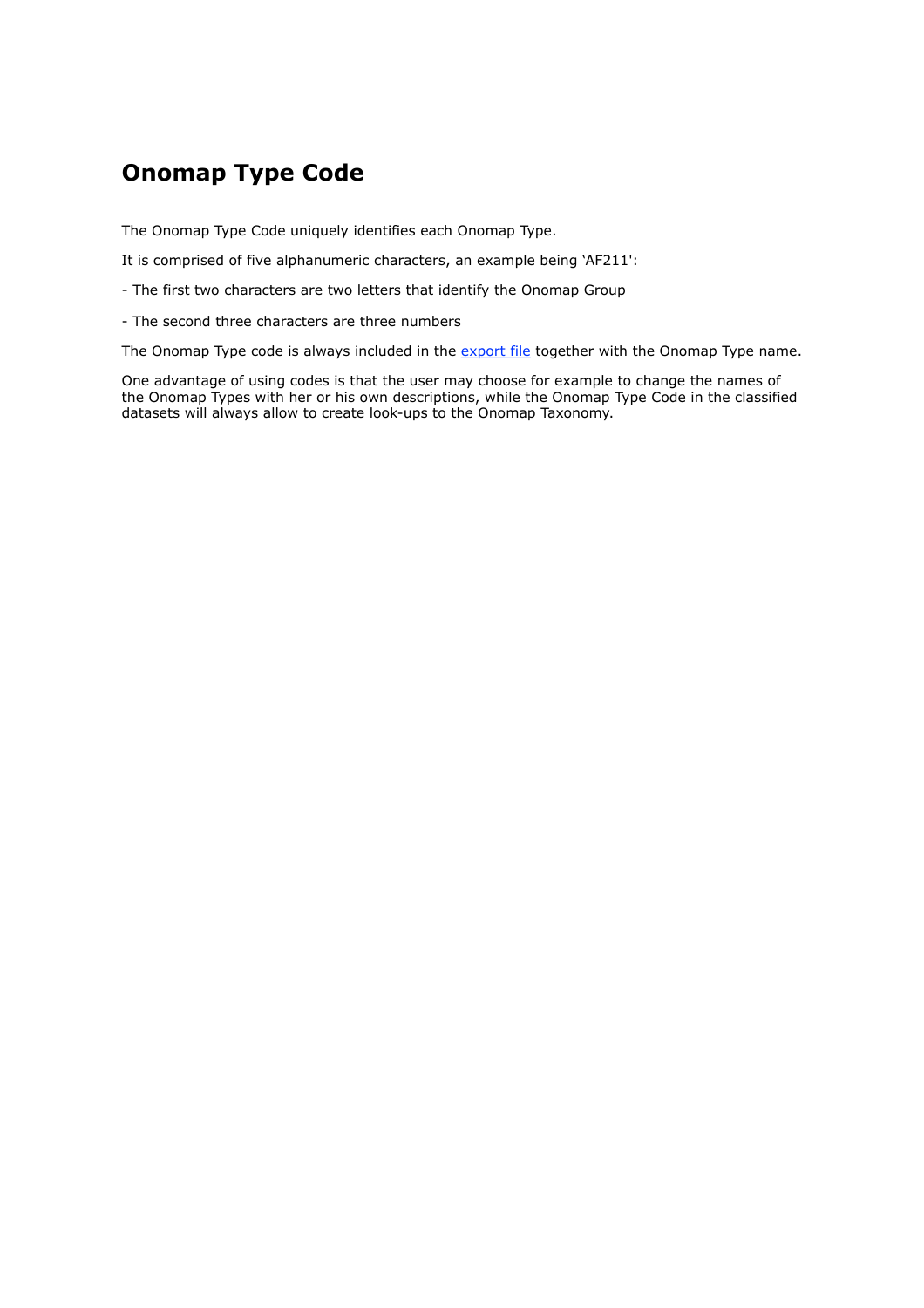### **Onomap Subgroup**

An Onomap Subgroup is an aggregation of one or more Onomap Types.

Onomap Subgrops have been produced by merging Onomap Types using the ' People GB' population counts until a minimum population size of 1,000 people could be met, so that all Onomap Subgroups would all have a minimum size. Furthermore, additional Onomap Types were merged when they were deemed very culturally similar for reporting purposes, for example; Galician, Castillian, Basque and Catalan **Onomap Types** were all merged into a Spanish Onomap Subgroup.

A total of 66 Onomap Subgroups were finally compiled, which all had sufficient internal consistency and a minimum size.

A full list of the Onomap Subgroups can be viewed in the Table of Onomap Groups and Onomap **Subgroups**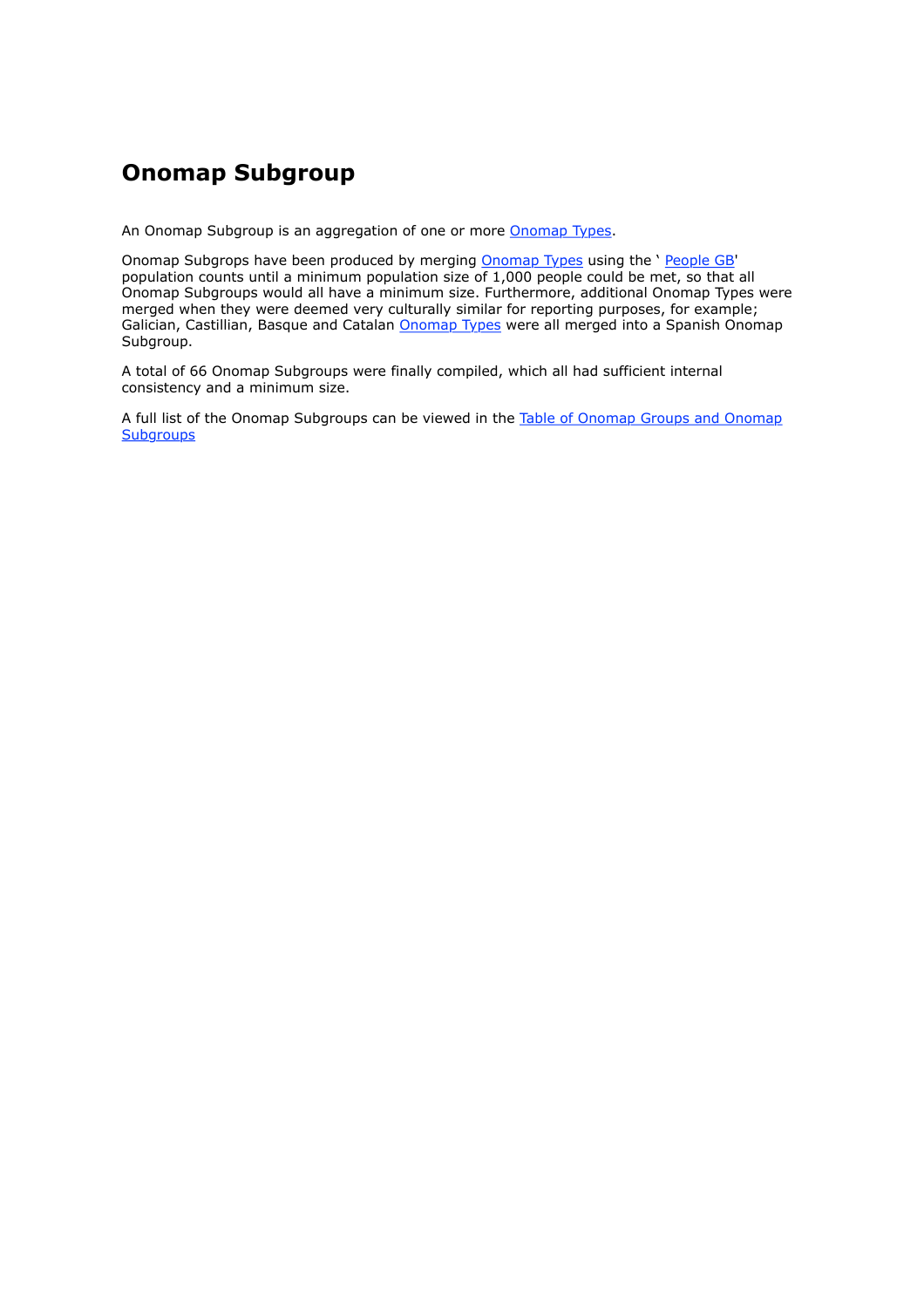### **Onomap Group**

Onomap Groups are aggregations of **Onomap Types and Onomap Subgroups** into 16 coarse groups of common origin usually at the subcontinental level. It represents the highest level of the hierarchy in the **Onomap Taxonomy**.

A full list of the Onomap Grops can be viewed in the Table of Onomap Groups and Onomap **Subgroups**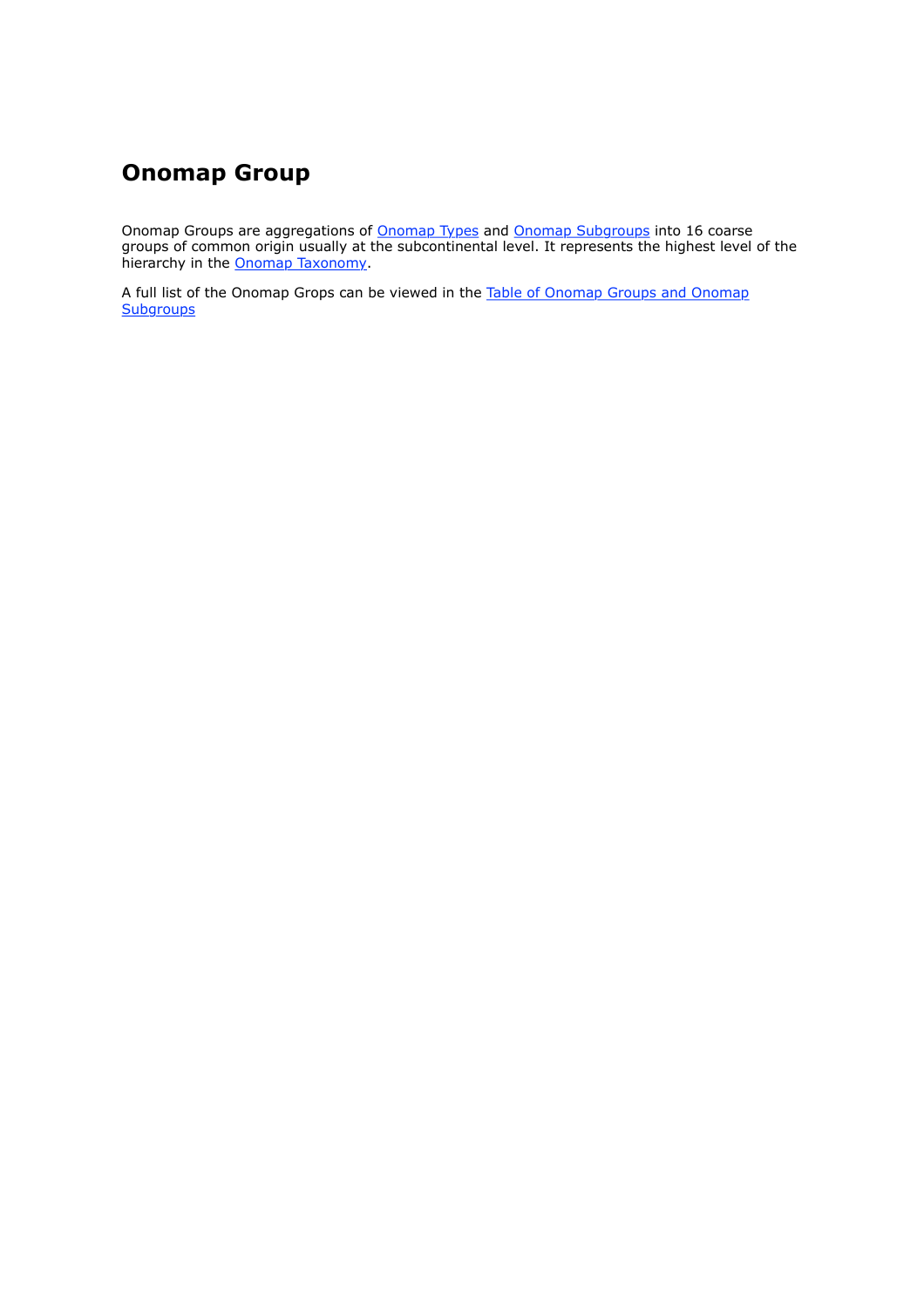### **Table of Onomap Groups and Onomap Subgroups**

| <b>Onomap Group</b>  | <b>Onomap Subgroup</b>           |                        |              |
|----------------------|----------------------------------|------------------------|--------------|
|                      | AFRICAN                          |                        |              |
|                      | <b>BLACK SOUTHERN</b><br>AFRICAN | <b>Onomap Group</b>    | Οı           |
|                      | <b>CONGOLESE</b>                 |                        |              |
| AFRICAN              | <b>ETHIOPIAN</b>                 | <b>GREEK</b>           | GREE         |
|                      | GHANAIAN                         | HISPANIC               | HISP<br>PORT |
|                      | NIGERIAN                         | INTERNATIONAL          | SPAN<br>INTE |
|                      | SIERRA LEONIAN                   | <b>JAPANESE</b>        | <b>JAPA</b>  |
|                      | <b>IUGANDAN</b>                  |                        | ARMI         |
|                      | <b>CELTIC</b>                    | JEWISH AND<br>ARMENIAN | JEWI         |
| <b>CELTIC</b>        | IRISH                            |                        | bewi         |
|                      | SCOTTISH                         |                        | <b>BAN</b>   |
|                      | WELSH                            |                        | ERIT         |
|                      | <b>CHINESE</b>                   |                        | IRAN         |
|                      | EAST ASIAN & PACIFIC             |                        | LEBA         |
| EAST ASIAN & PACIFIC | <b>HONG KONGESE</b>              |                        | MUSI         |
|                      | MALAYSIAN                        |                        | MUSI         |
|                      | SOUTH KOREAN                     | MUSLIM                 | MUSI         |
|                      | VIETNAMESE                       |                        | MUSI         |
| <b>ENGLISH</b>       | <b>BLACK CARIBBEAN</b>           |                        | PAKI:        |
|                      | ENGLISH                          |                        | PAKI:        |
|                      | AFRIKAANS                        |                        | SOM          |
|                      | ALBANIAN                         |                        | TURK         |
|                      | BALKAN                           |                        | DANI         |
|                      | BALTIC                           |                        | FINN         |
|                      | <b>CZECH</b>                     | NORDIC                 | Nori         |
|                      | <b>DUTCH</b>                     |                        | NOR)         |
|                      | ENGLISH                          |                        | <b>SWEI</b>  |
|                      | <b>EUROPEAN</b>                  | <b>SIKH</b>            | <b>SIKH</b>  |

| Onomap Group                  | <b>Onomap Subgroup</b> |
|-------------------------------|------------------------|
| <b>GREEK</b>                  | <b>GREEK</b>           |
|                               | <b>HISPANIC</b>        |
| HISPANIC                      | <b>PORTUGUESE</b>      |
|                               | <b>SPANISH</b>         |
| INTERNATIONAL                 | INTERNATIONAL          |
| <b>JAPANESE</b>               | DAPANESE               |
|                               | ARMENIAN               |
| <b>JEWISH AND</b><br>ARMENIAN | JEWISH                 |
|                               | JEWISH AND ARMENIAN    |
|                               | BANGLADESHI            |
|                               | ERITREAN               |
|                               | <b>IRANIAN</b>         |
|                               | LEBANESE               |
|                               | MUSLIM                 |
| <b>MUSLIM</b>                 | MUSLIM MIDDLE EAST     |
|                               | MUSLIM NORTH AFRICAN   |
|                               | <b>MUSLIM STANS</b>    |
|                               | PAKISTANI              |
|                               | PAKISTANI KASHMIR      |
|                               | SOMALIAN               |
|                               | TURKISH                |
|                               | DANISH                 |
|                               | FINNISH                |
| NORDIC                        | <b>INORDIC</b>         |
|                               | NORWEGIAN              |
|                               | SWEDISH                |
| CTI/LI                        | letizu                 |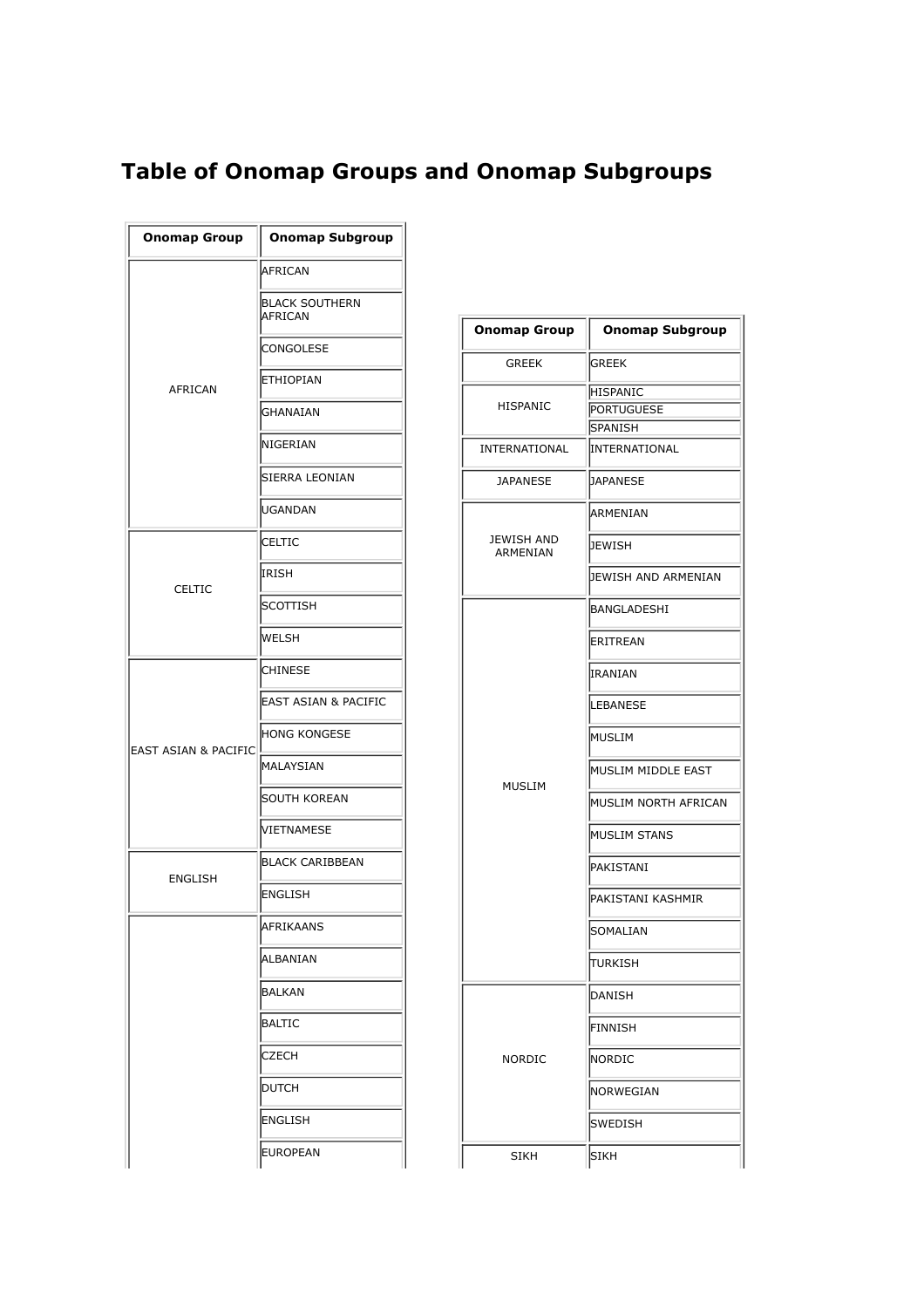| <b>EUROPIAN</b> | FRENCH           |
|-----------------|------------------|
|                 | <b>GERMAN</b>    |
|                 | <b>HUNGARIAN</b> |
|                 | ITALIAN          |
|                 | POLISH           |
|                 | <b>ROMANIAN</b>  |
|                 | <b>RUSSIAN</b>   |
|                 | SERBIAN          |
|                 | UKRANIAN         |

| <b>SOUTH ASIAN</b>  | HINDI NOT INDIAN     |
|---------------------|----------------------|
|                     | INDIAN HINDI         |
|                     | <b>SOUTH ASIAN</b>   |
|                     | <b>SRI LANKAN</b>    |
| <b>UNCLASSIFIED</b> | <b>IUNCLASSIFIED</b> |
| VOID                | VOID                 |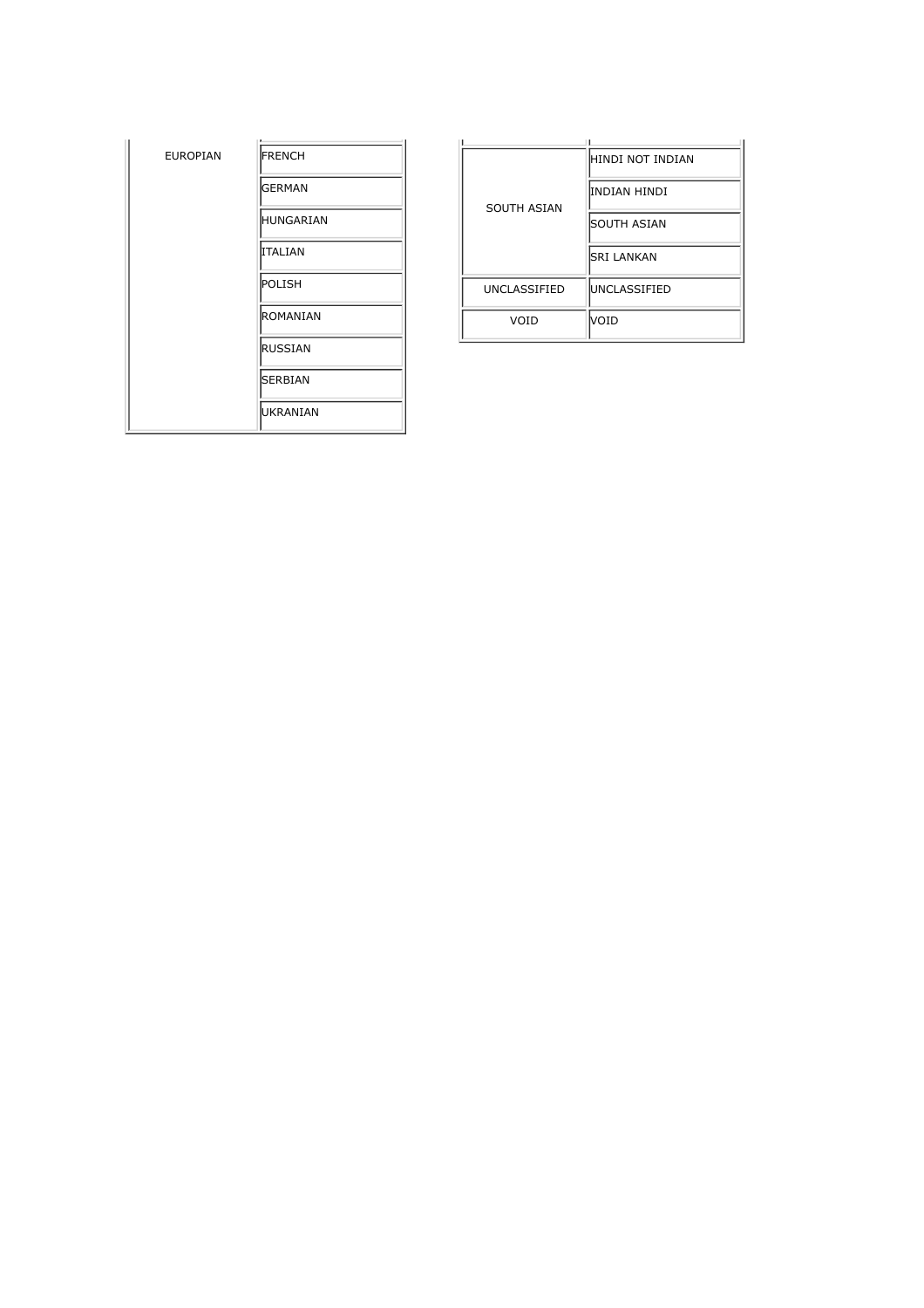### **People GB**

People GB in the Onomap Taxonomy refers to the number of people in the Great Britain (GB) electoral register whose names have been classified into a particular Onomap Type.

This information is offered as an additional field to be included in the export file.

The electoral register contains all adults entitled to vote and is deemed to be the best names register available in Great Britain .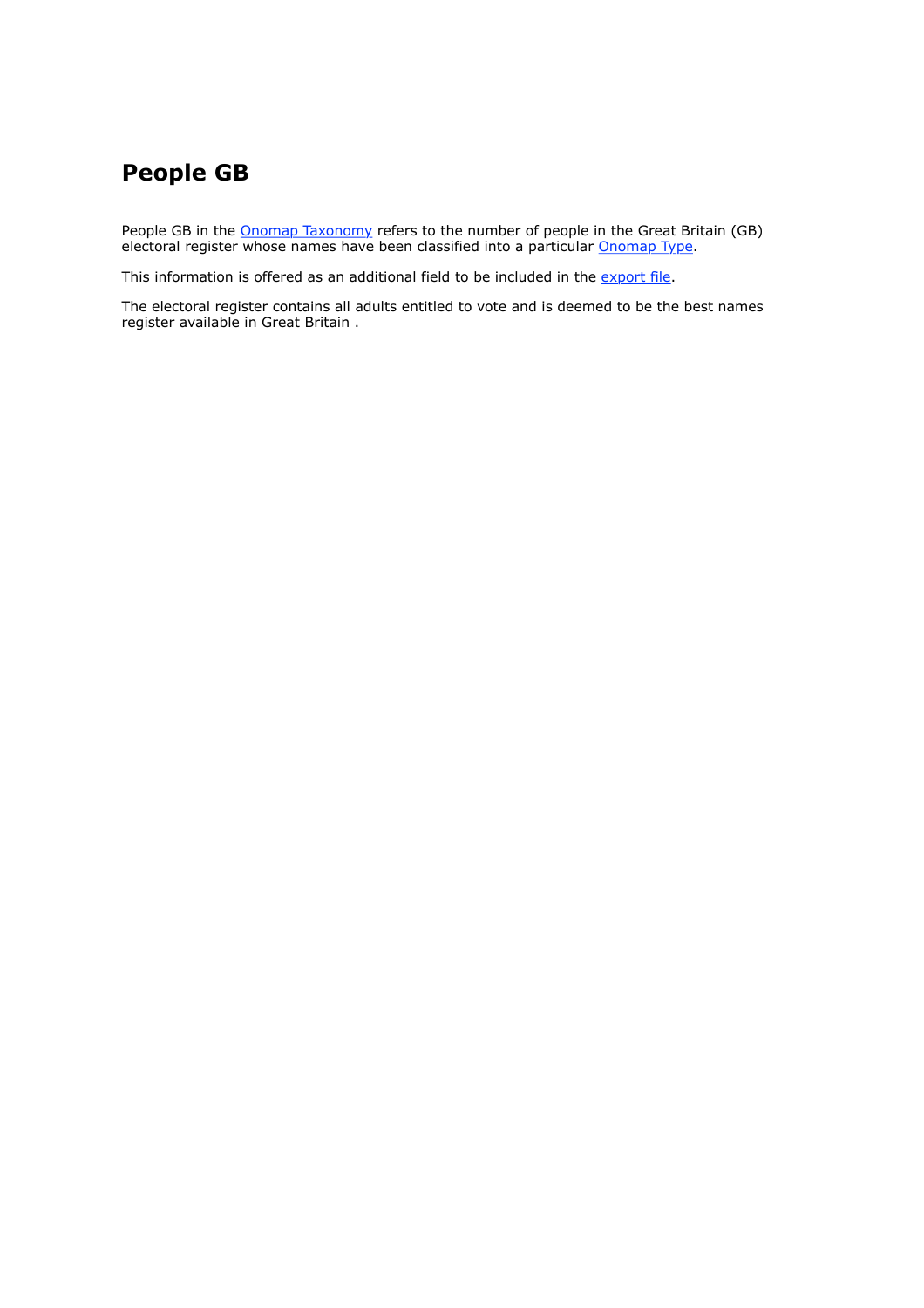# **Geographical Area**

Geographical Area in the **Onomap Taxonomy** refers to a broad subcontinental division of the world in which an **Onomap Type** falls.

There are 14 broad Geographical Areas, three of which are actually non-geographical

The level of disagregation is dictated by the number of distinct **Onomap Types** and their population weight in Great Britain.

| <b>GEOGRAPHICAL AREA</b> |
|--------------------------|
| AFRICA                   |
| <b>AMFRICAS</b>          |
| <b>ICENTRAL ASIA</b>     |
| lEAST ASIA               |
| ISOUTH ASIA              |
| MIDDLE EAST              |
| BRITISH ISLES            |
| INORTHERN EUROPE         |
| <b>EASTERN EUROPE</b>    |
| isouthern Europe         |
| <b>ICENTRAL EUROPE</b>   |
| IDIASPORIC               |
| INOT APPLICABLE          |
| lUNCLASSIFIED            |

To see the full list of assignments between **Onomap Types** and Geographical Areas open the Onomap Taxonomy Lookup Table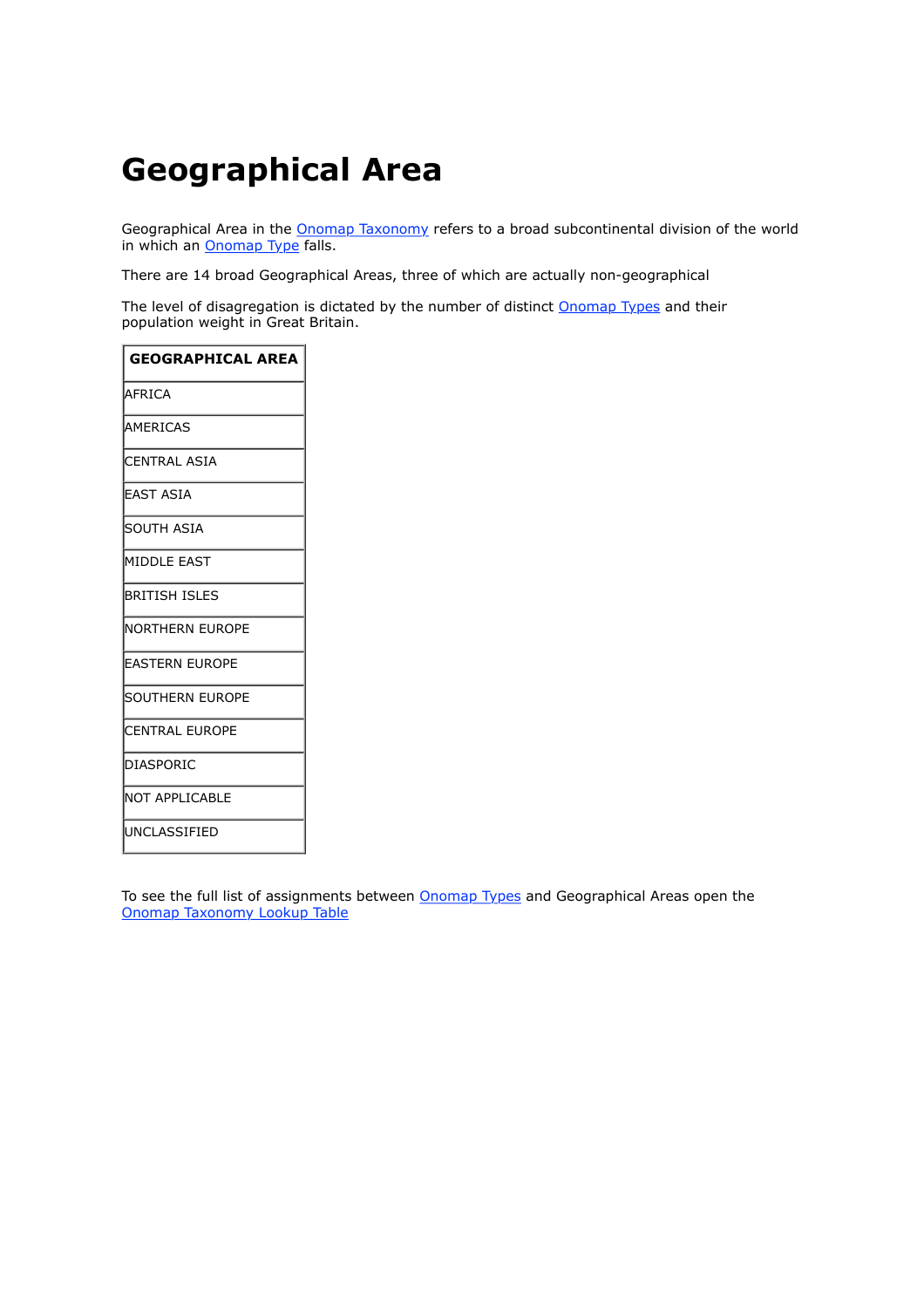### **Religion**

Religion in the Onomap Taxonomy refers to the closest religious group identified for each Onomap Type.

There are some cases where the match is perfect, such is the **Onomap Type ML110: Muslim and** the Muslim religion, and other where the assignment is more speculative.

There are 12 religious groups in the Onomap Taxonomy to which an Onomap Type is assigned to.

| <b>Religion</b>                     |
|-------------------------------------|
| BHUDDIST                            |
| ICHRISTIAN                          |
| CHRISTIAN: CATHOLIC                 |
| CHRISTIAN: GREEK ORTHODOX           |
| ICHRISTIAN:<br>ORTHODOX CALCEDONIAN |
| ICHRISTIAN: PROTESTANT              |
| ICHRISTIAN: RUSSIAN ORTHODOX        |
| <b>HINDU</b>                        |
| DEWISH                              |
| lmuslim                             |
| lsikh                               |
| INOT APPLICABLE                     |

The religion to Onomap Type allocations where carried out checking each Onomap Type individually in different websites and dictionaries.

Two of the main on-line sources consulted are:

Country Profiles at Joshua project

CIA World Factbook

To see the full list of assignments between Onomap Types and Religions open the Onomap Taxonomy Lookup Table

The user can obviously decide to re-arrange the religion assignments of each Onomap Type to fit their own purpose.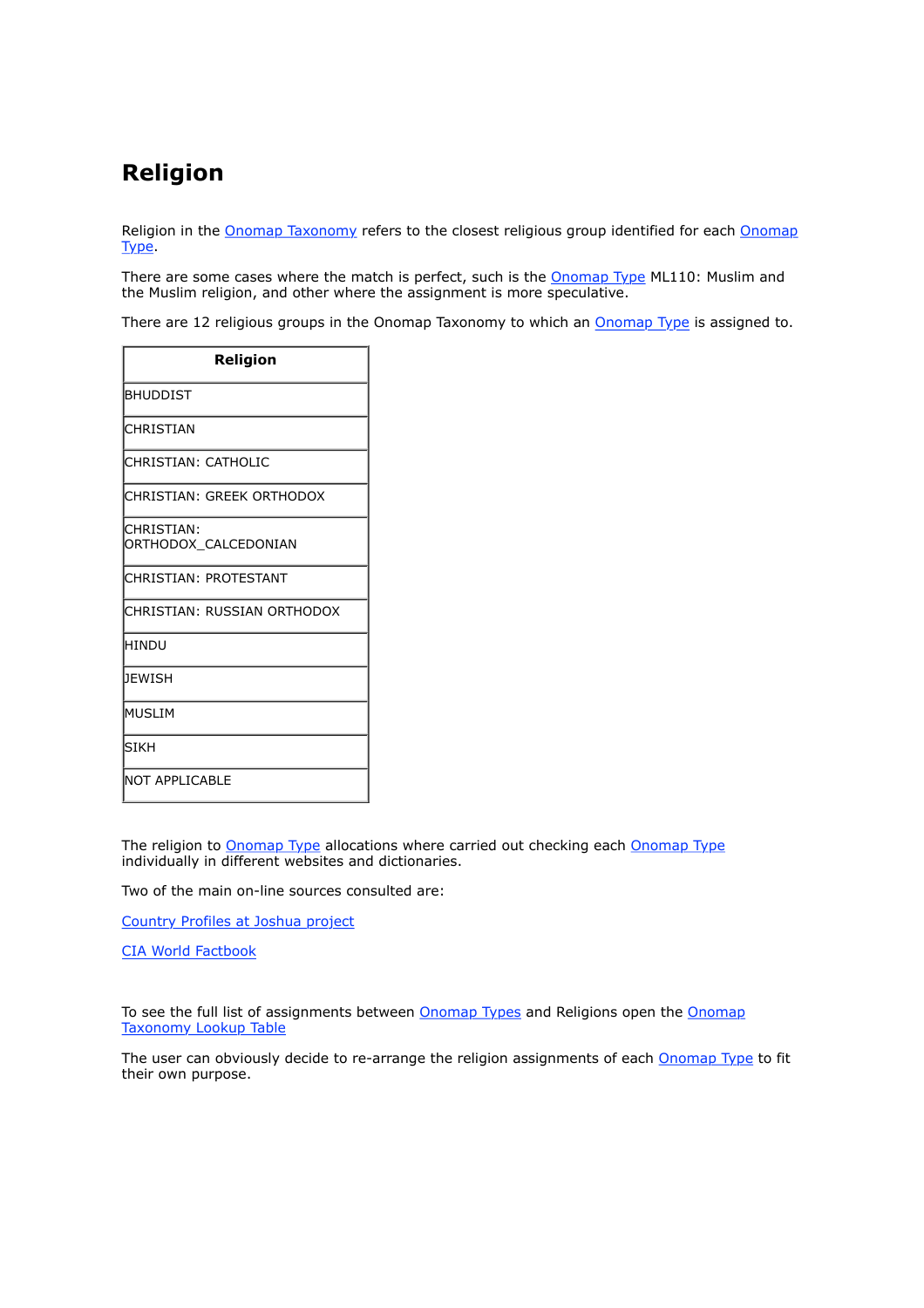### **Major Language**

Major Language in the Onomap Taxonomy refers to the closest language identified for an Onomap Type. This usually refers to the majority language spoken within an Onomap Type

In a majority of cases an **Onomap Type** is in itself equivalent to a language, such as JP110: Japanese, but in others the major language assignment is more speculative, selecting only the largest language for a population group or country in terms of number of speakers.

The user can obviously decide to re-arrange the language assignments to fit their own purpose.

The major language allocations where carried our checking each Onomap Type individually in different websites and dictionaries.

The main on-line sources consulted are:

**Ethnologue** 

Country Profiles at Joshua project

CIA World Factbook

The final name given to a language have been taken from Ethnologue language classification, the most commonly accepted language classification of over 7,000 languages, all coded to standard linguistic codes.

- Read more about the Major Language ISO Code used by Onomap.

- See the full list of assignments between Onomap Types and Major Languages by opening the Onomap Taxonomy Lookup Table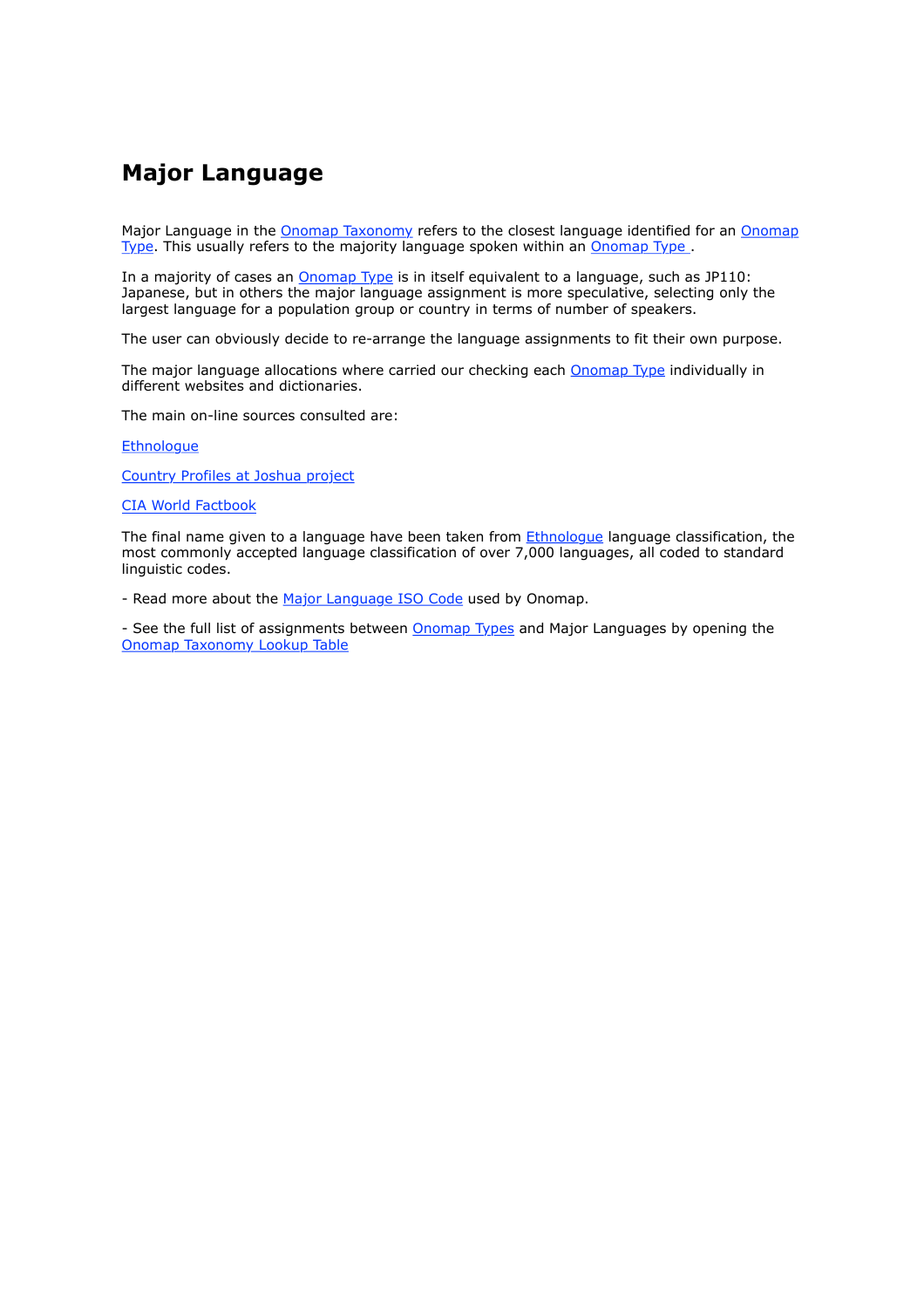### **Major Language ISO Code**

The Major Language ISO Code is the international standardised code assigned to each Onomap Type's Major Language in the Onomap Taxonom. The ISO language code, has been introduced as part of the **Ethnologue** language classification, the most commonly accepted language classification of over 7,000 languages, all coded to standard linguistic codes. The Ethnologue coding system is now part of the International Standards Organisation as ISO 639, and this is the format adopted in Onomap.

To see the full list of Major Language ISO Codes used by Onomap open the Onomap Taxonomy Lookup Table

**Related links:**

**Ethnologue** 

ISO 639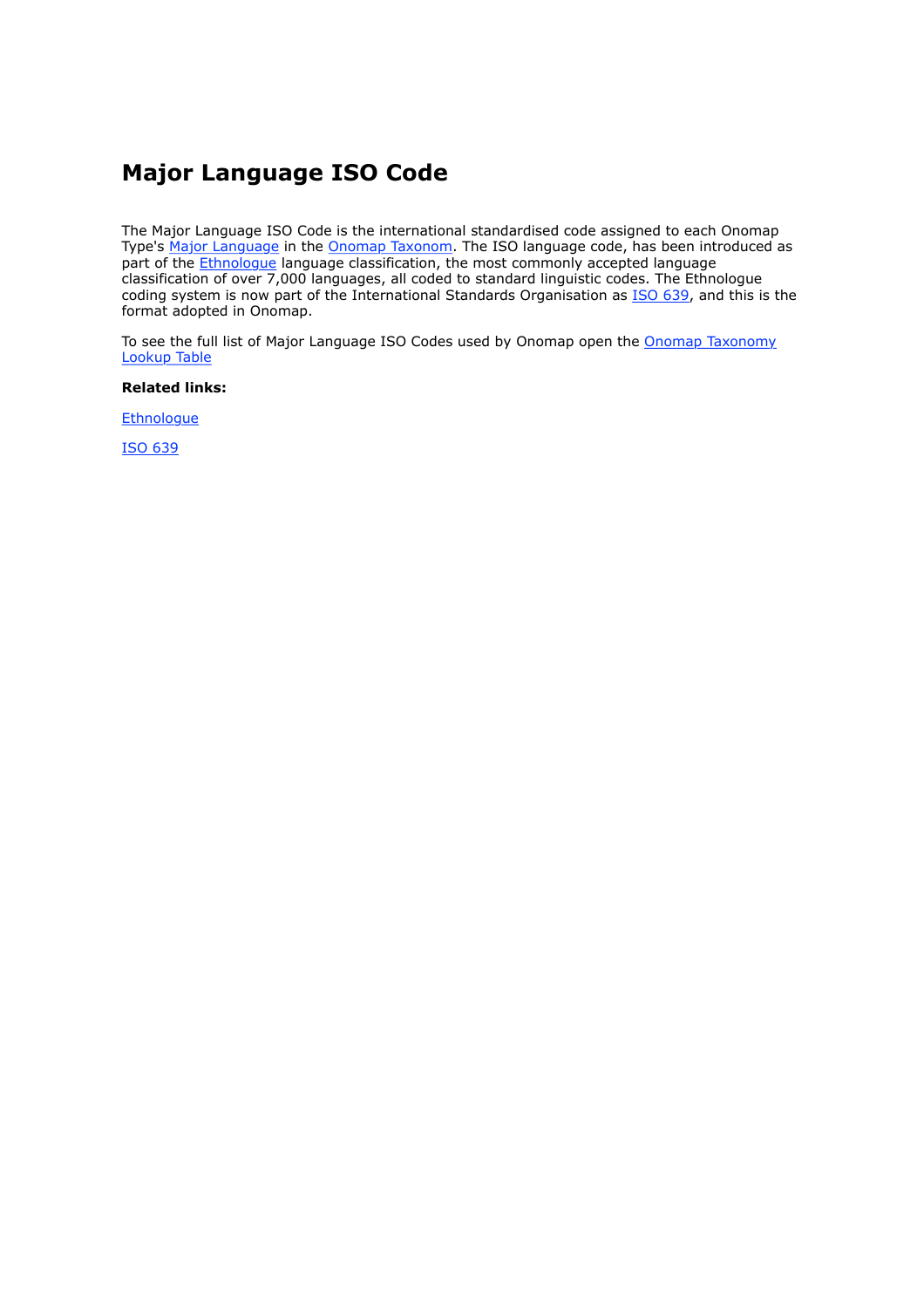### **Major Language Family Tree**

The Language Family Tree in the Onomap Taxonomy is the overall language family plus its main branches from which the Onomap Type's Major Language was originated, according to the Ethnologue classification (e.g. Indo-European).

Languages in Ethnologue classification can have a variable number of levels in their family tree (branches), in some cases up to ten levels. In the **Onomap Taxonomy** only the four coarser levels of the tree are included (closer to the 'trunk' of the tree). These four levels are included in the Onomap Taxonomy as concatenated text separated by semicolons. The language family tree can be read as branching out from left to right in the text.

For example, the language family tree for Punjabi is:

INDO-EUROPEAN;INDO-IRANIAN;INDO-ARYAN;NORTHWESTERN ZONE

Therefore, Punjabi belongs to a major language family named 'Indo-European', and within that to the 'Indo-Iranian' subfamily, 'Indo-Aryan' branch, and 'Northwestern Zone' subbranch.

By segmenting the tree at different levels, the user may choose to create their own classification of languages by aggregating the major language into different levels of language similarity, and hence aggregating the Onomap Types associated with them in the Onomap Taxonomy using different language grouping criteria.

To see the full list of Major Language Family Trees used by Onomap open the Onomap Taxonomy Lookup Table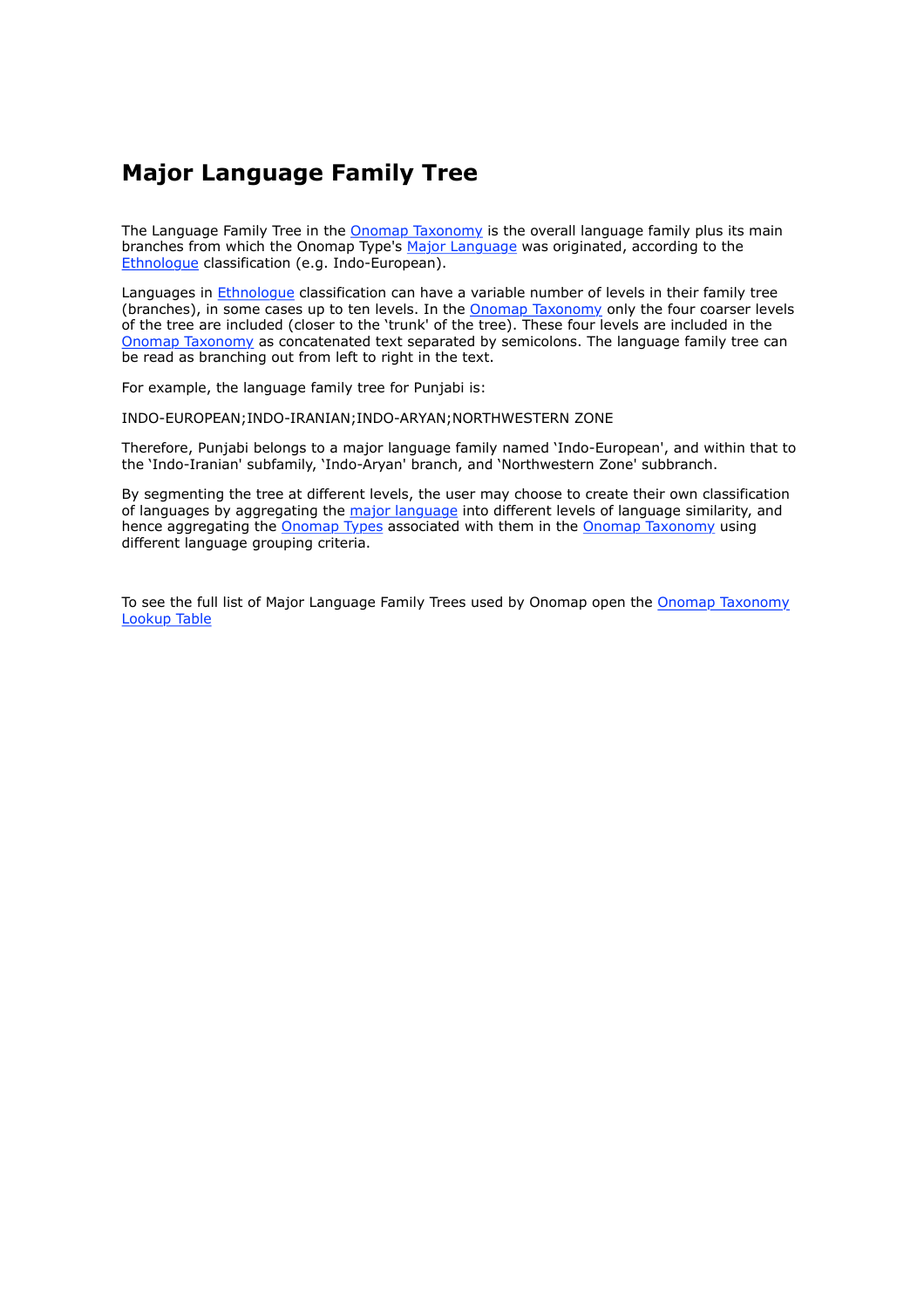### **1991 Census Ethnic Group**

The 1991 Census Ethnic Group in the **Onomap Taxonomy** is the closest ethnic group in the UK 1991 Census Ethnicity Classification, which was comprised of the following 9 ethnic groups:

| <b>1991 UK Census Ethnic</b><br>Group |                        |  |
|---------------------------------------|------------------------|--|
| 10                                    | lwhite                 |  |
| 1                                     | Black - Caribbean      |  |
| $\overline{\mathbf{c}}$               | Black - African        |  |
| 3                                     | Black - Other          |  |
| 4                                     | Indian                 |  |
| 5                                     | Pakistani              |  |
| 6                                     | Bangladeshi            |  |
|                                       | Chinese                |  |
| 8                                     | Any other ethnic group |  |
| 19                                    | Not Given              |  |

The matching between Onomap Type and UK Census Ethnic Groups was done by using the criteria specified by the Office for National Statistics to assign write-in answers to the Census back into the official ethnic groups. These criteria are explained in:

Office for National Statistics. 2003. *Ethnic group statistics: A guide for the collection and classification of data.* Available at: http://www.statistics.gov.uk/about/ethnic\_group\_statistics/downloads/ethnic\_group\_statistics.pdf. Accessed: 13/02/2006.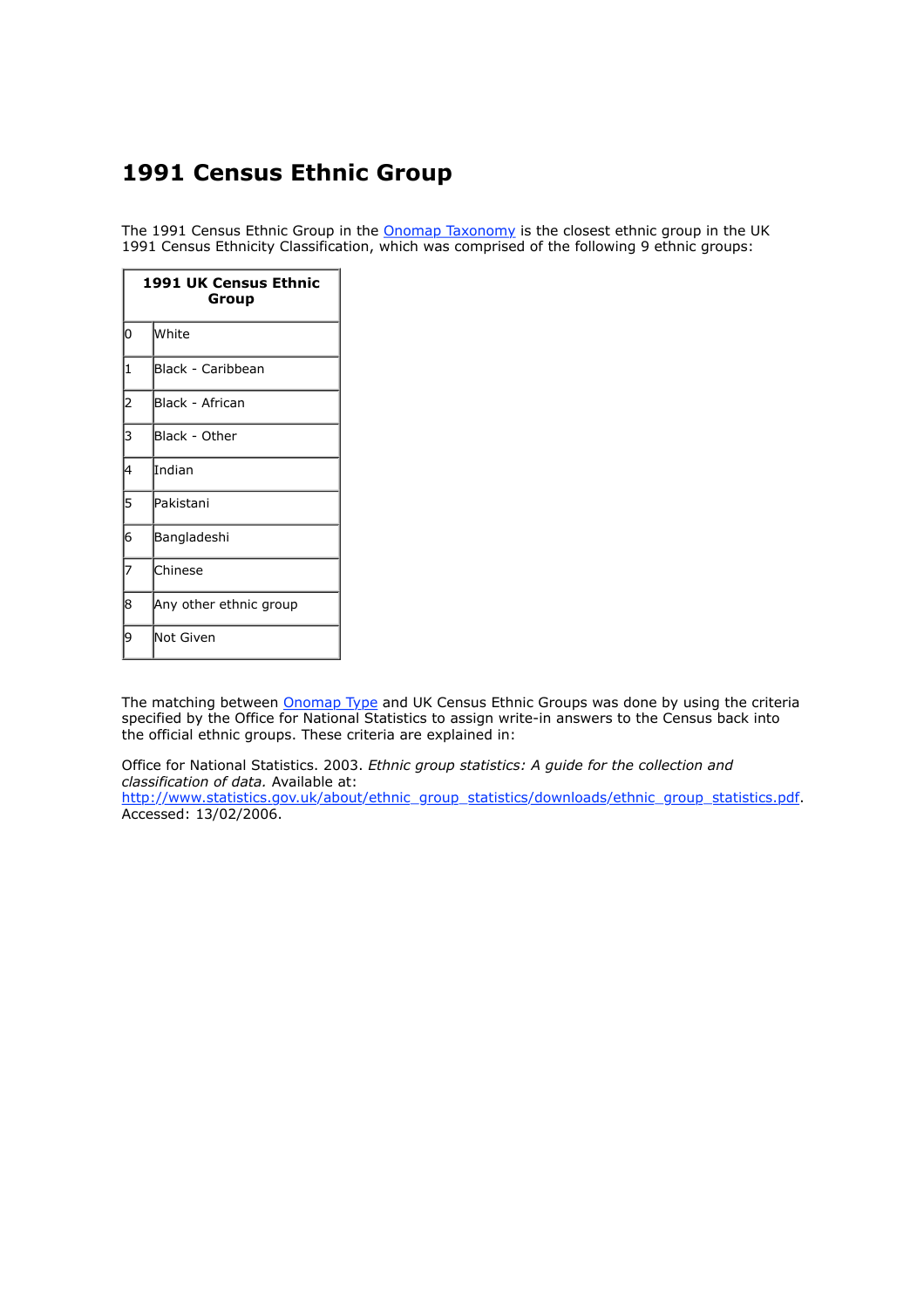### **2001 Census Ethnic Group**

The 2001 Census Ethnic Group in the **Onomap Taxonomy** is the closest ethnic group in the UK 2001 Census Ethnicity Classification, which was comprised of the following 16 ethnic groups:

| 2001 UK Census Ethnic Group   |                              |  |
|-------------------------------|------------------------------|--|
| White                         |                              |  |
| A                             | British                      |  |
| B                             | IIrish                       |  |
|                               | C Any other White            |  |
| Mixed                         |                              |  |
|                               | D White and Black Caribbean  |  |
| E                             | White and Black African      |  |
| F.                            | White and Asian              |  |
| G                             | Any other mixed              |  |
| Asian or Asian British        |                              |  |
| H.                            | Indian                       |  |
| J                             | lPakistani                   |  |
| K                             | Bangladeshi                  |  |
| L                             | Any other Asian background   |  |
| <b>Black or Black British</b> |                              |  |
|                               | M Caribbean                  |  |
|                               | N African                    |  |
|                               | P Any other Black background |  |
| <b>Other Ethnic Groups</b>    |                              |  |
| R.                            | Chinese                      |  |
| S                             | Any other ethnic group       |  |
| Ζ                             | Not stated                   |  |

The matching between *Onomap Type* and UK Census Ethnic Groups was done by using the criteria specified by the Office for National Statistics to assign write-in answers to the Census back into the official ethnic groups. These criteria are explained in:

Office for National Statistics. 2003. *Ethnic group statistics: A guide for the collection and*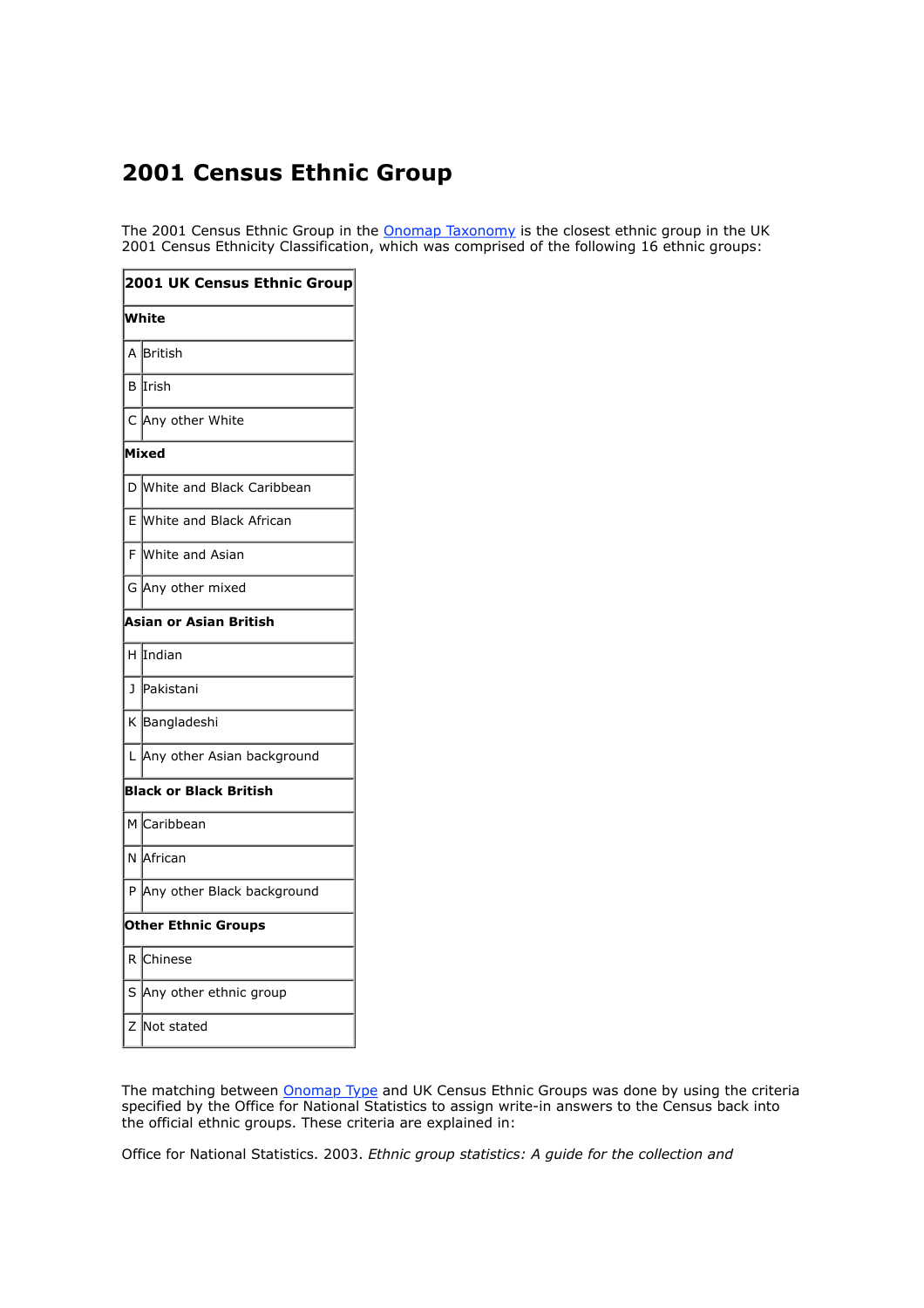*classification of data.* Available at:

http://www.statistics.gov.uk/about/ethnic\_group\_statistics/downloads/ethnic\_group\_statistics.pdf . Accessed: 13/02/2006.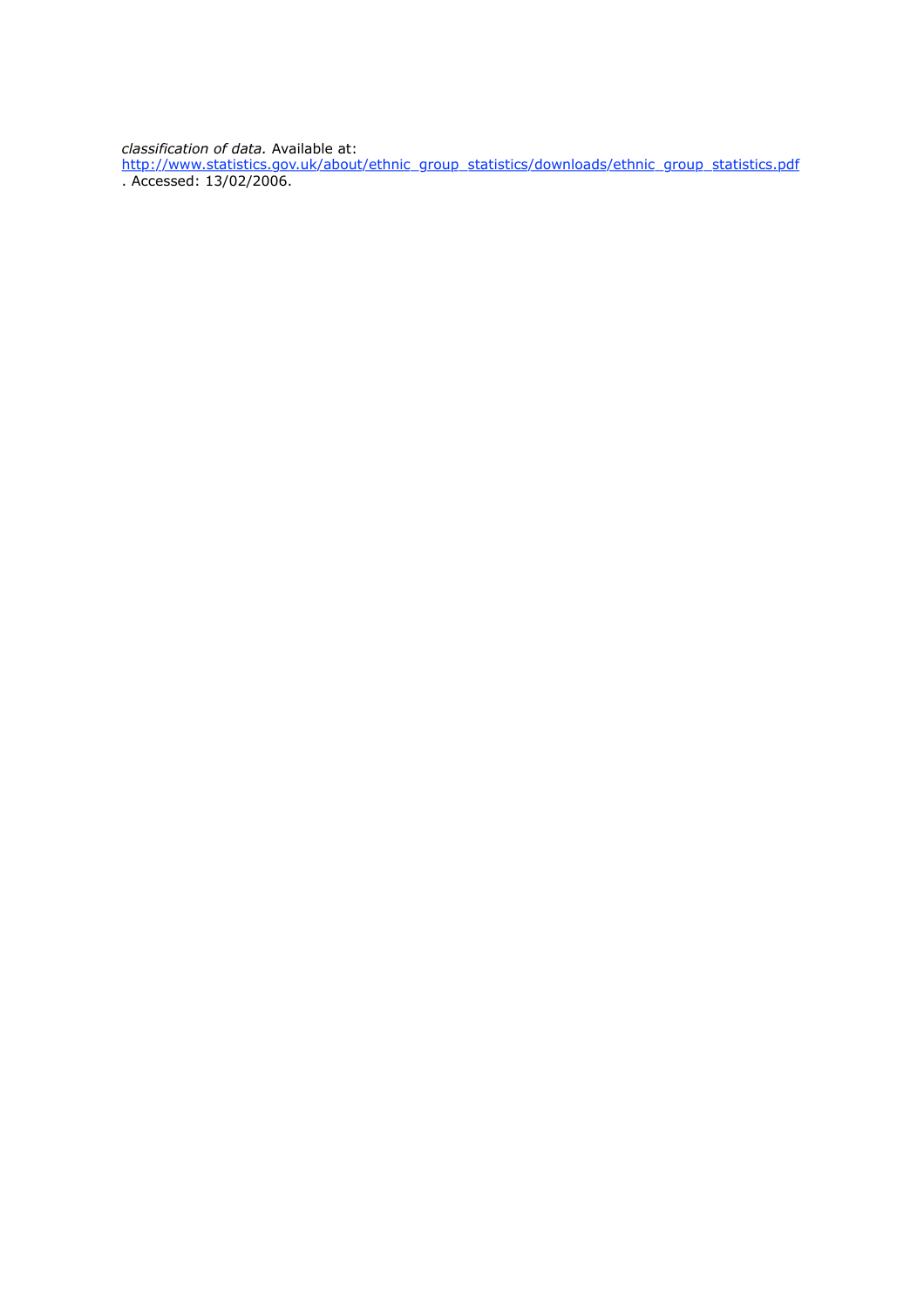### **2001 Census Religion**

The 2001 Census Religion in the Onomap Taxonomy is the closest religion in the UK 2001 Census Religion Classification, which was comprised of the following 7 religions:

| 2001 UK Census Religion |  |  |
|-------------------------|--|--|
| <b>BHUDDIST</b>         |  |  |
| <b>CHRISTIAN</b>        |  |  |
| <b>HINDU</b>            |  |  |
| DEWISH                  |  |  |
| MUSLIM                  |  |  |
| İsikh                   |  |  |
| <b>OTHER</b>            |  |  |

The matching between Onomap Type and UK 2001 Census Religion was done by assigning the Religion field in the Onomap Taxonomy to their corresponding major religious group in the UK Census.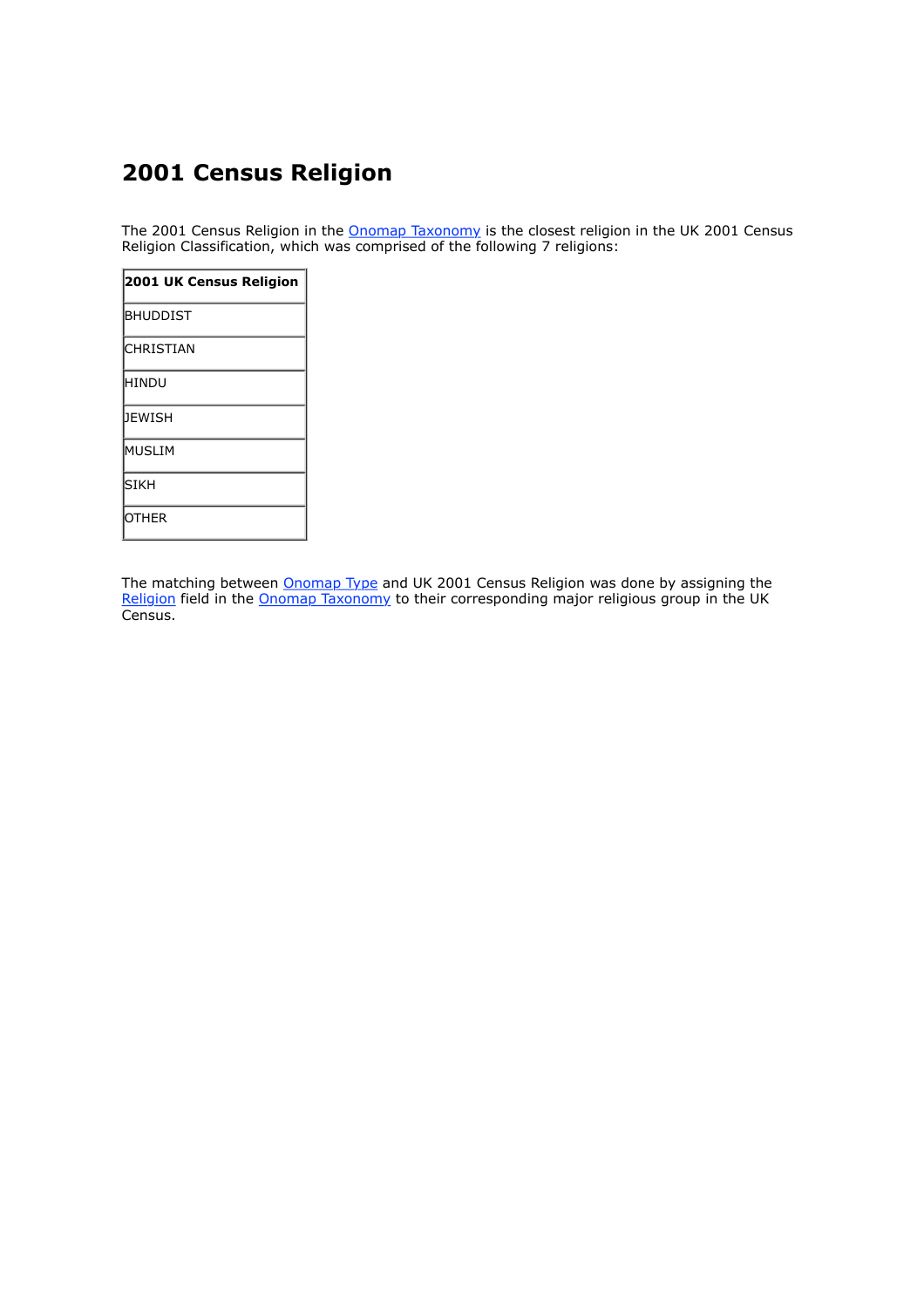### **2001 Census COB**

The 2001 Census Country of Birth (COG) in the **Onomap Taxonomy** is the closest country or region of birth in the UK 2001 COB classification, which was comprised of the following 7 COB regions:

| <b>2001 Census COB</b>  |
|-------------------------|
| COB ENGLAND             |
| COB NORTHERN IRELAND    |
| COB_SCOTLAND            |
| COB REPUBLIC OF IRELAND |
| COB_OTHER EU COUNTRIES  |
| COB WALES               |
| COB ELSEWHERE           |

The matching between Onomap Type and UK 2001 COB was done by manually deciding which geographical region it was included.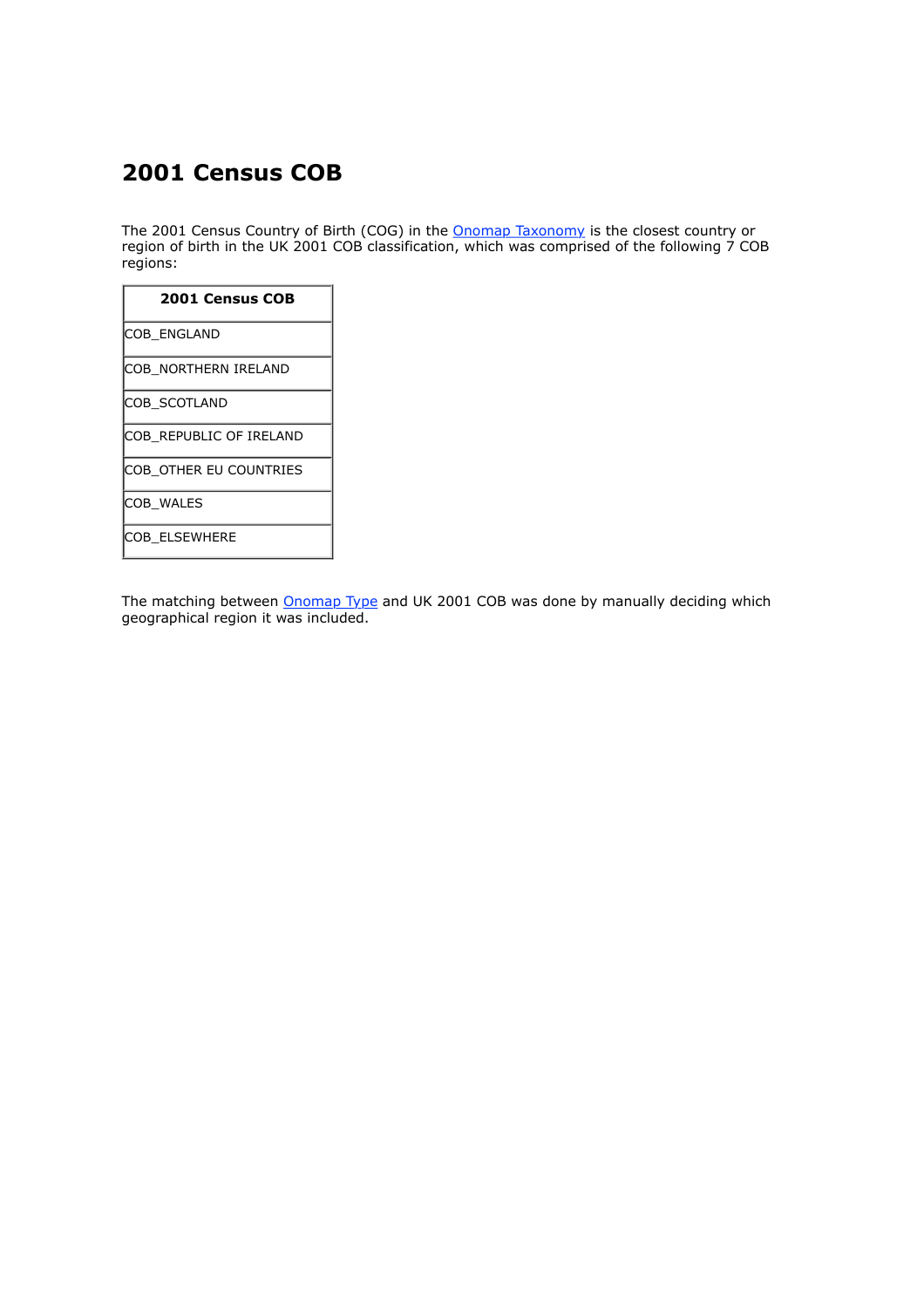## **Onomap Classification Algorithm**

The Onomap Classification Algorithm is the set of rules by which Onomap software decides how an individual's name is assigned to one final **Onomap Type** and how the overall person's **Onomap** score is calculated.

Each person is due to have two components of a name, a forename and a surname. Both of these elements are evaluated against a 'Name-to-Onomap Type' dictionary that determines the likely Onomap Type of each of them.

When putting these two together, different cases are possible, such as that both elements of a person's name share the same Onomap Type, that they only share a common Onomap Subgroup or an Onomap Group, or that they do not share any of the three, in addition to other data handling situations.

In order to consider all of these posible cases when evaluating a person's Onomap Type, the Onomap Classification Algorithm is comprised of a set of seven rules or cases. At the end of the coding process, a person is assigned with an Onomap Type according to one of these seven cases defined as the Onomap Coding Case.

Read more about these seven rules in the Onomap Coding Case section.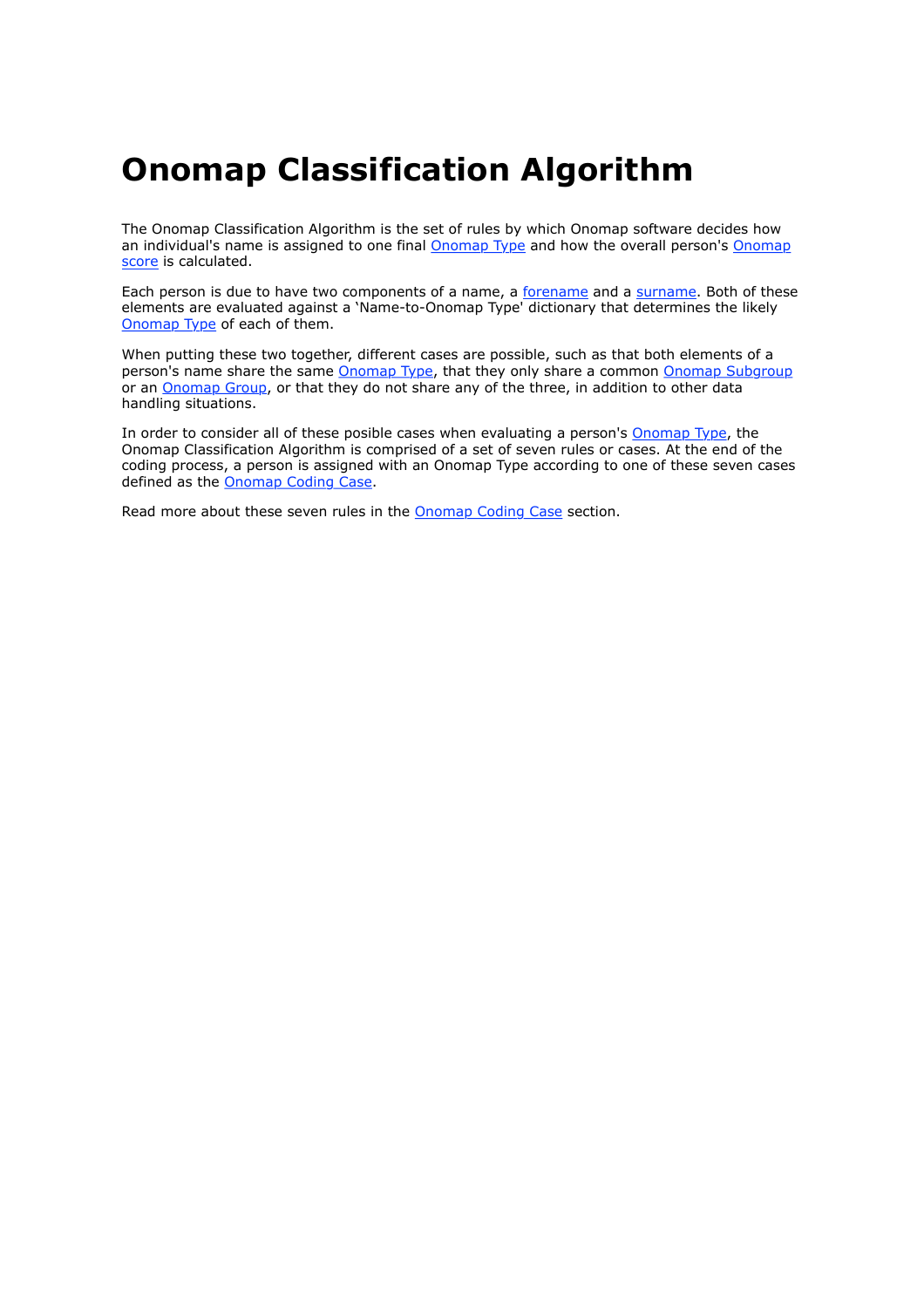# **Onomap Coding Case**

The Onomap Coding Case is the actual rule or case in the Onomap Classification Algorithm with which a particular name was coded in Onomap.

There are eight rules that are defined as the Onomap coding cases, and that take care of all of the possible cases in the Onomap Classification Algorithm. The Onomap coding case with which a particular person has been allocated can be added as an output in the export file.

These eight rules or Onomap coding cases are evaluated for every individual person in a sequential order from Case 1 to Case 7. When a person's name meets the criteria specified in one case the Onomap Type is assigned and no further cases are evaluated.

#### **CASE 1**

*Both the Surname AND Forename are unclassified or not found in the dictionaries*

#### **CASE2**

*The Surname OR Forename is unclassified or not found in the dictionaries*

#### **CASE 3**

*Both Onomap Types are the same: the person is assigned to that Onomap Type*

#### **CASE 4**

*Both Onomap Subgroups are the same: the person is assigned to that Onomap Subgroup*

#### **CASE 5**

*If the absolute difference between Onomap Scores of each name element is larger than 0.2: the person gets assigned to the Onomap Type with the highest score*

#### **CASE 6**

*If the Onomap Groups are the same: the person is assigned to that Onomap Group*

#### **CASE 7**

*If the absolute difference between Onomap Scores of each name element is smaller than 0.2: the person gets assigned to the Onomap Type with the highest score*

#### **CASE 8**

*If the forename and surname can not be identified because of formatting problems: the person gets assigned to the Onomap group: "Unclassified"*

At the end of this process each person's full name will have an overall Onomap Type assigned to it, either at the level of Onomap Type, Onomap Subgroup or Onomap Group level, or remains unclassified.